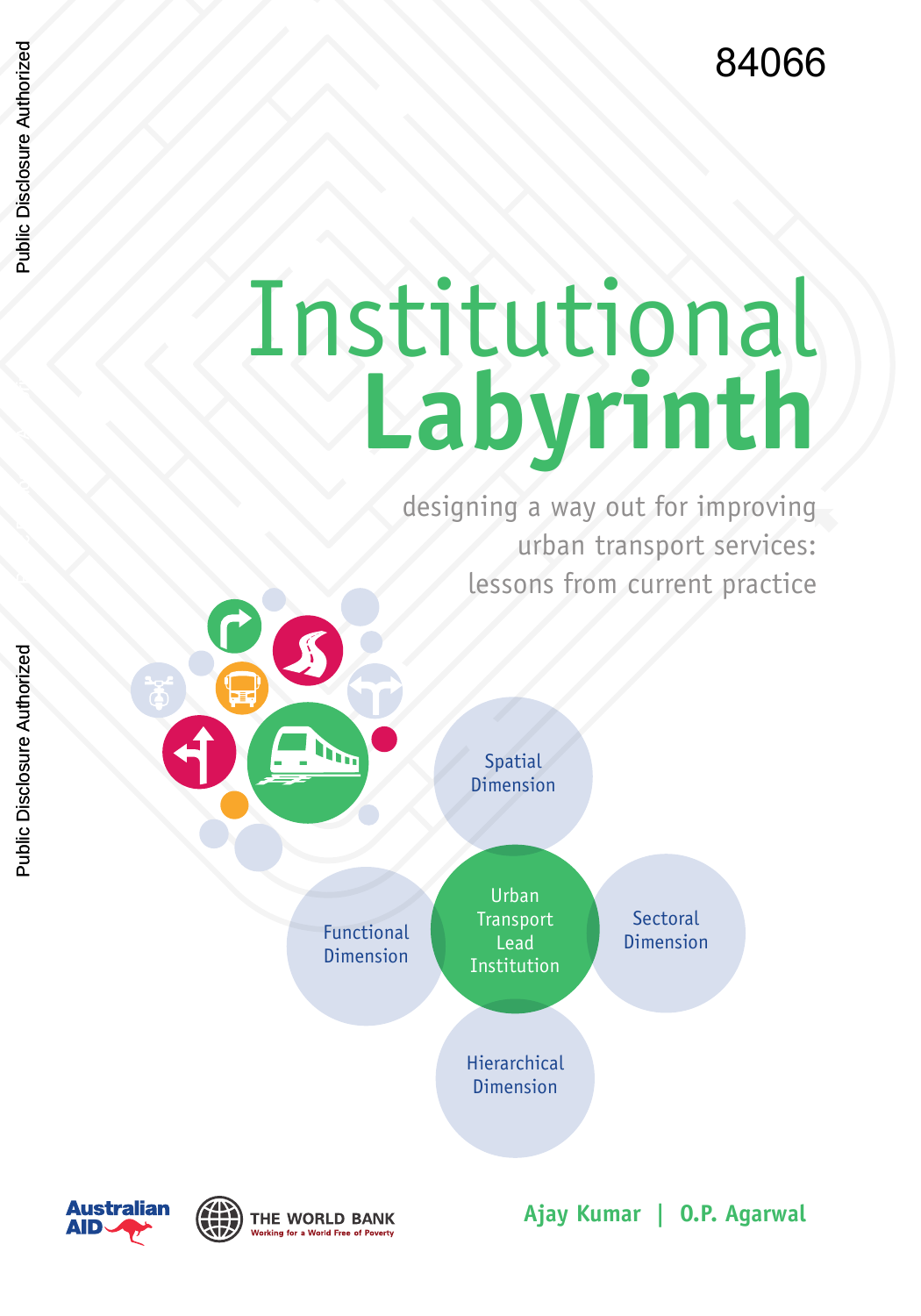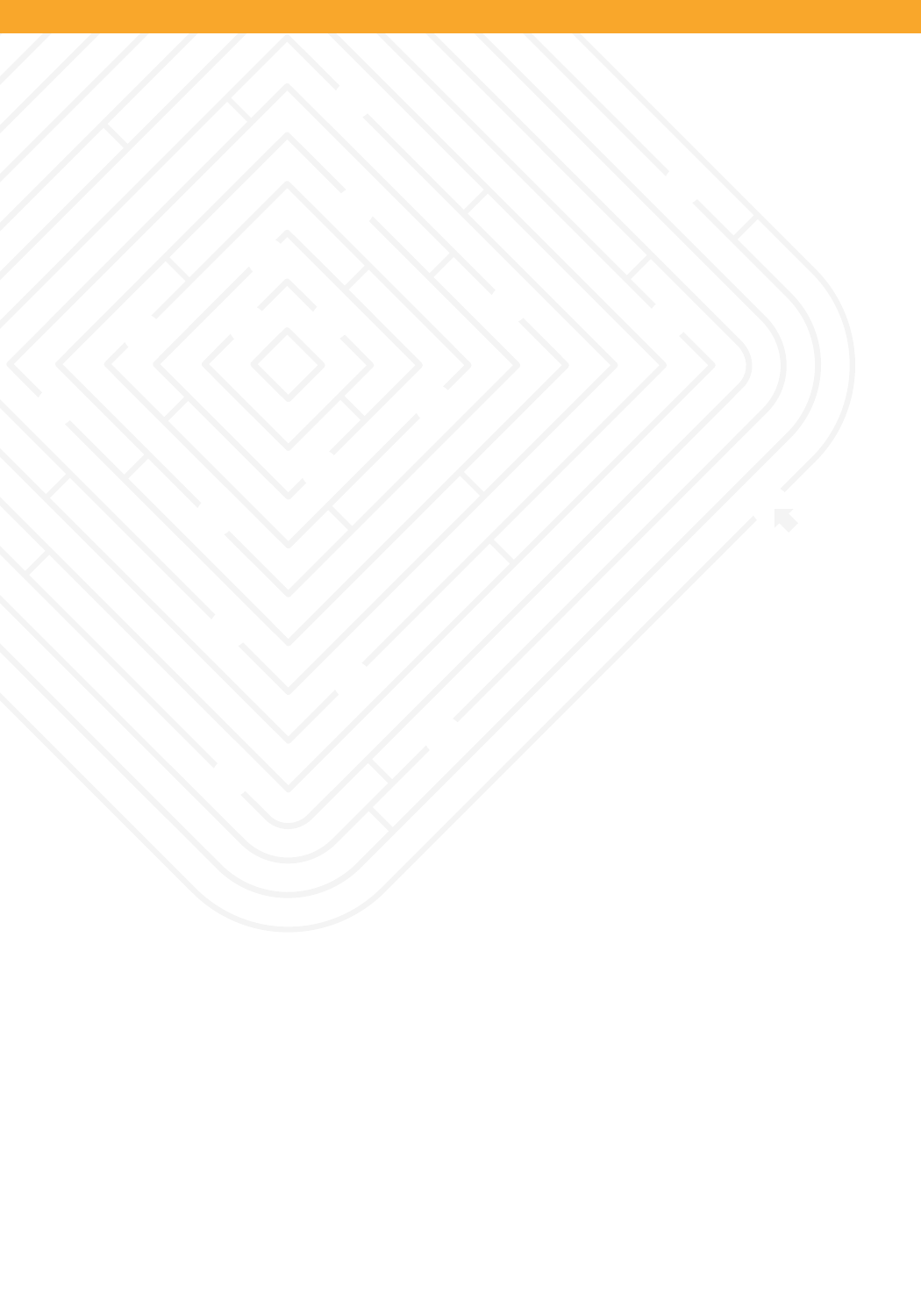## Institutional **Labyrinth**

Designing a way out for improving urban transport services: lessons from current practice

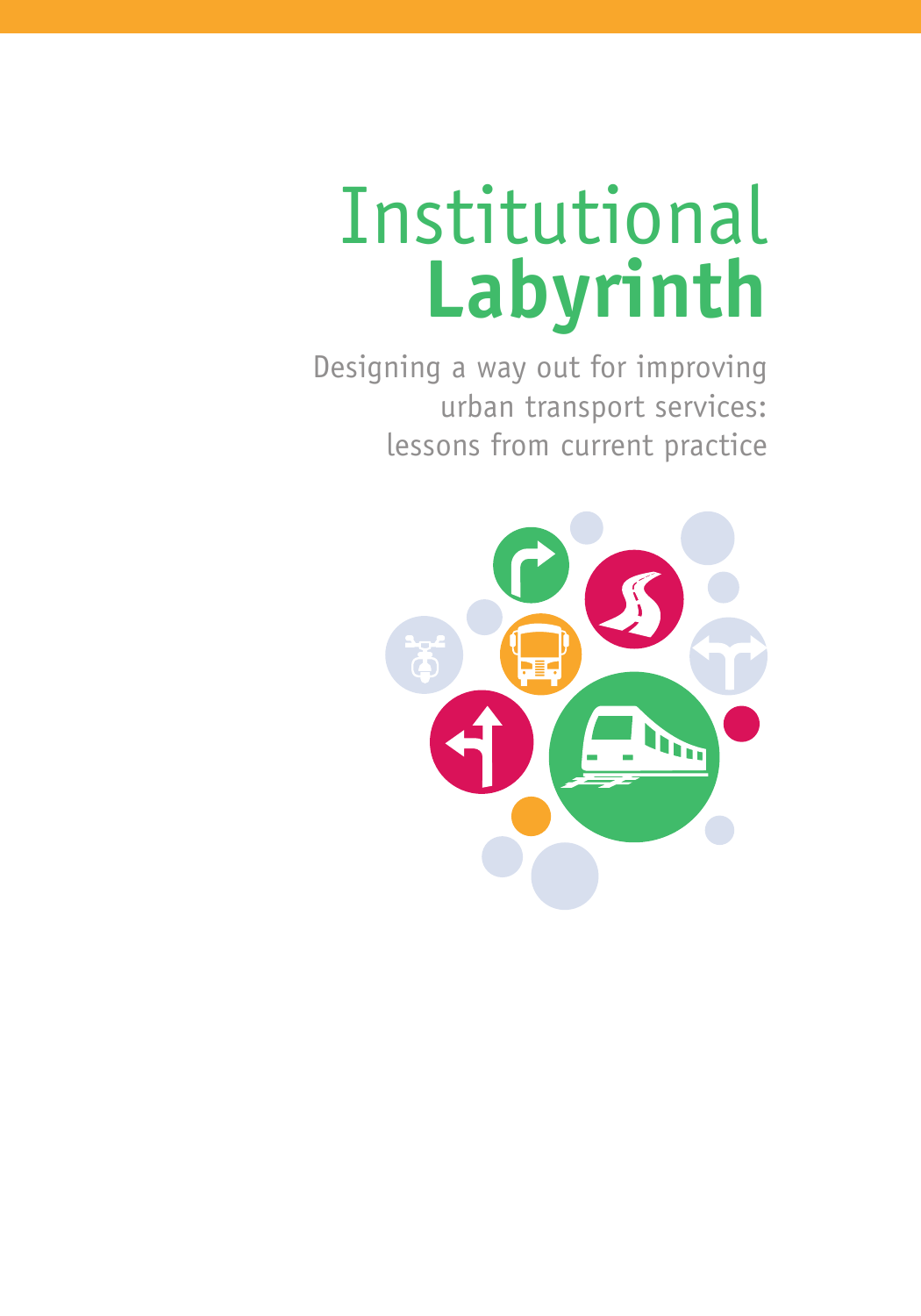

## Acknowledgments

 "Institutional Labyrinth" was written jointly by Ajay Kumar, lead transport economist, East Asia region, and O. P. Agarwal, urban transport advisor. The team worked under the guidance of Jose Luis Irigoyen, director, TWI; Marc Juhel, sector manager, TWITR; and Abhas Jha, sector manager, EASIN. Their advice and encouragement was invaluable. Arturo Ardila Gomez, Mustapha Benmaamar, Shomik Mehndiratta, Georges Darido, and Paul Vallely reviewed the paper. The team benefited immensely from their comments and thanks them for their excellent suggestions. The comments and suggestions from Sam Zimmerman on an earlier draft have helped to significantly sharpen the focus of this paper. The team also appreciates the valuable contributions by Brendan Finn and Baher El-Hifnawi.

Useful inputs were received from the Land Transport Authority Academy of Singapore regarding institutional arrangements in Singapore and from Dr. Setty Pendakur about TransLink in Vancouver. Thierry Denis Desclos provided extremely useful information on *Syndicats Transportes Îles-de-France*. The team is extremely grateful to them.

The findings, interpretations, and conclusions expressed in this paper do not necessarily reflect the views of the World Bank. The authors are solely responsible for them.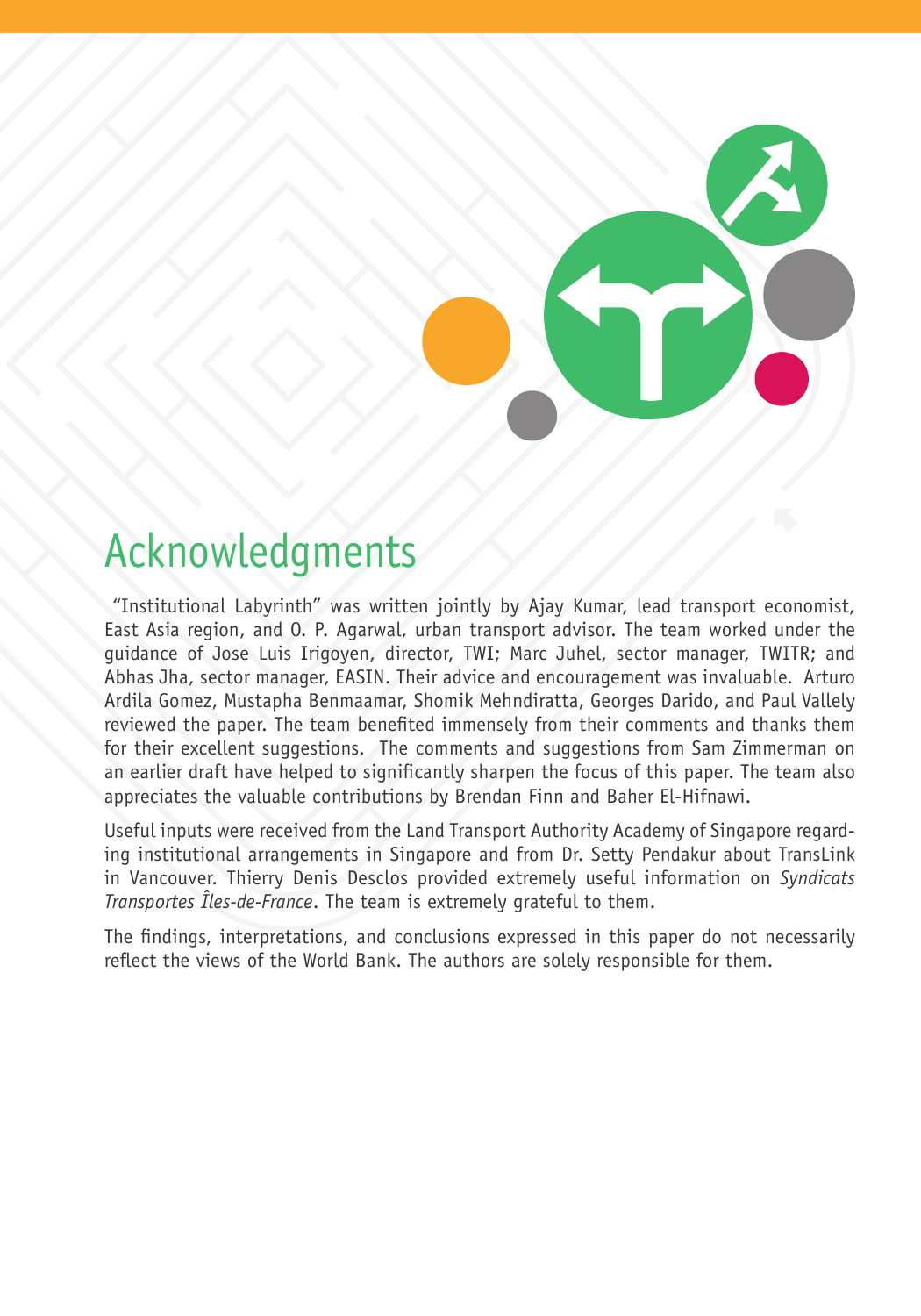## Foreword

More than half of the world today lives in cities, with the bulk of future urbanization happening in the developing world. India and China alone will add more than 600 million people to their urban population in the next 2 happening in the developing world. India and China alone will add more than 600 million people to their urban population in the next 25 years.

Cities contribute a disproportionately higher share of a country's GDP compared to their share of the population. That is why they are often described as the "engines of economic growth". However, if they are the engines of economic growth, the transport systems are the "wheels" of this engine. The transport system connects people to jobs. It connects city residents to education, health care, recreation and to other city residents. Unfortunately, meeting the transport demand of a growing population has led to several negative consequences, the most visible of which is congestion. Increasing air pollution, road accidents and the rapidly increasing demand for fossil fuels all have extremely adverse impacts on global well-being.

Dealing with these problems is very complex. It is not just about building new roads and flyovers or about adding more buses or metro systems. It is much more than that. There are issues relating to affordability, disability, gender, livelihoods, political economy, human psychology, local culture, energy security, air quality and so many others that need to be taken into account. Therefore, it is not just engineering that is important, but there are very strong linkages to land use planning, finance, governance, economics, and a host of different disciplines. Social scientists, economists and urban planners are as important to urban transport as are engineers. All of them need to come together. There is a need for comprehensive, multi-disciplinary planning and decision making.

Unfortunately management of the multiple functions is fragmented and the norm is multiple government agencies, at different levels of government with different or similar mandates in urban transport infrastructure and services. There is little or no coordination among them. It is important to recognize that the problems of urban mobility cannot be resolved by any one of them alone, either by building wider roads, metro rail, or bus rapid transit lines. There is much more to do if the objective is to efficiently connect people to jobs, education and other needs in a manner that is safe, clean, affordable, and equitable.

If urban mobility challenges are to be overcome, lead institutions that take comprehensive responsibility for urban transport are critical. Several cities have been attempting to set up such institutions, but only a few have succeeded. They offer important lessons for others to draw from.

This paper highlights the experience of some of these cities and points out important variations among these institutions and key success factors. It offers good global practices to draw from the experience of cities that have succeeded and serves as an important resource for those working towards setting up lead transport institutions.

Marc Juhel **Abhas Jhaman Abhas Jhaman Abhas Jhaman** Abhas Jhaman Abhas Jhaman Abhas Jhaman Abhas Jhaman Abhas Jha Sector Manager, TWITR Sector Manager, EASIN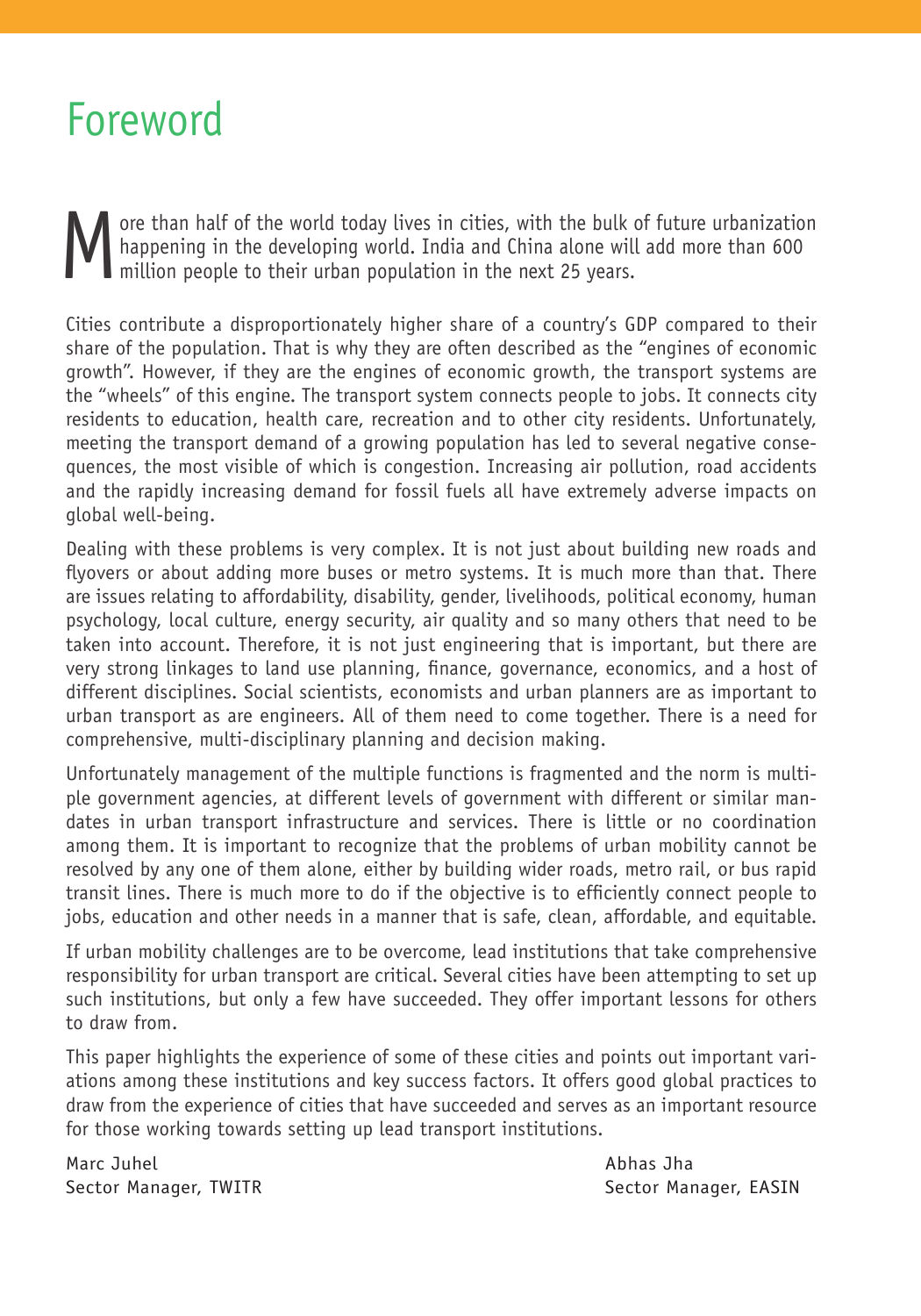Copyright © 2013

The International Bank for Reconstruction and Development/The World Bank Group 1818 H Street

Washington, DC 20433, USA

All rights reserved

The views expressed in this publication are those of the authors and not necessarily those of the Australian Agency for International Development or the World Bank.

The findings, interpretations, and conclusions expressed in this report are entirely those of the authors and should not be attributed in any manner to the World Bank, or its affiliated organizations, or to members of its board of executive directors or the countries they represent. The World Bank does not guarantee the accuracy of the data included in this report and accepts no responsibility whatsoever for any consequences of their use. The boundaries, colors, denominations, and other information shown on any map in the report do not imply on the part of the World Bank Group any judgement on the legal status of any territory or the endorsement or acceptance of such boundaries.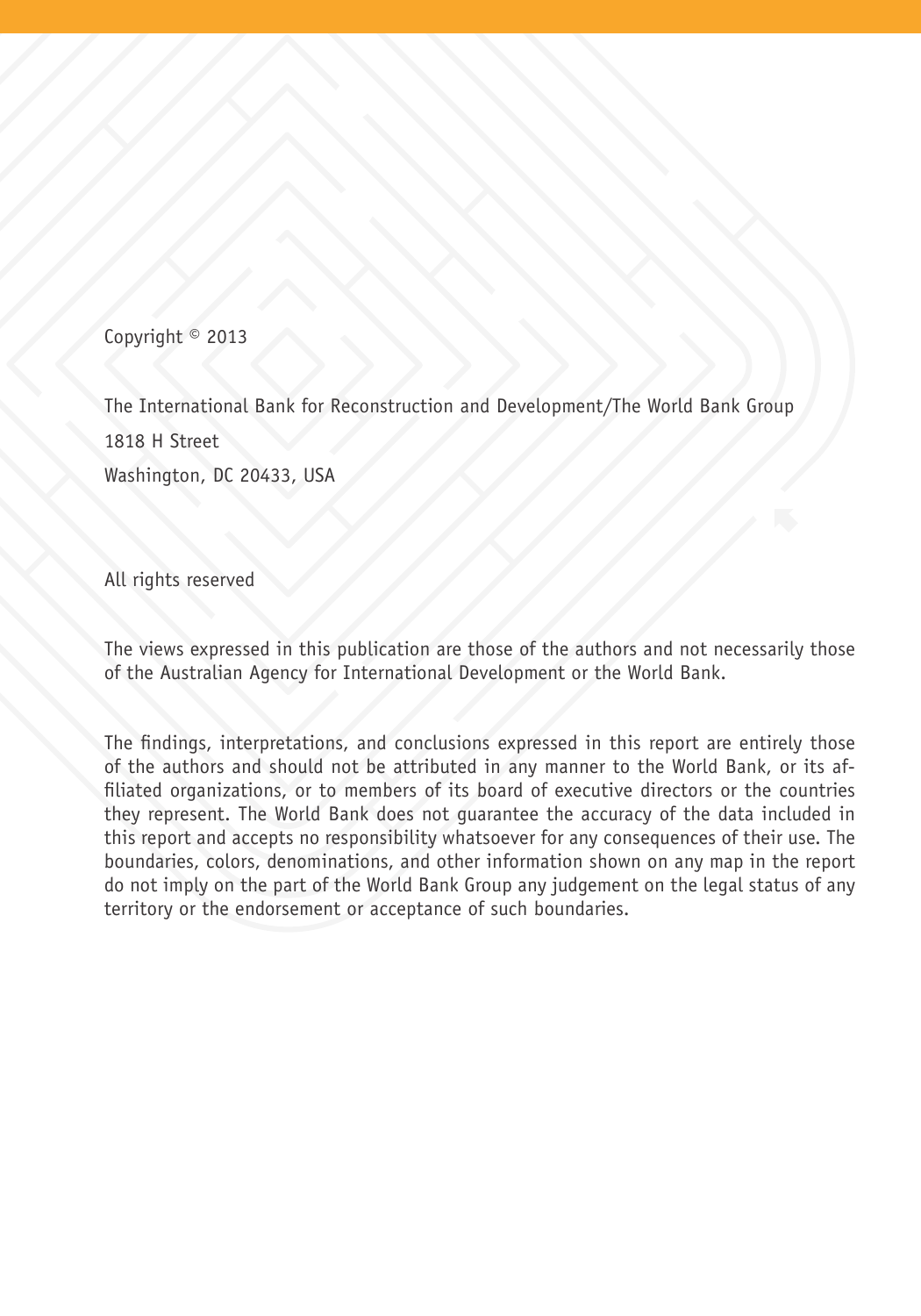

## Table of **Contents**

| Abbreviations and Acronyms                                                 | vi           |
|----------------------------------------------------------------------------|--------------|
| Key Messages                                                               | 1            |
| <b>Executive Summary</b>                                                   | $\mathbf{1}$ |
| <b>I. Background and Objectives</b>                                        | 5            |
| <b>II. Role of Government</b>                                              | 7            |
| III. Framework of Functions to be Performed in the Regulation, Management, |              |
| and Delivery of Urban Transport Services                                   | 10           |
| IV. Key Issues in Establishing Lead Institutions                           | 15           |
| IV.1. Legal basis of the lead institution                                  | 15           |
| IV.2. Jurisdiction of the lead institution                                 | 18           |
| IV.3. Functions performed by the lead institution                          | 20           |
| IV.4. Personnel profile                                                    | 30           |
| IV.5. Management structure and accountability                              | 31           |
| IV.6. Financing arrangements                                               | 32           |
| IV.7. Evolution of the lead institution                                    | 37           |
| V. Key Success Factors in the Sustainability of the Lead Institution       | 49           |
| V.1. Public value                                                          | 50           |
| V.2. Internal capacity                                                     | 51           |
| V.3. External/Political support                                            | 52           |
| VI. National Government as a Facilitator of Change and Capacity Building   | 54           |
| <b>VII. Conclusions</b>                                                    | 58           |
| References                                                                 | 60           |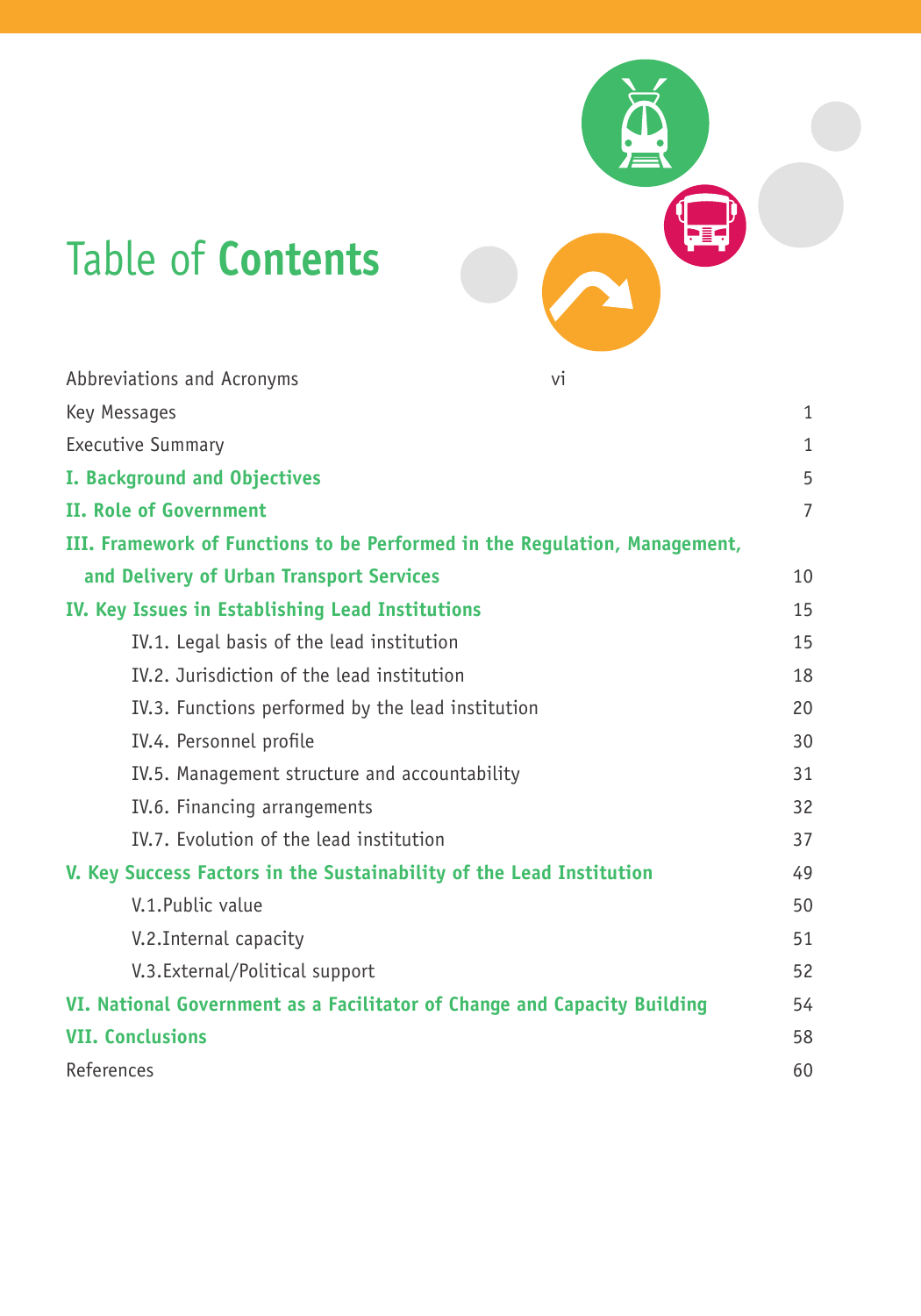## **Abbreviations** and **Acronyms**

| <b>AJL</b>       | Ahmedabad Janmarg Limited                                                 |
|------------------|---------------------------------------------------------------------------|
| <b>AMC</b>       | Ahmedabad Municipal Corporation                                           |
| <b>AMCO</b>      | Area Metropolitana de Centro Occidente (Colombia)                         |
| <b>AOTU</b>      | Autorité Organisatrice des Transports Urbains (Urban Transport Authority) |
| <b>AUDA</b>      | Ahmedabad Urban Development Authority                                     |
| <b>BRT</b>       | <b>Bus Rapid Transit</b>                                                  |
| <b>GLC</b>       | Greater London Council                                                    |
| <b>GVRD</b>      | Greater Vancouver Regional District                                       |
| <b>GVTA</b>      | Greater Vancouver Transportation Authority                                |
| <b>LAMATA</b>    | Lagos Metropolitan Area Transport Authority                               |
| <b>LRT</b>       | Light Rail Transit                                                        |
| <b>LTA</b>       | Land Transport Authority (Singapore)                                      |
| <b>MINVU</b>     | Ministry of Housing and Urbanism (Chile)                                  |
| <b>MRT</b>       | Mass Rapid Transit                                                        |
| <b>MRTC</b>      | Mass Rapid Transit Corporation (Singapore)                                |
| <b>MPW</b>       | Ministry of Public Works (Chile)                                          |
| <b>MTT</b>       | Ministry of Transport and Telecommunication (Chile)                       |
| <b>PTC</b>       | Public Transport Council (Singapore)                                      |
| <b>RATP</b>      | Régie Autonome des Transports Parisiens (Transport Authority for Paris)   |
| <b>SMG</b>       | Seoul Metropolitan Government                                             |
| <b>STIF</b>      | Syndicats Transportes Îles-de-France                                      |
| <b>STP</b>       | Syndicat des Transports Parisiens (Paris)                                 |
| <b>TransLink</b> | South Coast British Columbia Transportation Authority                     |
| <b>TfL</b>       | Transport for London                                                      |
| <b>UMTA</b>      | Unified Metropolitan Transport Authority                                  |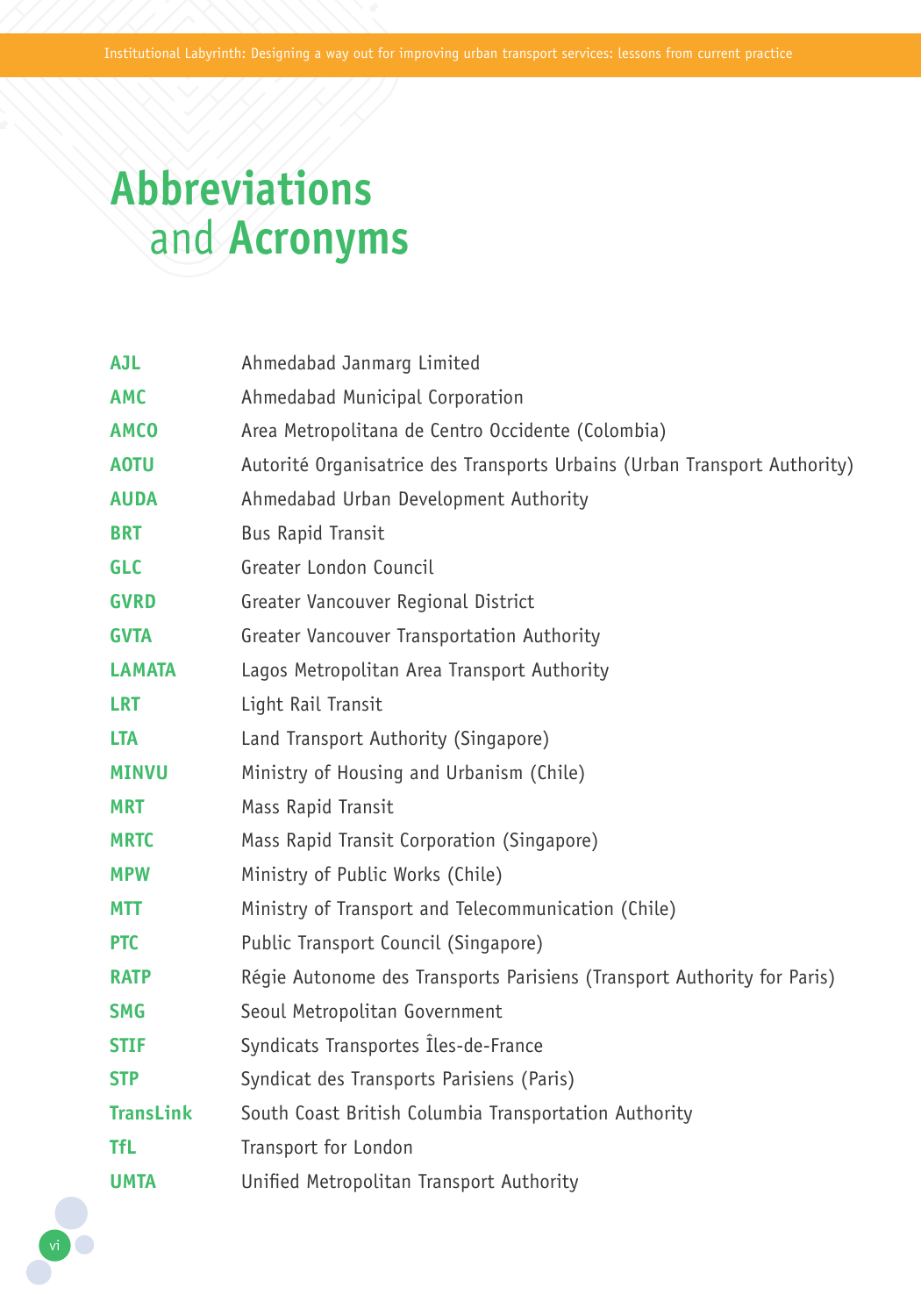## **Key Messages**

If ypically, multiple agencies, at different levels of government, are involved in the management and delivery of urban transport infrastructure and services. More often than not, there is little or no coordination among t ypically, multiple agencies, at different levels of government, are involved in the management and delivery of urban transport infrastructure and services. More often than not, there is little or no coordination among them. This results in duplication and coordination across space and function is increasingly being recognized as critical to developing an integrated and comprehensive urban transport system.

Although many cities are attempting to establish effective lead urban transport institutions that encompass multiple jurisdictions, functions, and modes, only a few have succeeded. These latter institutions evolved over a number of years, encountering challenges and lessons from which others can benefit.

Some of the most important lessons of these lead institutions are as follows:

- l No single institutional model fits all situations. The right model will depend on the political and administrative ethos of the country and city.
- Urban transport institutions take time to evolve. The ideal may not result at the time of establishment, so patience is needed for expectations and possibilities to align adequately.
- l New urban transport institutions need financial resources and especially decision making authority over the available financial resources to be successful. It is this aspect, more than any other, which provides the power to the institutions to achieve their plans and successfully carry out their mandate.
- l Any new transport institution will experience teething pains in addition to opposition from existing agencies. Success for a lead institution critically depends on its ability to pursue policies in the broad public interest, develop technical capacity and a secure financial basis for carrying out its tasks, as well as develop strong support at the political level.
- l Institutional change can be catalyzed by external "trigger events", such as an election, political movements, public protests, macroeconomic conditions and it is critical to engage civil society through a communications program.

## **C** Executive Summary

S evere congestion, poor air quality, increases in road accidents, and explosive growth in energy consumption are manifestations of rapid motorization in cities around the globe, especially in the developing world. The tendency in most developing cities has been to deal with these problems in a piecemeal fashion, largely through supply side interventions, such as widening roads, constructing flyovers, or building high-cost mass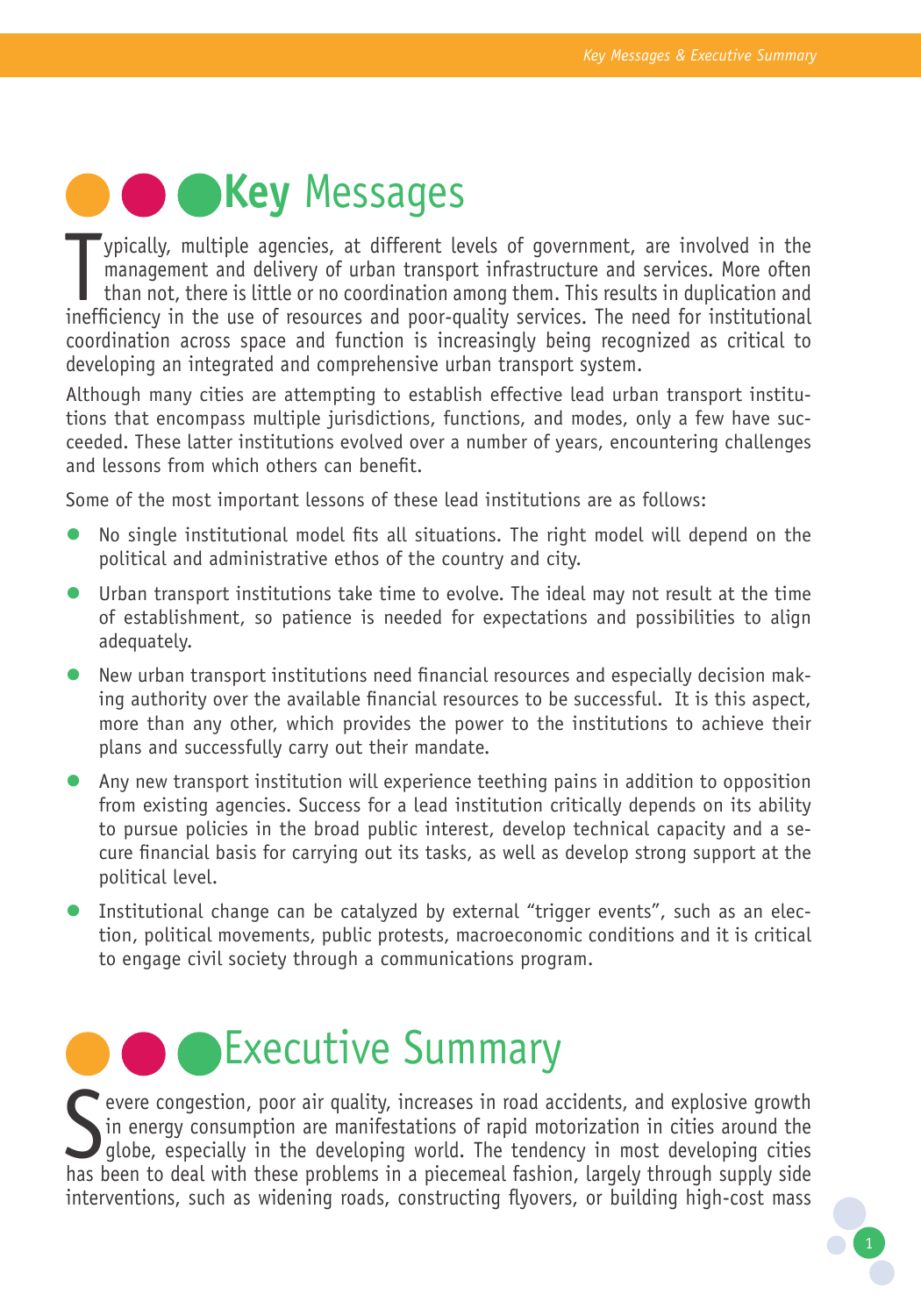transit systems. It is becoming increasingly recognized that effective solutions lie in comprehensive and holistic approaches that integrate what would normally be patchwork efforts and, in addition, combine supply side efforts with demand side measures. In general, this means that multiple, well-integrated actions need to be taken. Integrated and comprehensive thinking and implementation is required across multiple subsystems and disciplines, such as land use planning, environmental quality, energy efficiency, and services for the poor and physically disadvantaged.

The ability to undertake comprehensive planning and execution that is integrated **functionally**, **spatially, sectorally**, and **hierarchically** is too often constrained because of the highly fragmented governance of urban transport in most cities. The functions that need to be performed can be classified as strategic, tactical, and operational. Strategic functions include policy formulation and long-range planning; tactical functions involve regulation and detailed planning; and operational functions concern the construction of facilities and ensuring the availability of services.

"Institutional Labyrinth" documents examples of a few cities that have been successful in establishing effective lead institutions for the management and delivery of urban transport infrastructure and services. It synthesizes the experience of these cities, with particular reference to the following aspects of the institutions:

- l Legal basis
- **Jurisdiction**
- **Functions**
- **•** Personnel profile and size
- Management structure
- Financing arrangements
- **Evolution**

The *legal basis* of lead institutions can be through the mandates of existing government agencies, such as provincial governments (Delhi); municipal bodies (Seoul and Ahmedabad); or entities established through special legislation (e.g., Singapore, London, Vancouver, and Lagos) or generic legislation (e.g., Indore). They can also be established through an executive order (Bangalore and Chennai) or mutual agreement between two or more municipalities (Pereira Dosquebradas, and La Virginia). Those founded through special legislation tend to offer a mix of the clout that comes with legal backing and the flexibility of quicker decision making typical of a commercial entity. Depending on a country's political and administrative composition, it might take several years before the legal basis for an independent authority can be enacted. As an interim measure, some cities have successfully set up a common platform of working through informal agreements (e.g., memoranda of agreement, MOU's) or executive orders.

The *jurisdiction* of lead institutions varies from city to city. In some cases, as with Ahmed-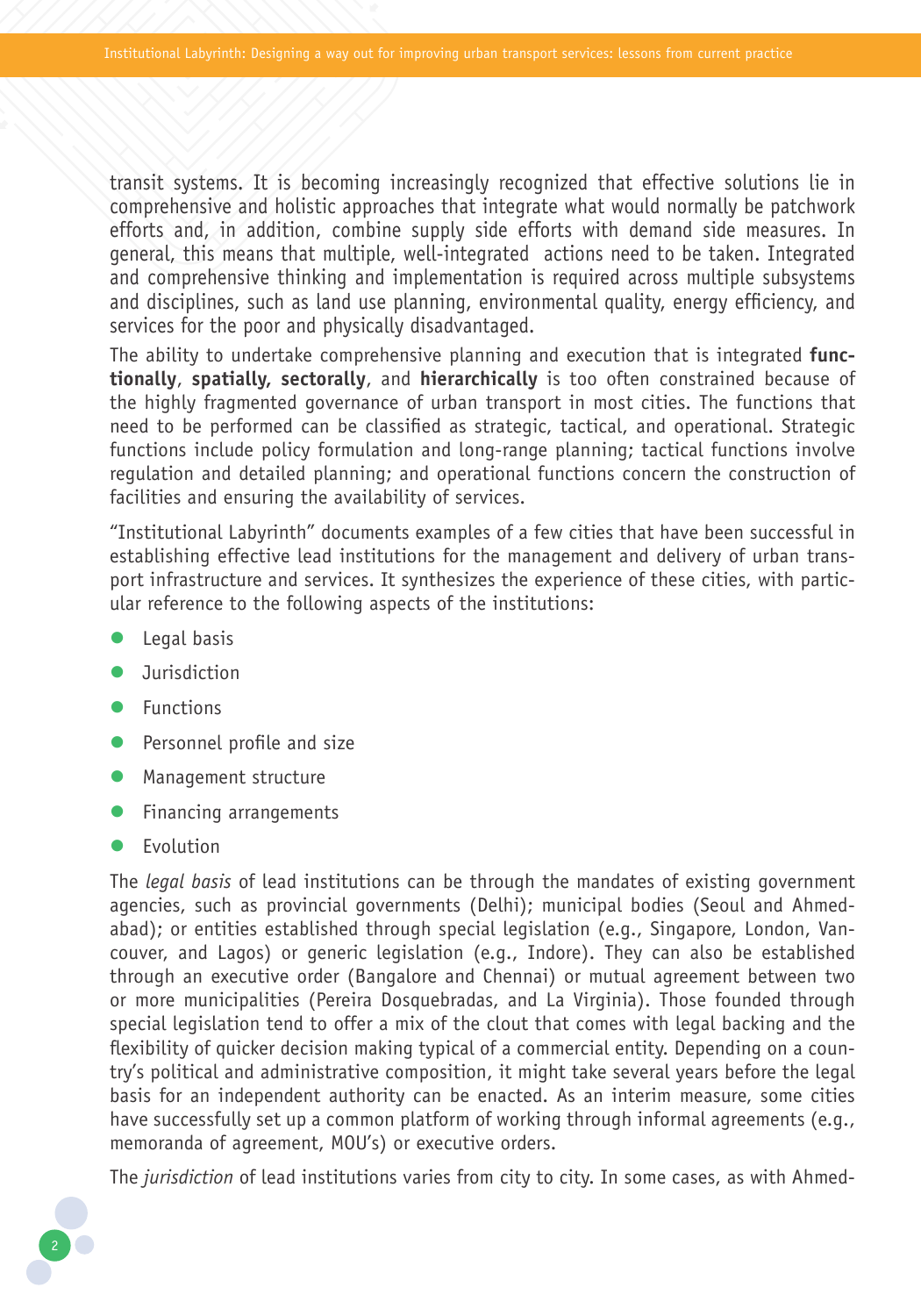abad and Singapore, it is limited to one municipality. In others, such as Vancouver and Paris, it covers adjoining, independent cities which together form the metropolitan area. The basic principle in determining the jurisdiction of a lead agency for transport is the need for transport systems to serve the origins and destinations of residents spread across an entire metropolitan area (travel knows no boundaries) and this may include multiple municipal jurisdictions.

The range of *functions* performed by a lead agency can vary from a limited focus on public transport to more comprehensive responsibility for all urban transport modes, infrastructure, facilities and services. Within its role, the lead institution can either perform strategic policy and planning functions only or also be responsible for direct provision of services. Deciding on the most appropriate approach for a city depends on existing governance structures. Having a lead institution with a high degree of comprehensive responsibility allows better integration of transport across the array of needs. In some situations, however, especially if there are several municipalities within a larger metropolitan region, individual city governments may be unwilling to relinquish responsibility for the provision of some services to a regional entity.

The responsibilities of lead public transport agencies have been evolving in the last two or three decades. The trend has been to separate the service planning functions (routes, schedules, level of service) from direct service provision, maintenance and operations. This is based on the rationale that service planning functions are performed in the public interest and must be based on public policy that considers general social welfare, while delivery of services are best performed on a commercial basis by entities selected on a competitive basis. Thus, the emerging trend is for a public entity to plan services and then contract them, through a competitive process, to private and/or public operating companies.

The personnel *profile and size* of a lead urban transport agency vary considerably based on the precise functions it performs and the mechanisms in place for executing them. The manner in which an agency carries out its functions is a crucial issue that should be addressed when creating the organization. Of particular importance is whether it should do everything in-house or outsource some functions on assignment or contract. In some cases, public transport services are operated through direct subsidiaries of the lead agency, and the entire workforce is on the books as agency staff. In other cases, public transport operations are handled by entirely different entities, with the lead agency only determining service parameters, such as routes, schedules, fares, and so on. In cases where the lead institution delivers services through its own subsidiaries, manpower strength is high, such as at Transport for London and TransLink (Vancouver). Those that contract services to others, however, have a leaner structure, as with *Syndicats Transportes Îles-de-France* and the Lagos Metropolitan Area Transport Authority.

The management structure of lead institutions varies to some extent, but in general, it consists of a board supported by a technical entity or secretariat manned and headed by dedicated, full-time professionals.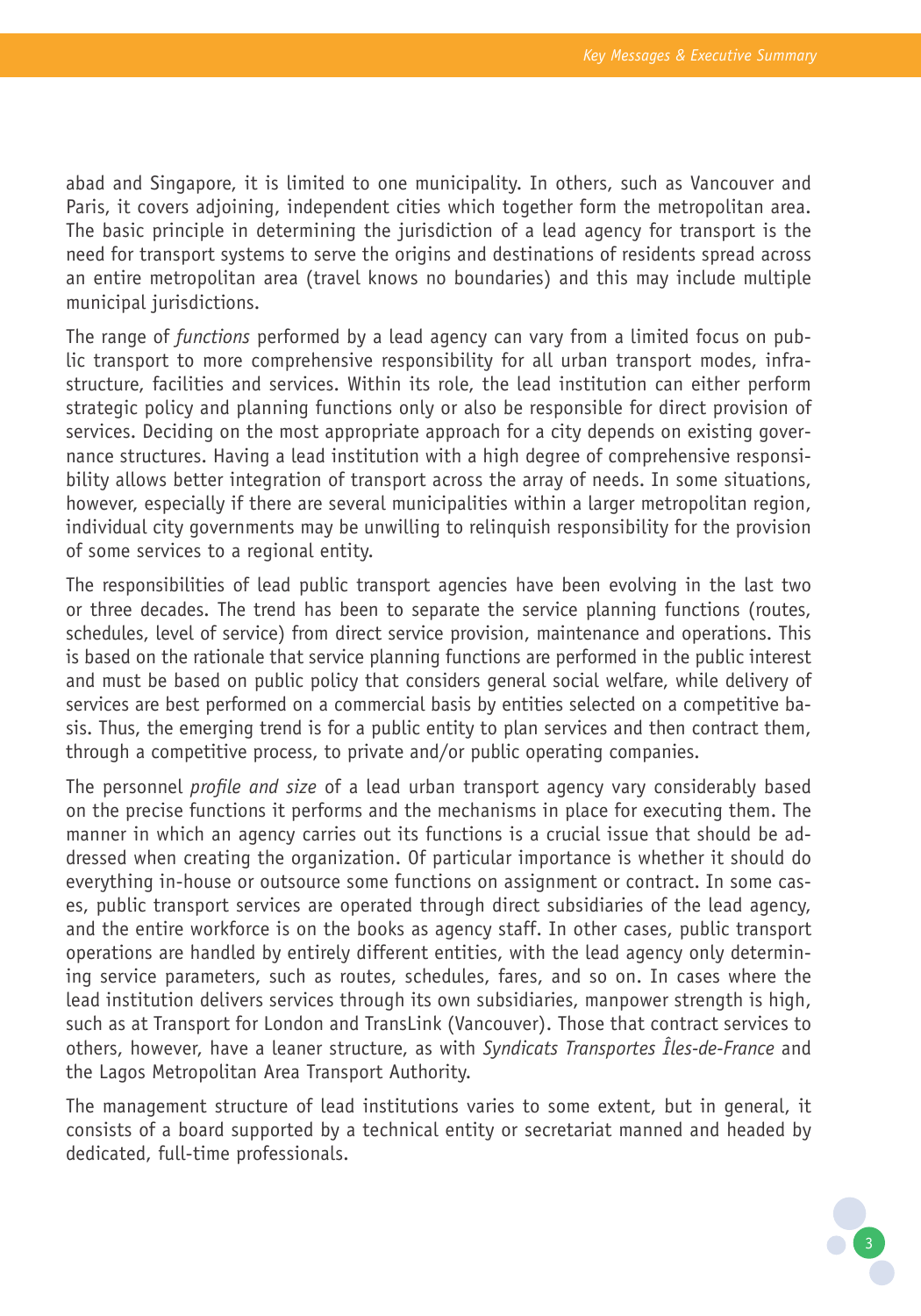Stable and secure *financing* is extremely important to ensure that lead institutions have the financial muscle to actively fulfill their coordinating and facilitating roles. It is this ability that enables them to exercise influence in discharging their coordinating role. While a legal mandate to coordinate between different agencies is helpful, nothing is more effective than a lead agency's ability to prioritize projects and allocate "real money." Successful lead institutions either receive significant financial grants from government (London and Singapore) or have been empowered to collect taxes that provide them adequate resources for both their own internal operations and actual investment and operating subsidies where appropriate and needed (Vancouver, Paris, and Lagos).

The structure and form of lead agencies has evolved over several years. The starting point for most developing cities in the post World War II period was a predominance of essentially unregulated, self-financing private bus and mini-bus operations and the fragmentation of planning, service/operations regulation and investment responsibilities among multiple municipal institutions. Investment in highway infrastructure was often planned, financed and undertaken by national highway entities, while urban rail systems, if any, were also national government undertakings.

Needless to say, there was a strong bias towards capital investments in massive transport infrastructure projects of all types and modes. The cities with successful urban transport or public transport, however, were driven by a desire to design and implement well-planned transport systems complemented by comprehensive management of land use reflecting a concern for social equity and over-all sustainability.

The key to ensuring the sustainability and effectiveness of lead transport institutions derive from:

- $\bullet$  Their ability to deliver public value
- $\bullet$  The political support they enjoy and their legal authority
- **I** Internal capacity, through personnel, and secure sources of finance for their own operations
- **•** Decision making authority over financial resources for investment and operating subsidies

National governments can play a pivotal role through their ability to provide financing to lead agencies at lower levels of government and take advantage of economies of scale by coordinating and undertaking activities of interest to multiple cities, such as capacity building and research.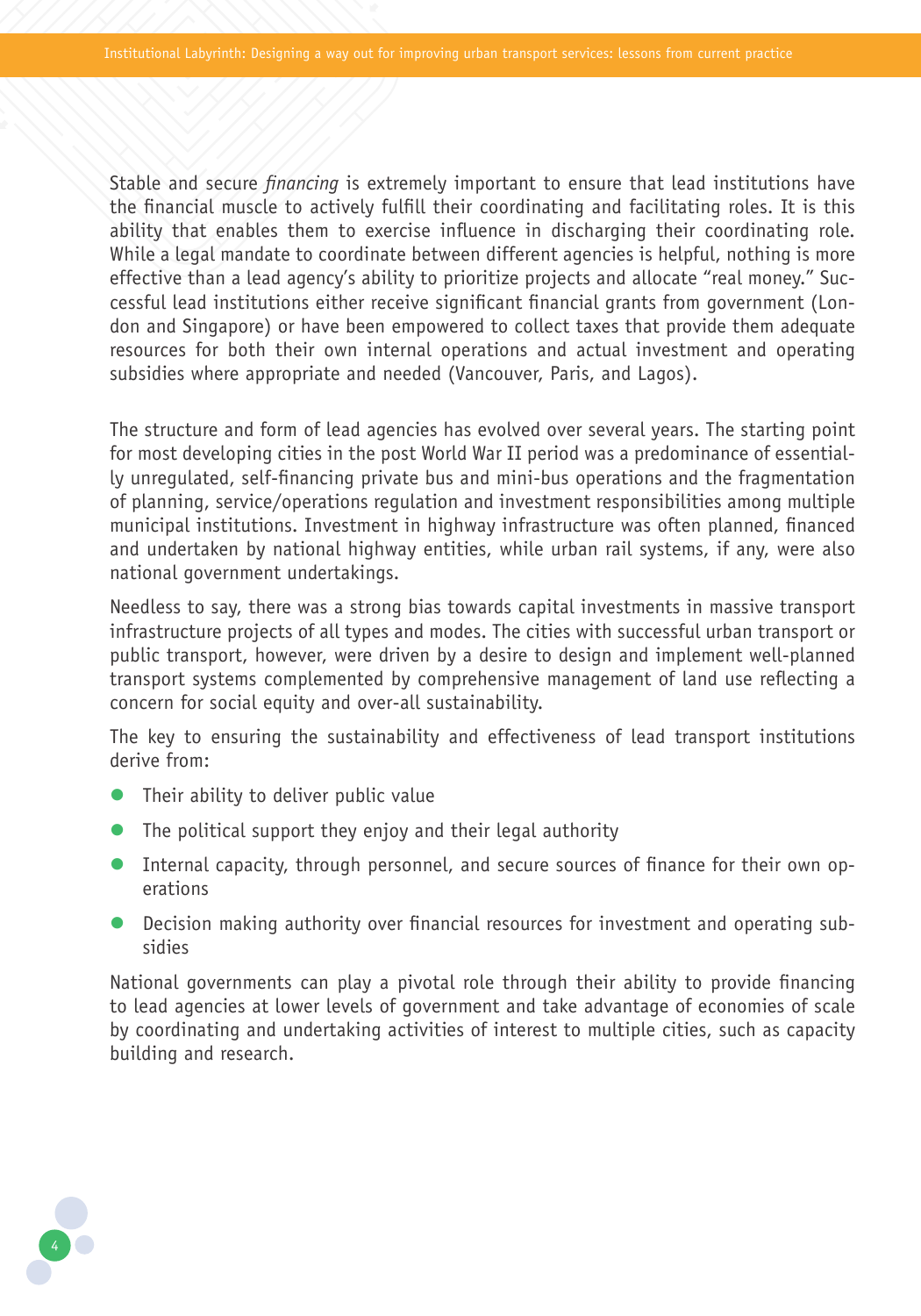## I. Background and Objectives



For the first time in the history of mankind, the majority of the World's population lives<br>in an urban area. The proportion and numbers continue to grow. At the turn of the<br>twentieth century, two out of every ten people li or the first time in the history of mankind, the majority of the World's population lives in an urban area. The proportion and numbers continue to grow. At the turn of the twentieth century, two out of every ten people lived in an urban area. By 1990, the in an urban environment. By 2030, six out of every ten people are expected to live in a city, and by 2050 this will go up to seven out of ten. World energy consumption in urban transport, which is currently about 8 percent of global energy consumption, is expected to double by 2050, and global carbon dioxide emissions are projected to more than double, exceeding 1 billion tons by the same year (IEA 2013). Most of this growth is expected to take place in the developing world, with China and India together projected to add more than 500 million people to the urban population during the next thirty years.

The growth in urban populations has been accompanied by an increasing demand for such services as housing, transport, water, energy, and other human needs. Meeting the demand for this growing segment of the population has created a challenge for municipal authorities. In the transport sector, it has led to rapid motorization which is the direct cause of many urban maladies. Growing traffic congestion, deteriorating air quality, increasing exclusion of the poor, increasing incidence of road accidents, and increasing greenhouse gas emissions have become some of the key adverse effects of urban growth.

The tendency in a number of cities has been to deal with transport problems in a piecemeal manner and largely through supply side interventions, such as widening roads, adding flyovers, or building high-cost mass transit systems. It is, however, being increasingly recognized that solutions lie in a comprehensive and holistic approach that integrates these piecemeal efforts and also combines supply side measures with demand management. This generally means that several actions need to be taken across different sectors and multiple subsystems, but in a well-integrated manner. This requires comprehensive and integrated thinking about land use planning, environmental quality, energy, services for the poor and physically disadvantaged, and so on.

While the available literature has plenty to say about what should be done, it does not venture too much into suggesting who should do it. Unfortunately, the ability of cities to undertake comprehensive planning that is integrated functionally, spatially, sectorally, and hierarchically is too often constrained because of the highly fragmented governance of urban transport. As a result, there is usually no single "lead agency" that can take responsibility for urban transport in its entirety, making it an "institutional orphan."

Responsibilities for urban transport, however, need to be comprehensively assigned to a lead agency to overcome the problems of poor coordination and execution. It is within this context that this study has been carried out to understand how such lead institutions have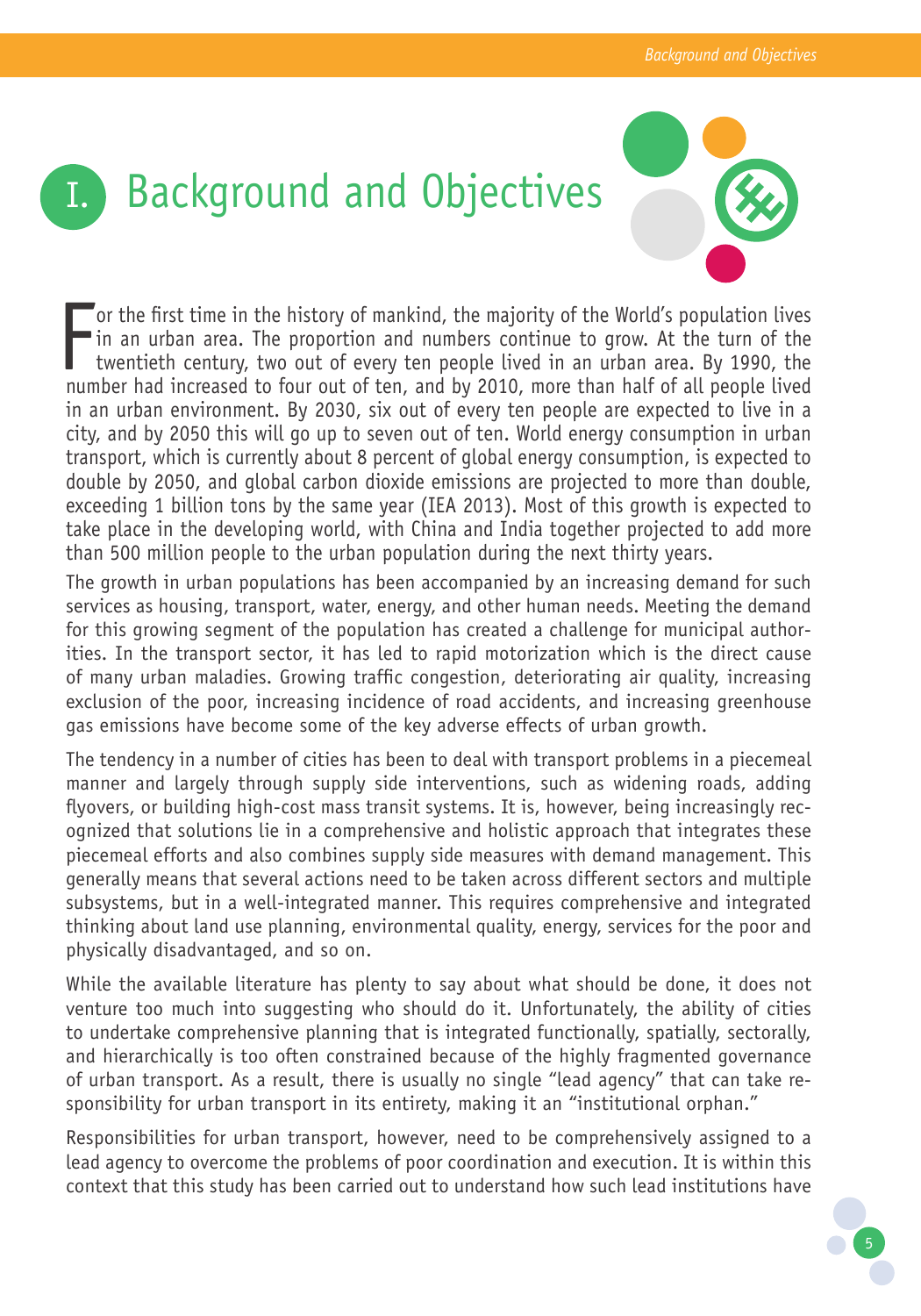been established in a few select cities and metropolitan regions and how urban mobility issues are currently being managed in them. The focus is on the metropolitan or city level, but the implications for national governments are also covered.

The objective here is to assess what institutional models are worthy of adopting. The cities and regions studied vary in size, from slightly more than 1 million to more than 10 million, and are spread across North America, Latin America, sub-Saharan Africa, South Asia, and East Asia (see Table 1). In many cases, the areas are not a single municipality but cover several contiguous municipalities and can be considered a region. They represent a range of governance structures, economic, social, and spatial characteristics, and personnel skills. In some instances, examples are drawn from other cities to underscore particular issues. A diverse sample has been chosen in recognition of the fact that no single model can be developed as a "one size fits all" approach appropriate for all cities. The needs vary from city to city, largely depending on the prevailing administrative structures, governance philosophies, institutional arrangements, and extent of institutional fragmentation. The study also looks at how cities have dealt with some of the key issues that inevitably arise when establishing lead urban transport institutions.

| City             | <b>Population in</b><br>2011 (million) | Metropolitan<br>Area $(km2)$ | <b>Annual Growth</b><br>Rate $(\%)$ |
|------------------|----------------------------------------|------------------------------|-------------------------------------|
| <b>Ahmedabad</b> | 6.35                                   | 1,330                        | 4.0                                 |
| Lagos            | 18.0                                   | 999.6                        | 3.0                                 |
| <b>Paris</b>     | 12.09                                  | 12,012                       | 0.7                                 |
| <b>Pereira</b>   | 0.8                                    | 702                          | <b>NA</b>                           |
| <b>Santiago</b>  | 5.98                                   | 678                          | 2.8                                 |
| <b>Seoul</b>     | 24.1                                   | 11,731                       | 0.6                                 |
| <b>Singapore</b> | 5.18                                   | 712                          | 2.9                                 |
| <b>Vancouver</b> | 2.42                                   | 2,877                        | 2.2                                 |

#### **Table 1: The Study Cities**

All the case study cities introduced fundamental reforms under the basic premise that institutional weaknesses are the source of many observed failures in urban transport. They underscore the challenges and opportunities faced in creating new institutions, the manner in which certain key issues are handled, and the lessons thus far learned. The target audience of "Institutional Labyrinth" is primarily the senior decision makers responsible for setting up these organizations. The study examines the kinds of issues with which they should be concerned when urban transport institutions are being set up and operationalized.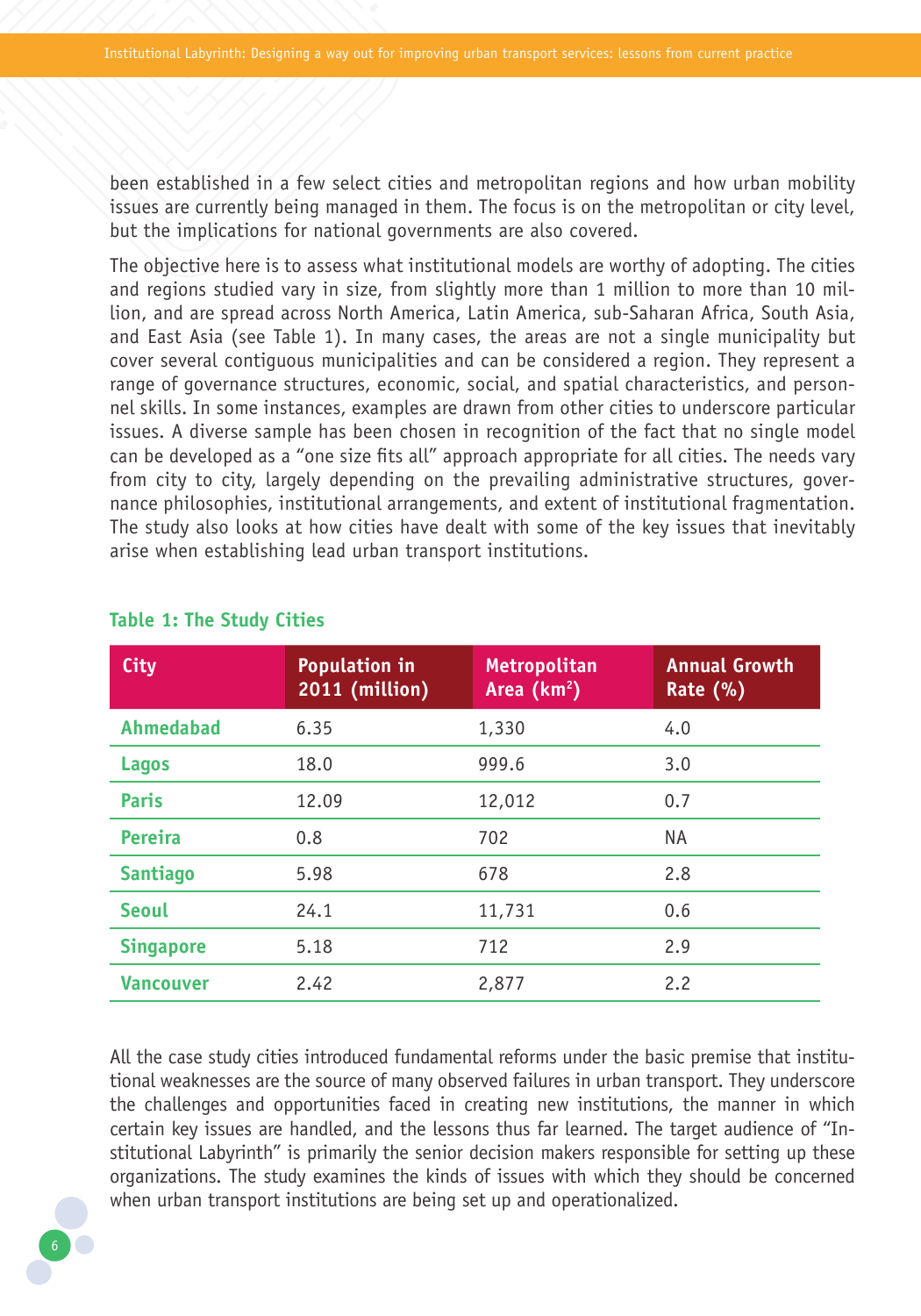Following Section I, defining the scope and objectives, Section II discusses the role of government(s) in urban transport. Section III presents a framework of functions that need to be performed if the objective of sustainable urban mobility is to be achieved. In Section IV, multiple issues are examined that need to be considered when setting up lead institutions for urban transport. These include the range of functions performed, financing and legal arrangements, organizational structure, manpower needs, and the evolution process. It looks at how, if at all, these issues have been dealt with in select cities around the world. Section V provides a synthesis of some of the key success factors, and Section VI assesses the lead role national government has played in the required reforms. Section VII presents the conclusions from the study.





I  $\blacksquare$  n order to plan for the establishment of lead institutions to manage urban transport, it is useful to first look at whether governments actually need to play a role, and if so, what the contours of that role should be.

Governments play three major roles in urban transport:

- **Regulation**
- Provision of infrastructure
- Provision of public transport

### Regulation

The regulatory role exists because there could be serious compromises in safety if certain basic standards and rules for the use of road space were not laid down and duly enforced. Thus, individuals must be certified as being capable drivers and vehicles certified as being fit for use on roads. Rules are also needed regarding speed limits, who should use which side of the road, and orders of priority at intersections. Without these, roads would be zones of unacceptable safety risks and chaos. Governments are best suited to establish the rules and standards of the road and to enforce them.

### Provision of infrastructure

The infrastructure provision role stems from the need to construct, operate and maintain certain facilities for the common good. The private sector cannot always be relied upon to provide them, as they may not always have a potential for profit. Thus, roads, sidewalks, traffic lights, and parking in an area with little demand are best provided by the government.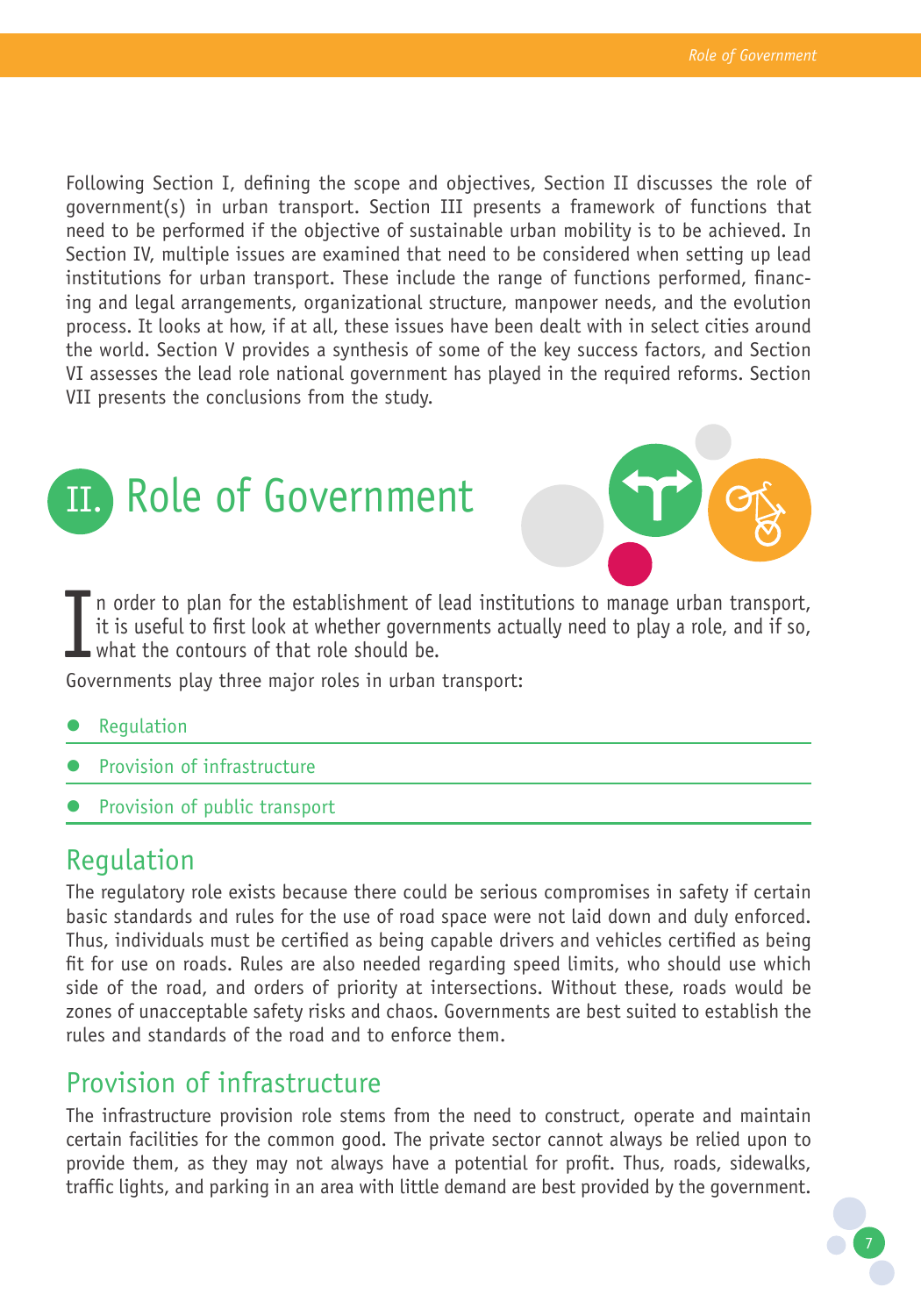## Provision of public transport

The public transport services role stems from universal mobility being a basic human right. In any modern society, mobility is expected to be available to all, regardless of income and whether or not the necessary services are profitable. In contrast, the private sector would only be interested in providing transport services expected to be profitable, and to those that can afford the fare necessary to make it so.

In cities where government plays only a limited role in the provision of public transport services, certain routes may have excess service, resulting in dysfunctional competition, while other routes may lack service entirely. Governments, therefore, need to step in to make services available to all, by regulation and, if necessary, by offering to subsidize them.

In general, government's role in providing public transport is manifested in four forms These are in increasing order of involvement, as follows:

- l Approval of routes and fares as proposed by private operators
- Determination of routes, fares, and service quality and contract provision of such services from operators, if necessary, by offering to subsidize them
- Overall provision of common services and facilities
- Direct development and operation of all public transport services by a state-owned entity

The first form involves government primarily discharging its regulatory role of ensuring that services are safe and affordable, while in the second, it takes on a more active role, by determining the kind of public transport service that should be available and contracting for such services, including through subsidies if necessary. In the third form, government goes even further and provides those services that have considerable economies of scale and can be best provided as a common service to all operators (i.e., terminals, bus stops, passenger information, common ticketing, and so on). It may also provide high cost items like rolling stock through low-cost leases to private operators. In the fourth form it takes on the responsibility to operate all services itself.

In this context, it should be noted, responsibilities for urban transportation typically cut across local, provincial, and national levels of government. At each level, moreover, different agencies license and regulate bus operators; build and maintain roads, transitways, railways, bus lanes, terminals, and related facilities; control traffic lights and rules; and enforce rules. In addition, entirely different institutions have the responsibilities for preparing city development plans, often without consulting or coordinating with transport planning agencies.

Thus, the appropriate role for the government, at all levels, would span functional, spatial, sectoral and hierarchical dimensions, as follows:

*Functionally*: An urban transport system involves a multiplicity of dimensions—among them land use, environment, health, technology, finance and economics, politics, human behavior, and gender—that collectively illustrate the complexity of the system.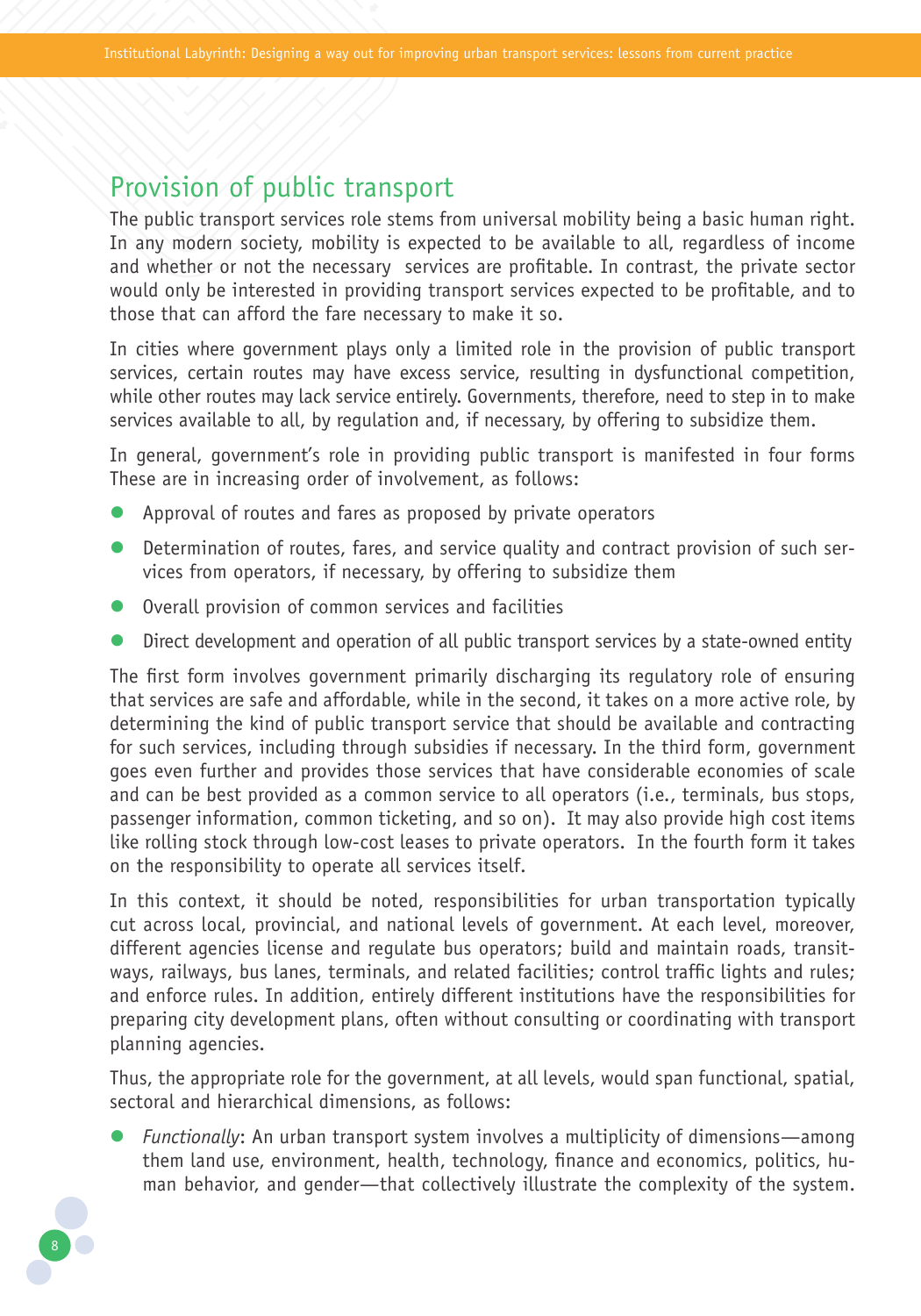All these components have linkages and need to be assessed in a comprehensive and holistic manner, rather than as individual segments. There are strong linkages between the demand for transport and the way a city is laid out, hence a linkage between transport and spatial planning. Likewise, there are strong linkages between transport and information and communications technology. For example, good e-commerce leads to a reduced demand for transport and can make transport more efficient. Density and transport are linked in that higher densities often lead to a lower demand for transport. As a result of the linkages between and among the various dimensions of urban transport, strategic action in planning requires some form of integration or coordination among institutions with different authorities and interests.

- l *Spatially:* Growth of urbanization has given rise to metropolitan areas that encompass multiple municipalities. Coordination of transport needs that cross the boundaries of multiple, spatially linked municipal governments may need an institutional approach that is regional in scope. While administratively a municipality is often the decision-making unit, when local travel extends across several municipalities, government authorities must work together to implement a consistent and coordinated set of transport interventions. In addition, the need for some uniformity in standards and consistency in policies calls for institutional coordination at the provincial and national levels. Beyond that, serious concerns related to climate change require coordination even at the international level.
- Sectorally: A typical trip made by a person often involves multiple segments, each using a different transport mode, e. g., walking to the nearest bus stop, getting on a bus and then transferring to some form of mass rapid transit. With the involvement of multiple modes—e.g., formal and informal bus, some form of mass rapid transit (MRT), e.g., metro, Light Rail Transit (LRT), Bus Rapid Transit (BRT)—integrated planning is critical to ensuring seamless transfer across the modes, minimizing transfers, establishing a common fare structure and payment basis and providing actual origin to destination passenger information.
- l Effective planning and management of urban transport requires diverse skills and a wide range of institutions—among them agencies dealing with road infrastructure, public transport management and operations, land planning, safety, the environment, and road traffic management—to work together. Thus, no single mode can be considered in isolation, but instead has to be examined as part of an integrated system in coordination with the other modes of urban transport.
- *Hierarchically:* Different tiers of government are involved in providing and managing urban transport at the city level. Close coordination is needed between different (vertical) levels of government or across several agencies at the same (horizontal) level, making it imperative to create appropriate institutional structures for such coordination. A multiplicity of agencies across different tiers of government, and even within the same tier, creates a silo approach to service delivery and urban planning that disperses accountability. For example, if the metro rail and bus services are planned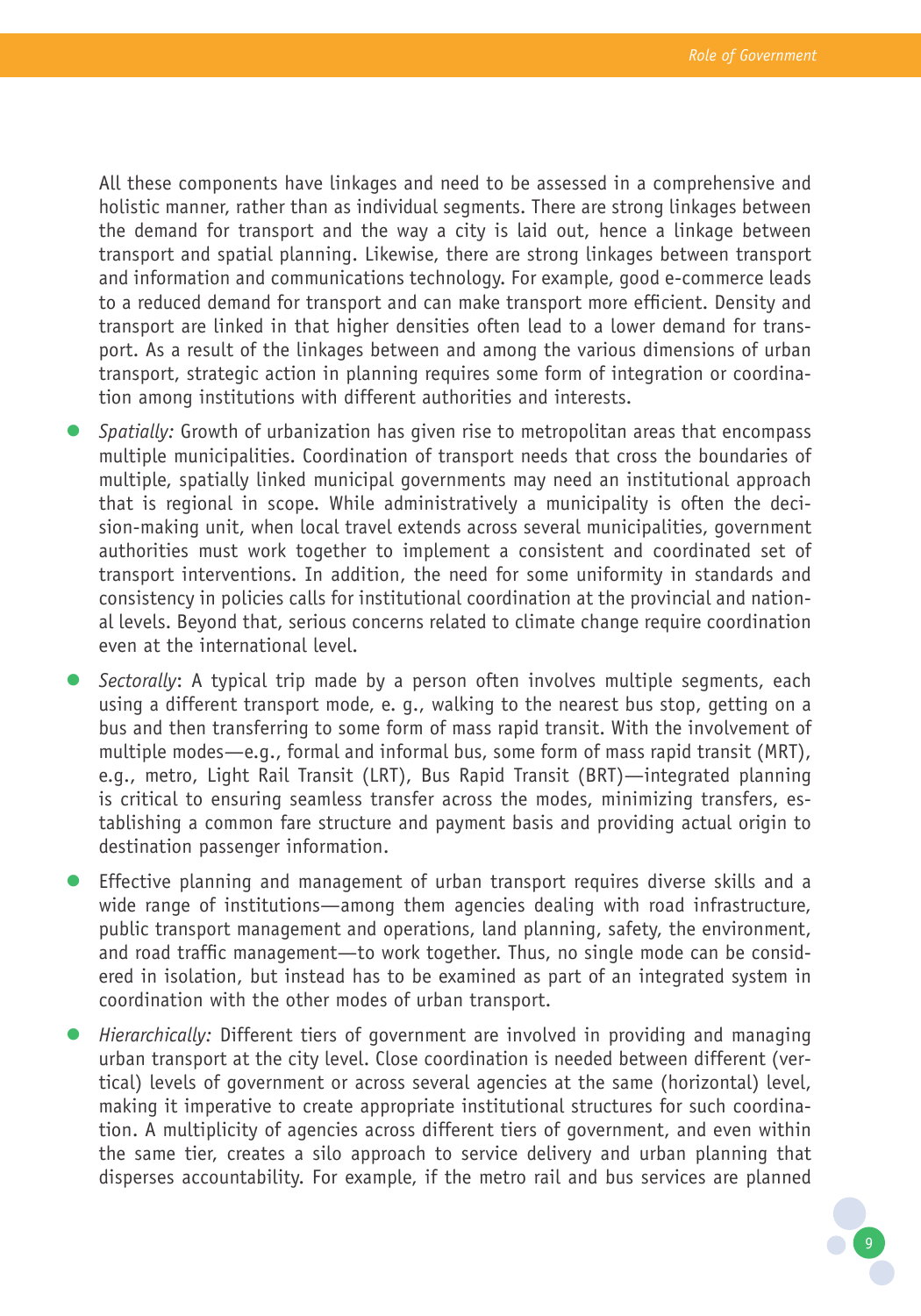and operated by different agencies, they might compete against each other and fail to provide smooth and integrated service. In a similar vein, if land use and public transport are planned separately, the expected ridership may not materialize.

## **III.** Framework of Functions To Be **Performed** in the Regulation, Management, and Delivery of **Urban Transport Services**

an de Velde (1999) has highlighted three levels of functions that need to be performed in the delivery of any service:

- l The **strategic level**, which concerns the formulation of general aims and determination of the broad terms and means that can be used to attain these  $-$  in short, "what we want to achieve."
- **•** The **intermediate/tactical level**, which involves making decisions on the means for achieving goals and how to use these means most efficiently—in short, "what product can help to achieve the aims."
- **•** The **operational level**, which concerns ensuring that orders are carried out and that it happens in an efficient manner—in short, "how do we produce that product."

Based on Van de Velde's approach, the functions that need to be performed in the regulation, management, and delivery of urban transport services can be categorized into the following three levels: strategic and policy functions, tactical functions, and operational functions. (please see Figure 1 for a relation between strategic, tactical, and operational functions)

### **Tier 1:** Strategic and Policy Functions

Strategic and policy functions involve developing a vision and formulating appropriate policies to realize the vision. Strategic transport functions include long-range major infrastructure investment needs assessment reflecting future growth, long range financial analysis and planning, and so on. Policies may involve approaches relating to safety standards, how investments and operations are to be financed, how much of the costs should be recovered from fares and how much should derive from other sources, the role of the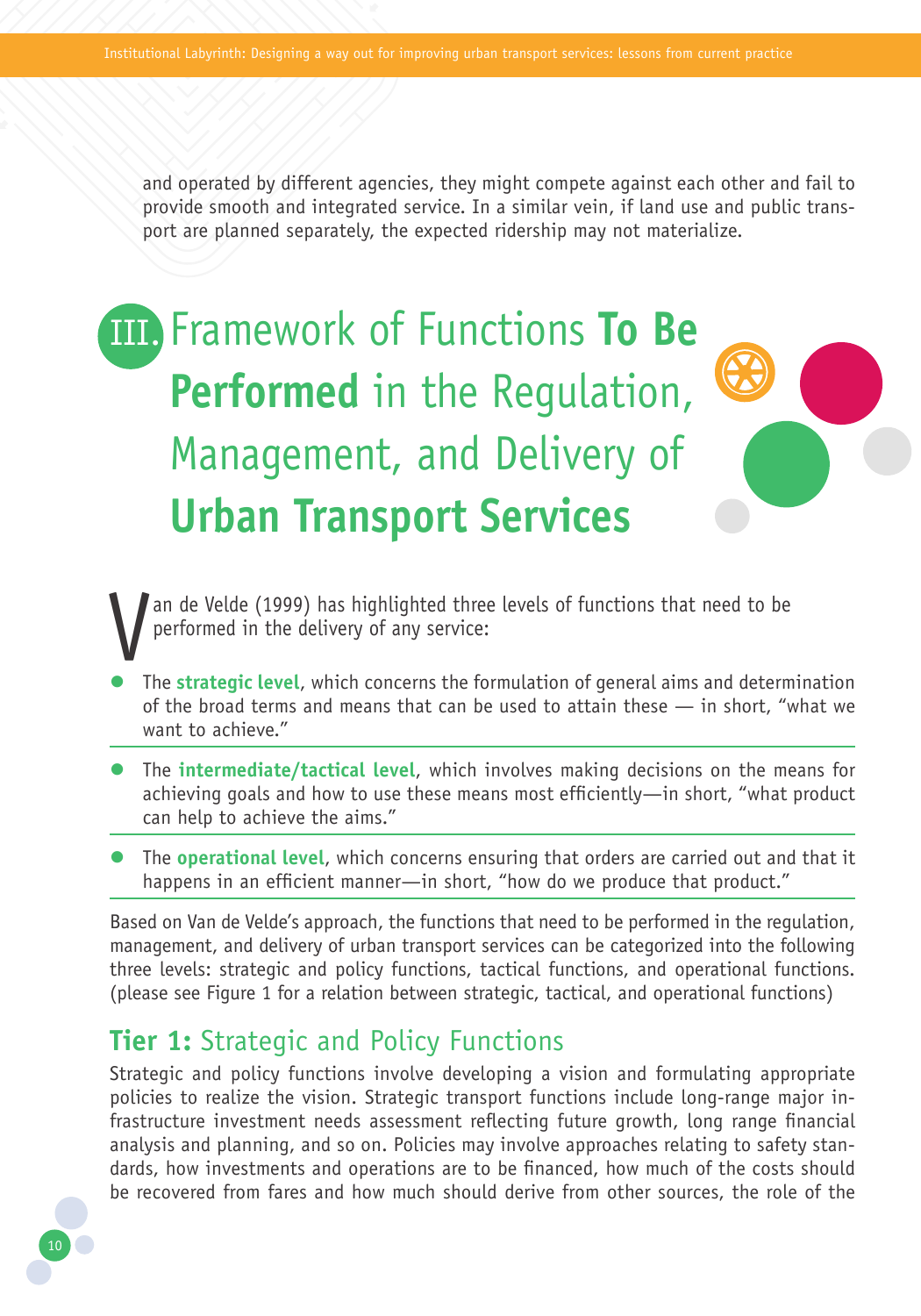private sector, performance standards to be met, network coverage and other matters. An important strategic function is to assess the adequacy of current governance structures and institution and develop recommendations for change which may take a long time to accomplish.

Typically strategic and policy functions set the standard or provide the basis for shorter range, more geographically focused planning activities.

The outcomes of these functions influence multiple agencies and, therefore, require coordination and agreement among them. In an ideal situation, the functions would be performed by a lead institution. In the absence of a legal basis to develop a single, top-down strategic plan, an important strategic function for a lead agency is to integrate various modal or sector plans into a single one. For such a "bottom-up" approach to be meaningful, the plan that emerges should be resource constrained and real, transparent decisions made based on objective criteria.

## **Tier 2:** Tactical Functions

Tactical functions can be divided into two sublevels: regulation and planning.

#### *Regulatory functions*

Regulatory functions are usually required under statute. They tend to involve some aspect of public health, safety, and equity. They can be further divided into safety regulation and commercial regulation.

*Safety regulation* typically seeks to ensure that the operation of transport services is safe and does not cause injury or damage to the public. For example, the function of issuing a driving license would fall under this category. In addition, the function of setting driving speeds, traffic management and enforcement of traffic rules, as well as vehicle specifications and maintenance standards would be part of this group of functions for ensuring public health and safety.

*Commercial regulation* seeks to ensure a degree of equity, prevent monopoly pricing and attempt to match supply and demand. Thus, public transport operators are often required to obtain a permit from a government entity to provide services. The permit generally establishes the route(s) on which service will be offered and might also lay down certain other conditions, such as frequency and hours of operation. Requiring a permit is also necessary to avoid oversupply of service on some routes and undersupply on others. This aims at equity in the availability of public transport services to all parts of a city.

In most cases, a public entity also sets the fares that a public transport operator can charge. This ensures that operators do not take advantage of such potential monopoly situations as low levels of supply at certain times of the day or to certain parts of a city. Fares are also prescribed to ensure that use of public transport is affordable so that those who cannot procure their own means of transport still have access to transportation services.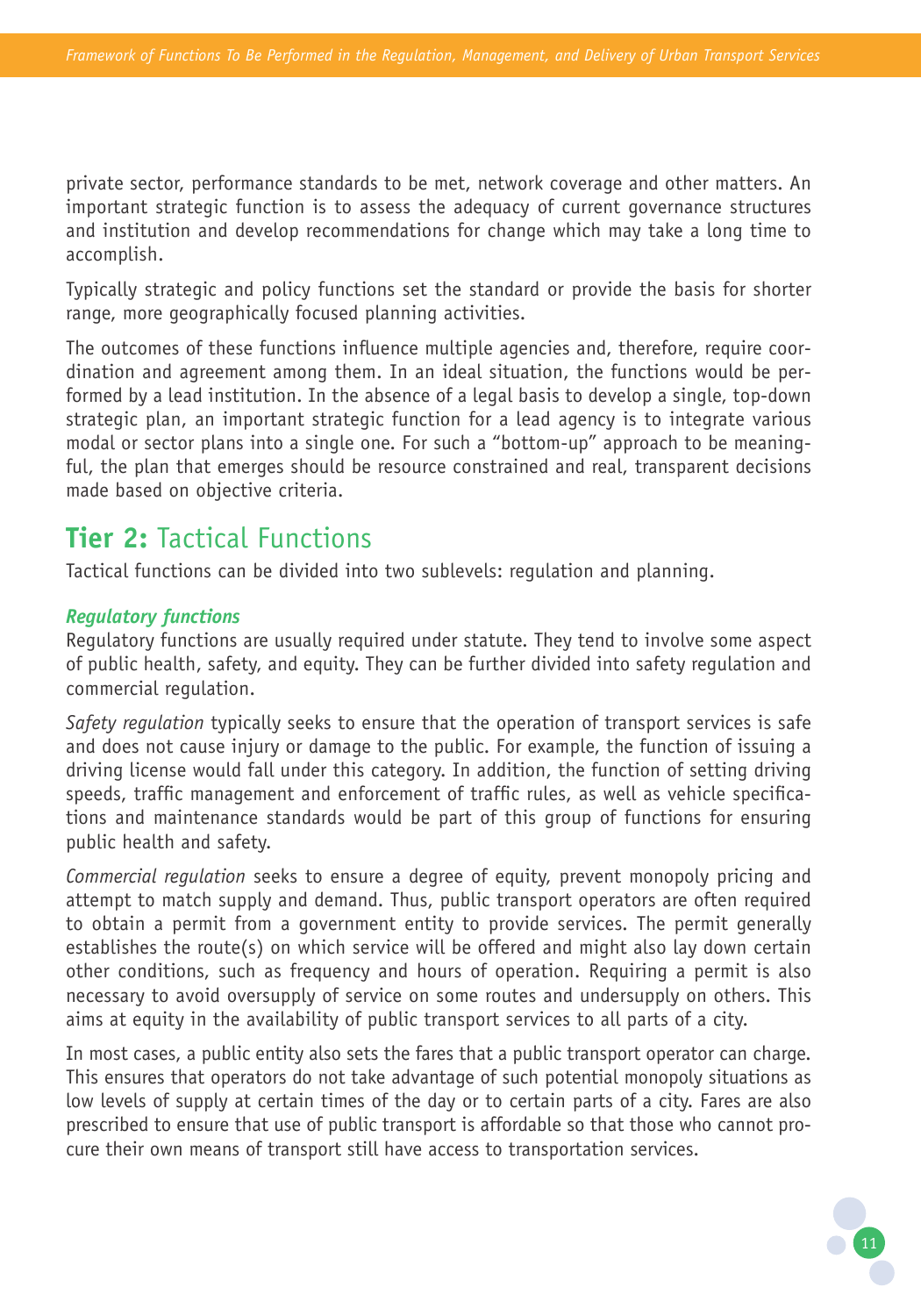#### *Planning functions*

Planning functions, unlike regulatory functions, are not usually required by statute but are nonetheless necessary for investment and operations to take place in a systematic and efficient manner. In the context of urban transport, these functions consist of infrastructure planning and service planning.

*Infrastructure planning* helps make investment decisions that maximize the benefit from limited resources. Good planning ensures that essential new facilities, like roads, public transport facilities, sidewalks and parking spaces are cost-effective and delivered in adequate measure. It consists of activities such as demand forecasting, economic and financial analysis, environmental and social assessment and other studies needed to prepare actual investments. These activities are not carried out as a part of strategic planning, but are usually undertaken once the need for a certain facility or investment is identified as part of a strategic plan.

*Service planning* is preparing for the actual delivery of services, in this case, public transport services. The need for a public entity to undertake this function emanates from a belief that if the obligation for ensuring service were left entirely to a commercial organization, whose primary motive is profit, only commercially viable routes would be served, thus depriving other areas access to transport. Similarly, the profit motive might restrict services to peak periods, to the neglect of off-peak hours.

Separation of planning from operations means that the planning function can be undertaken as a common exercise across all operators. Operations could then be divided among multiple operators to secure competitive efficiency and be procured through competition "for" the market (Gwilliam and Scurfield 1996). It allows for competition in providing services without compromising on the need for integration at the planning level.

Typical service planning activities would include the design of a public transport network or individual routes in terms of terminals and alignment, determination of demand along routes and supply arrangements to meet the demand, establishment of operating standards and levels of performance, calculation of the level of service on each route, development of contracting terms and actual contracting for operations, design of a compensation mechanism, coordination among multiple operators, revenue sharing where necessary, as well as monitoring and evaluation.

### **Tier 3: Operational Functions**

Operations can be divided into:

- The construction, management and maintenance of infrastructure and facilities, like parking, parking, transitways and terminals
- $\bullet$  The provision of public transport services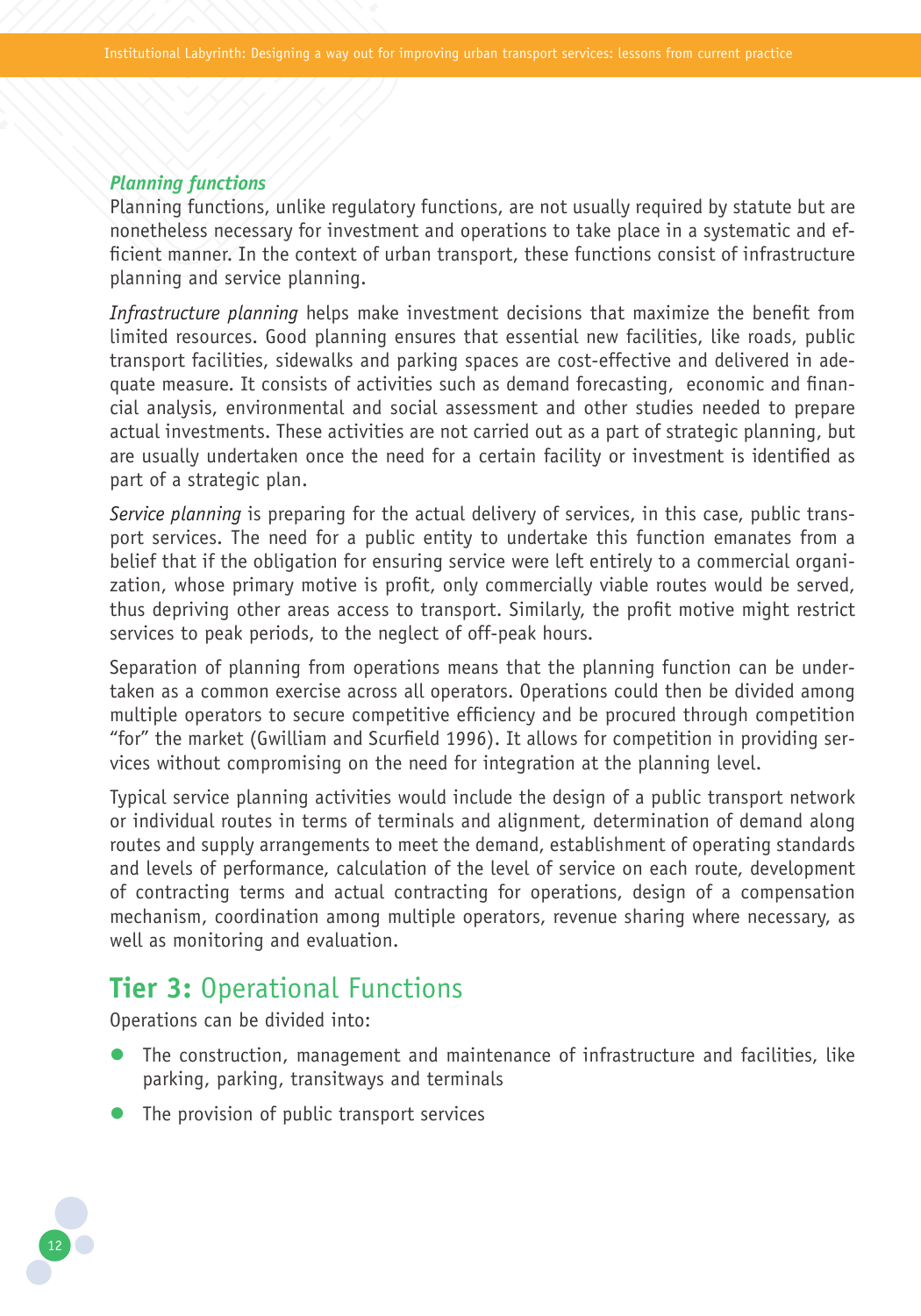#### *Infrastructure and Facility Construction, management and maintenance*

Construction of infrastructure and facilities includes such activities as building roads and bridges, footpaths and walkways, parking facilities, transitways, bus stops and terminals

#### *Public Transport Operations*

The operation of public transport services can be further divided into the operation of common services and the operation of independent services.

*Common services* are those required by all operators. Typically these are services that enjoy a natural monopoly and thus lead to economies of scale in providing them as a common service or facility for all operators. Examples of these kinds of services include the following:

- **•** Provision and upkeep of bus stations and passenger terminals: Passenger terminals and bus stops are among the natural monopolies in the public transport business. It would make no sense for each operator to have its own terminals and bus stops, so they share these common facilities.
- **•** Passenger information systems: It would be confusing and inconvenient for users if each operator had its own passenger timetables of bus schedules, but much more convenient to have a common passenger timetable covering all operators.
- l *Revenue sharing among intermodal operations:* With multiple operators, there may be a need for a common entity to collect fares and arrange sharing of them on an agreed basis.
- l *Accident recovery:* All operators cannot be expected to have their own systems for accident recovery, so it is provided as a common service.
- *Public relations:* Often the use of public transport is promoted generally, rather than through each operator marketing its own services.
- **•** *Security services:* Providing security is most efficient when provided as a common service, rather than each operator procuring its own.
- **•** Dispute resolution: With multiple operators, there will be disputes, so it is efficient to have in place dispute resolution machinery, rather than involving the judiciary in resolving minor disputes.

*Independent services* involve the actual operation of discrete facilities and services, such as bus systems, metro rail systems, tram systems, BRT and parking garages. The nature of the functions involved here are largely day-to-day operations, among them scheduling of vehicles for public transport services on different routes, deployment of staff and crew, maintenance schedules for vehicles, collection and deposit of fares, and procurement of spare parts and stocks, maintenance of rolling stock. The objective is to ensure that service plans are implemented.

Thus, there are multiple functions that need to be performed that ensure an integrated transport system in a city. These functions are unfortunately usually fragmented across de-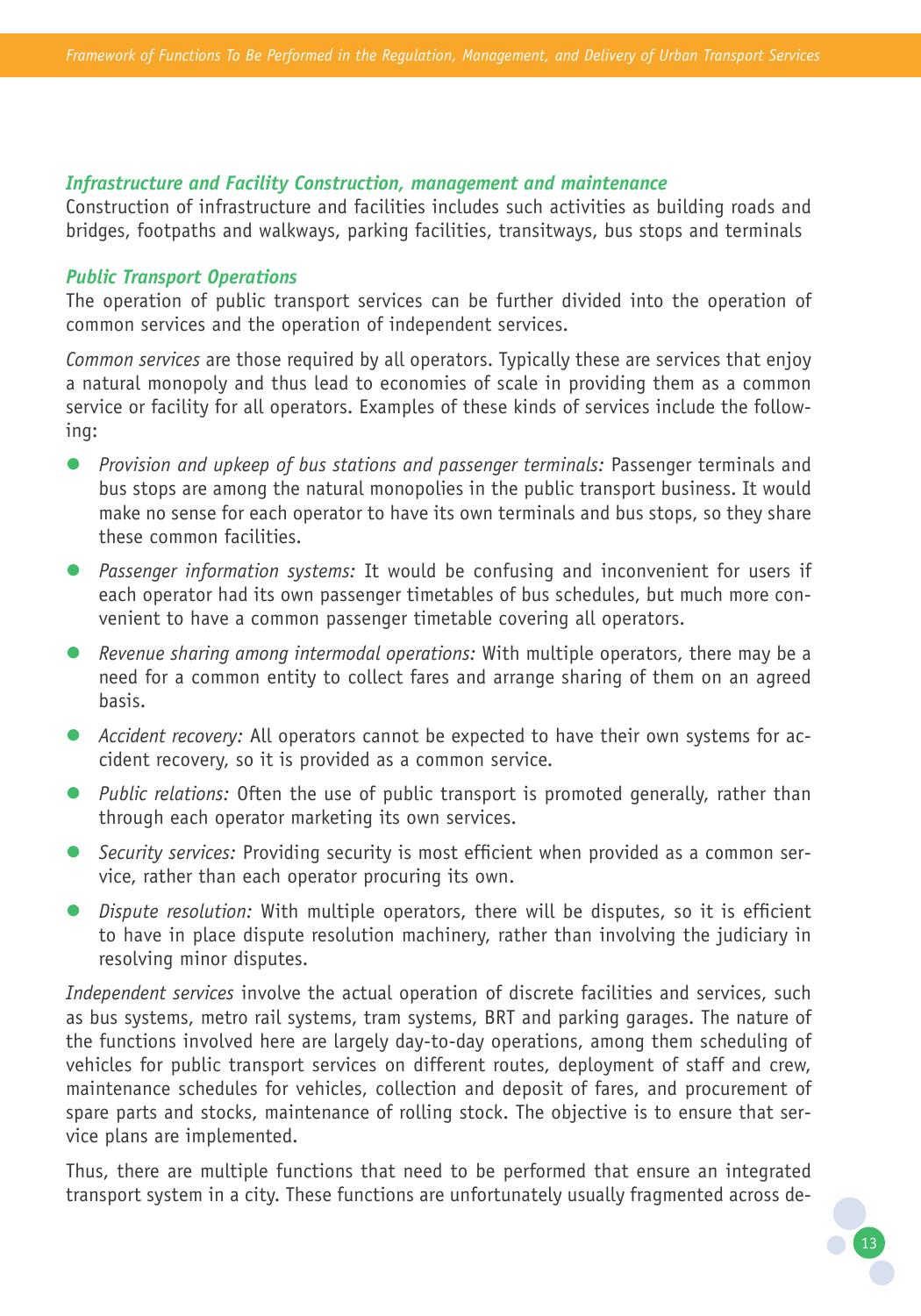partments and agencies as well as levels of government. This is perhaps the biggest barrier to putting in place a sustainable transport system in any city. Establishing a lead agency to take comprehensive responsibility for urban transport seems to be the best approach, especially in fast-growing cities that require multimodal systems of transport. Smaller cities may not need such a lead institution immediately, but if projections indicate they will grow fast in coming years, it would be prudent to establish a lead institution at an early stage of public transport development.



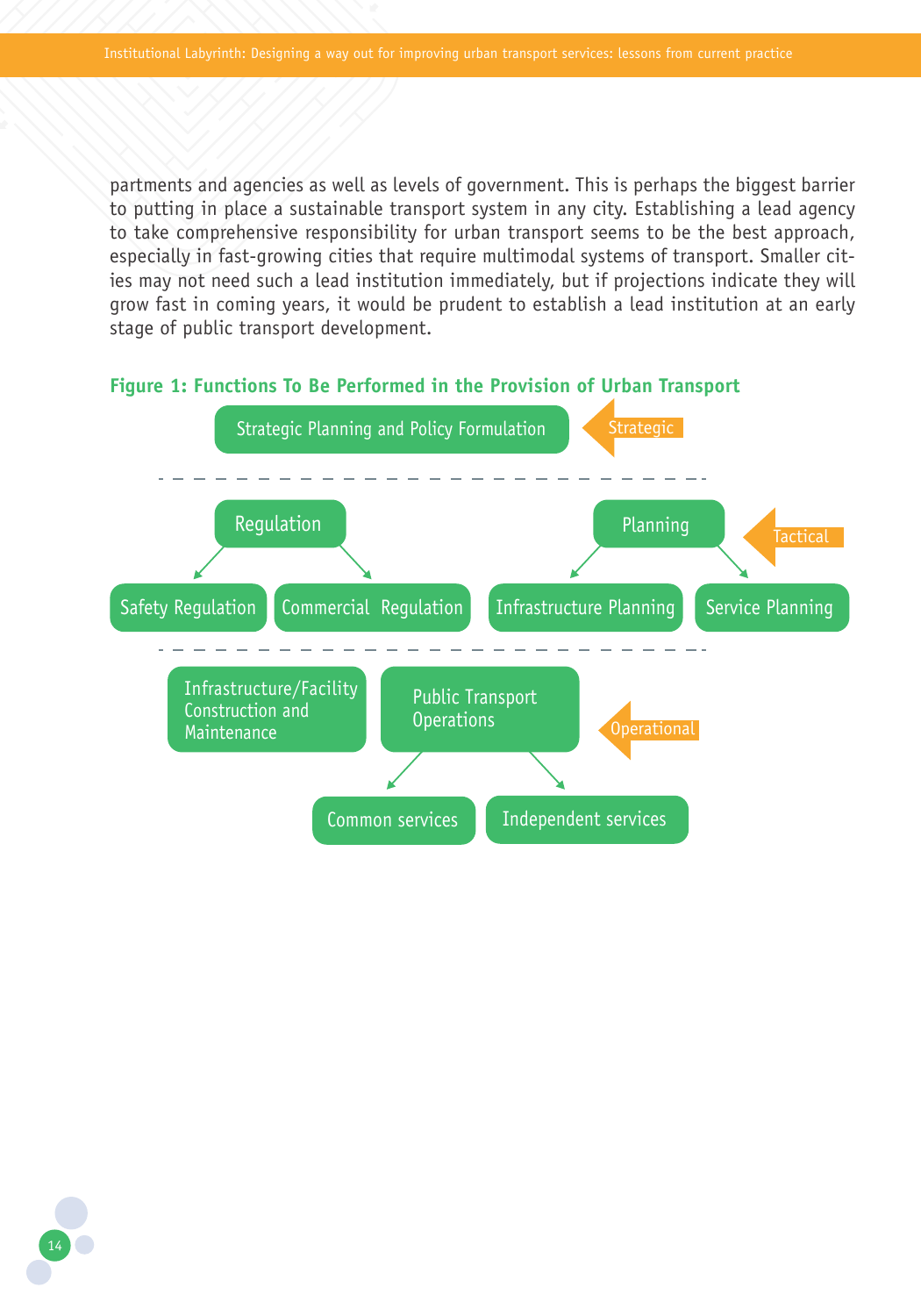## IV. Key Issues in **Establishing Lead Institutions**

T here are several issues that usually arise when establishing lead institutions. This section presents some of them and the manner in which they have been addressed in the cities studied. The issues examined are as follows:

- l Legal basis
- **Jurisdiction**
- **Functions performed**
- Personnel profile and size
- Management structure and accountability
- Financing arrangements
- **Evolution**

## IV.1 Legal basis of the lead institution

As discussed earlier, lead institutions can either be set up as independent authorities or as agencies within national, provincial, or city governments. The specific form depends on a country's political history, current philosophy and the institutional framework of governance. Examination of cases from around the world shows that there are five principal forms that lead institutions for urban transport have taken:

- l An existing government department or municipal authority takes on the function
- l A separate entity is established under a dedicated statute establishing the entity
- **•** A separate entity is created under a generic statute applicable to commercial entities, such as legislation setting out rules governing businesses
- l A government order establishes the entity without legislative backing
- Multiple jurisdictions reach a mutual agreement to establish an entity

The Seoul Metropolitan Government and the Ahmedabad Municipal Corporation offer examples of a municipality performing the lead agency function for all modes of urban transport. In most cities in India, the concerned government department at the provincial level performs this function, such as the Department of Transport for the Delhi provincial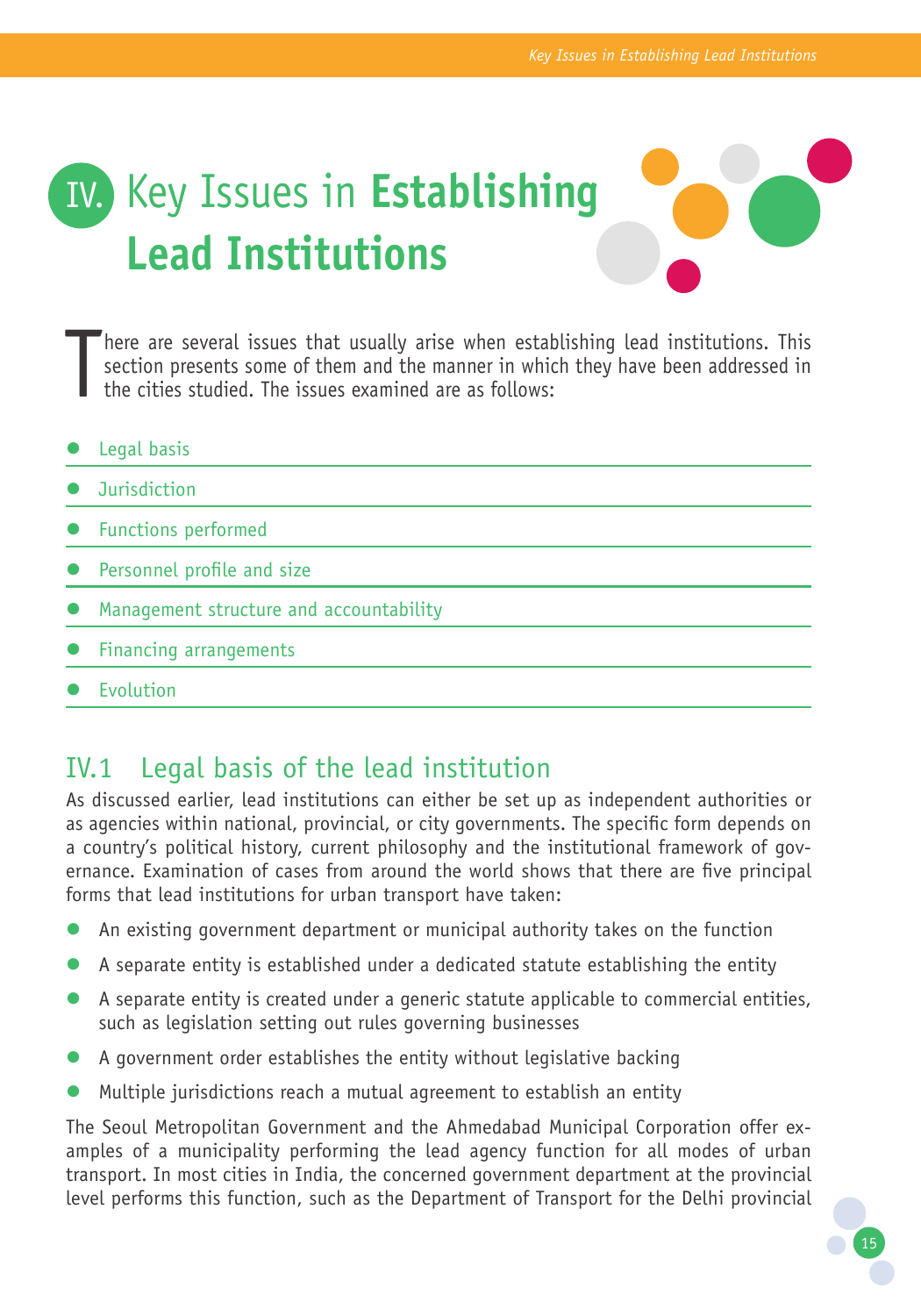government. In Moscow state (*oblast*), the Department of Transport has overall responsibility for urban and suburban transport.

In contrast, Lagos, London, Paris, Singapore, and Vancouver have established separate entities under dedicated legislation. In Vancouver, the British Columbia Provincial Legislature in July 1998 passed the Greater Vancouver Transportation Authority Act, under which the Greater Vancouver Transportation Authority (GVTA), or TransLink, was established and became the agency responsible for planning, funding, building, and marketing an integrated transportation system for the Greater Vancouver Regional District (GVRD), now Metro Vancouver.

In Singapore, the Land Transport Authority (LTA) was incorporated in August 1995 under the Singapore Land Transport Authority Act. In conjunction with the act establishing LTA, a rapid transit systems bill and street works bill were passed to provide for the transfer to LTA all the existing functions and powers of the Mass Rapid Transit Corporation (MRTC), Public Works Department, and Registry of Vehicles.

The Lagos Metropolitan Area Transport Authority (LAMATA) was created by an act on January 13, 2002, and formally launched on December 2, 2003. The statute grants LAMATA powers to facilitate the discharge of its statutory functions, including the power to levy and collect user charges in connection with the provision of its services and to collect any other tariffs, fees, and road taxes as may be authorized by the governor. The law establishing LAMATA was strengthened in 2007 to include planning and regulatory functions across the various modes of transport.

In Paris, the *Syndicat des Transports Parisiens* (STP), a single authority in charge of public transport, was created in 1959 based on a decree of September 1949. In 1968, its area of jurisdiction was enlarged to cover the seven departments of the Paris region, and it was granted financial autonomy. It changed its name to *Syndicats Transportes* Île*-de-France* (STIF) when Law 2000-1208 was adopted, in December 2000, ratifying the addition of the Paris region to its board.

More recently, in 2013, Cairo passed a decree to establish the Transport Regulatory Authority for Greater Cairo to plan, regulate, and deliver sound urban transport services in the Cairo region. Kuwait is contemplating similar legislation to establish a public authority for land transport.

The Indian cities of Indore and Jaipur provide examples of a separate entity being established under a generic statute to perform the functions of a lead agency for public transport. The Indore City Transport Service Limited and the Jaipur City Transport Service Limited were set up under a generic national law that regulates commercial and business entities in the country. Such an arrangement seems to be satisfactory when the lead agency has responsibility only for the management of public transport and is not involved in regulatory issues or the collection and use of government taxes.

India also has examples of lead agencies being set up under executive orders of the government, without legislative backing. A number of Indian cities have set up a Unified Metropolitan Transport Authority (UMTA) by government order. Bangalore, Chennai, and Mumbai are a few examples (IUT 2013). UMTAs are essentially committees composed of senior officials of all the related government departments and headed by the chief secre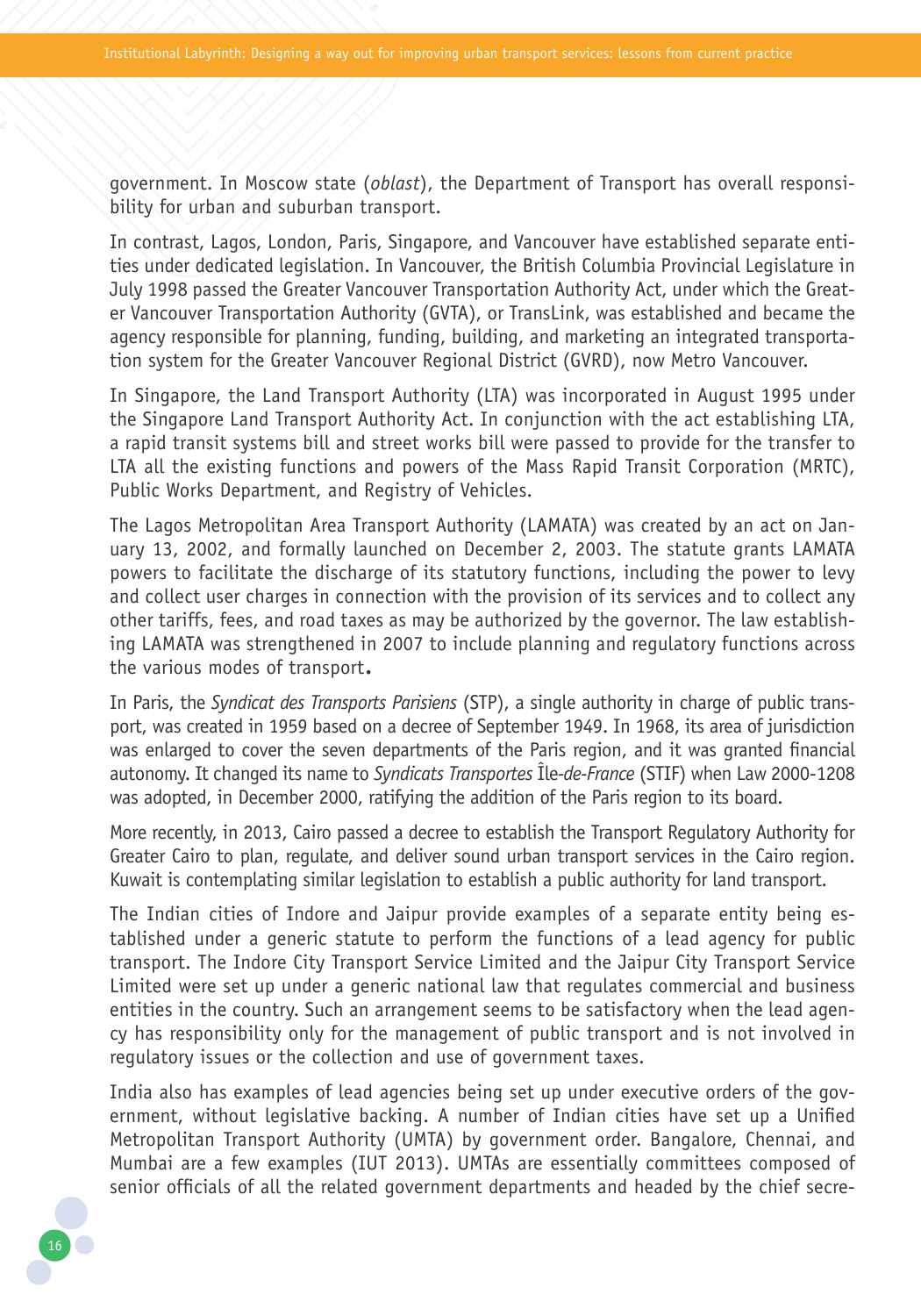tary of the province. They are powerful by virtue of all the key players involved in the decision-making process. Their effectiveness depends, however, on how often they convene and the interest of senior officials to participate in UMTA meetings. Attempts to delegate responsibility to junior officers or delays in organizing regular meetings have often resulted in reducing the effectiveness and value of such committees.

Colombia provides a good example of individual jurisdictions coming together by agreement to set up metropolitan area institutions to oversee, manage, and plan urban transport. Colombian Law 128 of 1994 provides for municipalities to form metropolitan areas in which combinations of two or more municipalities integrate around a core city. Accordingly, the municipalities of Pereira (pop. 500,000), Dosquebradas (pop. 200,000), and La Virginia (pop. 35,000) mutually agreed in 1992 to the establishment of the *Area Metropolitana de Centro Occidente* (Metropolitan Area of Centre Occidente) (AMCO), which functions as the lead agency for transport in their metropolitan area.

AMCO is responsible for the regulation of all public transport (except for BRT services, managed by Megabus), design of public transport routes, fare fixing for public transport, authorization of new companies to enter the public transport market, issuance of permits for a vehicle to operate as a public service vehicle, authorization of fuel stations, and collection of the gasoline tax.

These different arrangements naturally have their relative strengths and weaknesses. Having provincial (state) government departments lead a city's urban transport activities has the disadvantage that they have responsibilities toward a larger jurisdiction, typically several cities, within the province. As a result, the government at the provincial level is less likely to relate to the specific needs of residents at the municipal level. In addition, government departments are not well equipped for quick decision making and tend to be rather slow. The flexibility to make financial decisions is especially sluggish. This arrangement, however, does have the advantage of being able to effectively coordinate between the requirements of a city and the adjoining suburbs. It also has the backing of high-level functionaries whose decisions are more likely to be complied with lower down the chain of command. Having the municipal or metropolitan body itself perform the lead agency function has the disadvantage that it also has other responsibilities toward the city, such as water supply, sanitation, and solid waste management. As a result, transport may not receive the kind of professional attention it deserves. Decision-making processes here would also be slow, as is inherent in such entities. The advantage is the backing of high-level functionaries, such as the mayor, and hence a greater probability of compliance with decisions taken.

An authority created under special legislation tends to offer the clout of legal backing. They may not be constricted by established government procedures or by the limits of government salary scales in hiring professional staff. The effectiveness of such an authority, however, depends on how well it has been resourced or staffed with competent professionals and guided by a dedicated and committed chief executive.

The existence of a law may be necessary for an authority's creation, but insufficient for ensuring effectiveness, especially in the case of newly established entities.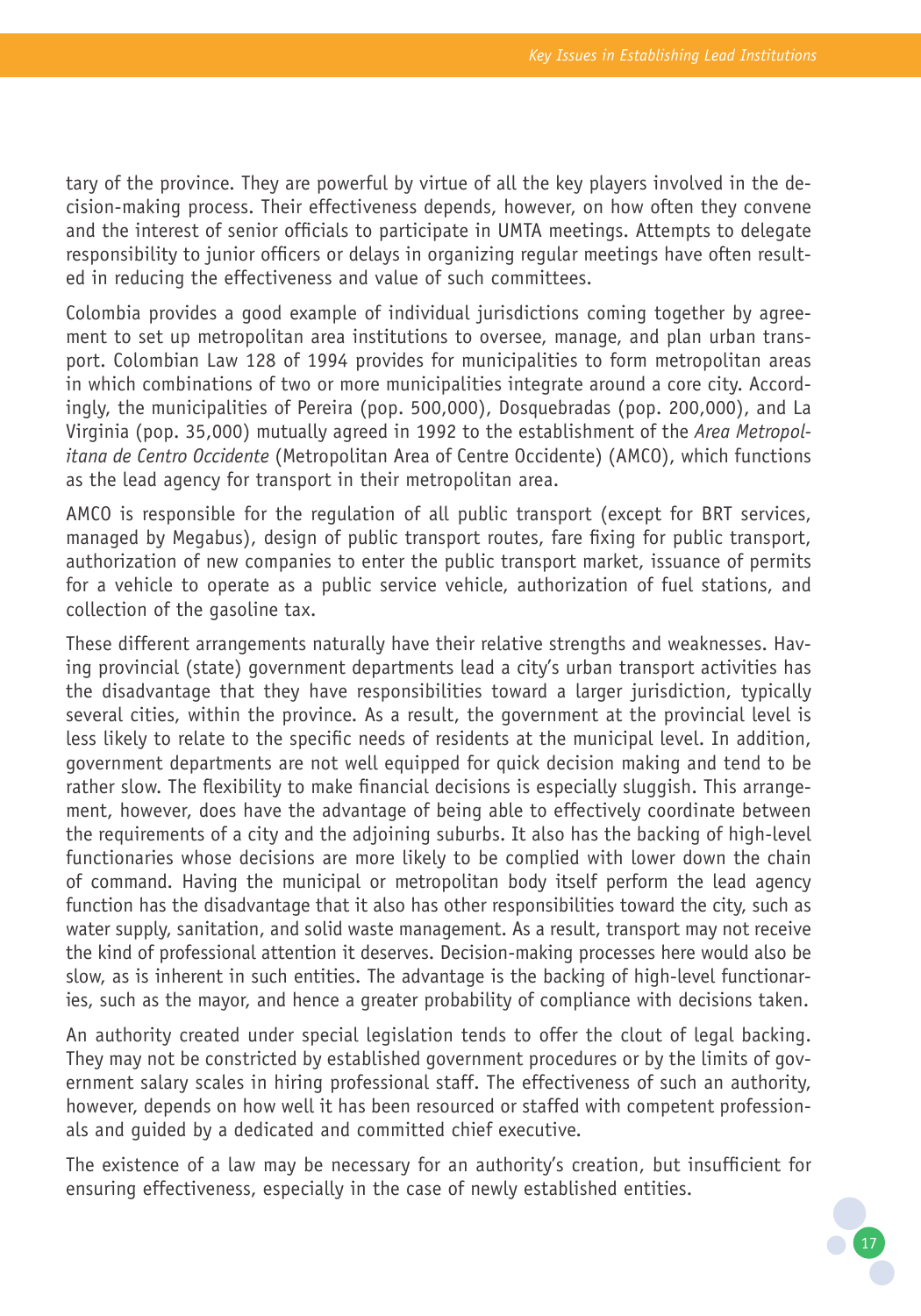Authorities developed under generic legislation have the advantages of being able to function along commercial lines, but are handicapped in the extent of the authority they can exercise as regulators. Thus, they are better suited to function as lead operators or service providers, rather than as regulators.

A "coordinating" committee in lieu of a formal authority may be a good way of bringing all concerned agencies to the table and communicating with one another, which is a weak link in most governmental systems. Having the senior leadership of each agency involved and participating in committee meetings is immensely helpful in the design of individual agency work plans. A committee, however, cannot sustain its activities for long if it has been established merely to satisfy a requirement from a higher order of government or to access resources set aside for that purpose without an understanding or commitment toward making the coordination meaningful, by impacting the investment decisions of the respective agencies represented on the committee. Much depends on the interest, enthusiasm and political skills of the person leading a committee. If the chair shows little interest in making committee meetings meaningful and constructive, the arrangement will soon weaken. The effort in Hanoi to set up a steering committee as a precursor to an independent authority is detailed in Box 1.

Multiple jurisdictions agreeing to set up a regional coordinating entity is a positive development, but is only a first step. There can be difficulties if such institutions do not have a comprehensive responsibility and decision making clout, such as AMCO not being responsible for the regulation of BRT in the Pereira region of Colombia. It makes it difficult for such an agency to implement effective coordination.

Thus, it appears that the best arrangement is for an entity to be created through dedicated legislation. Drafting such legislation and having it passed into law takes time. The committee arrangement is good as an interim measure, to get the ball rolling. It would be advantageous if a clear road map could be developed to transition the committee arrangement into a new authority model via dedicated legislation.

### IV.2 Jurisdiction of the lead institution

The jurisdiction that lead institutions cover varies from city to city. In some cases, such as Ahmedabad and Singapore, it is limited to one municipality, for the most part because the given municipality's boundaries encompass a large area – in Singapore, the entire nation! In other instances, for example in Pereira, it involves two or more municipalities. In others, such as Vancouver, it covers a larger metropolitan area encompassing several adjoining cities. In the case of Paris, STIF's jurisdiction consists of 1,284 municipalities. In India, the UMTAs cover the main city along with some adjacent satellite cities. In Lagos, LAMATA's jurisdiction extends throughout the entire Lagos metropolitan area.

Growth in some urban populations has resulted in agglomerations that extend across several municipalities. Residents are not limited by administrative boundaries in deciding where to live or work. Therefore, travel needs often take them across municipal boundaries. Even though the municipality is often the investment and policy decision-making unit,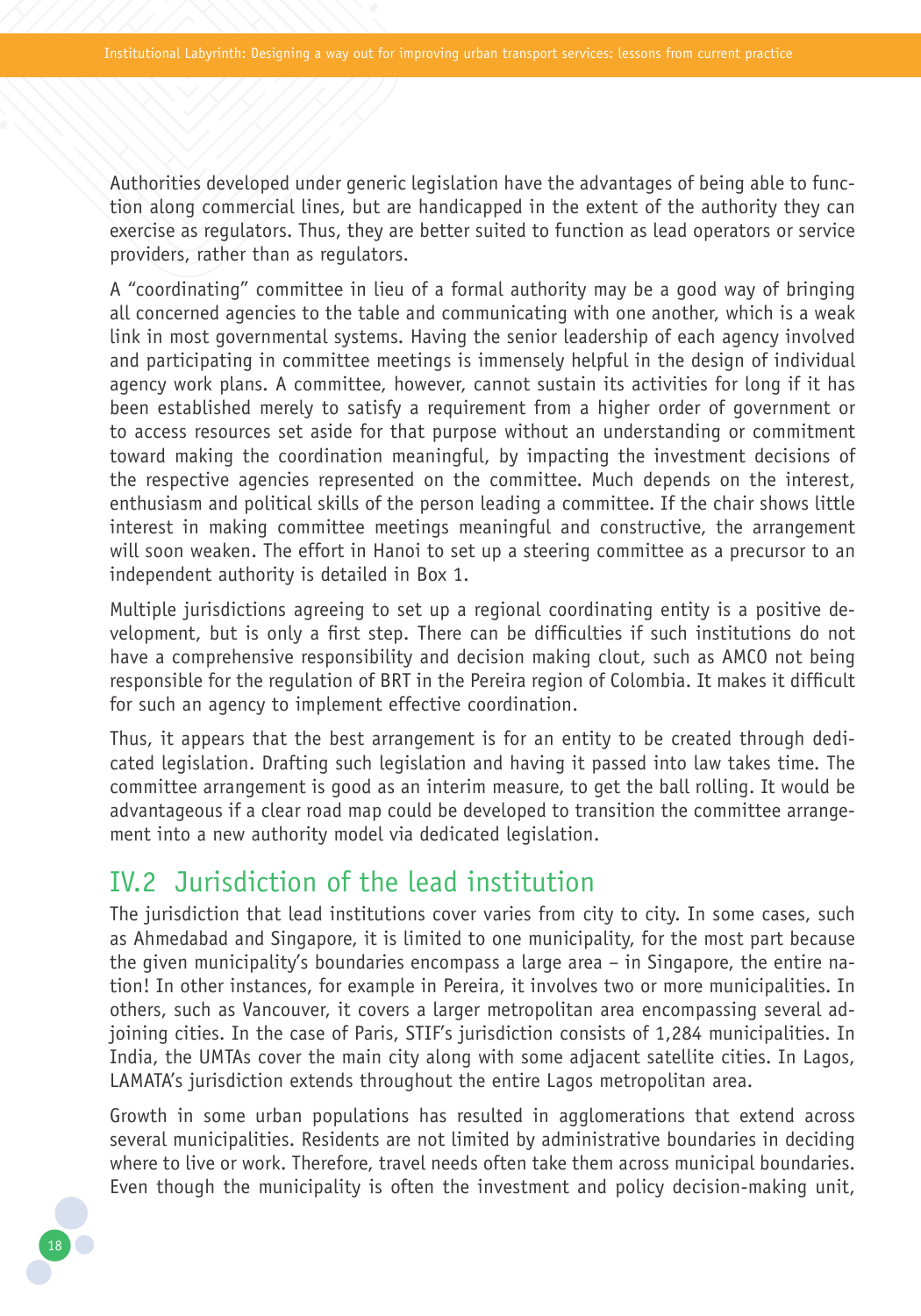## **Box 1:** Setting Up a Public Transport Authority in Hanoi, Vietnam

One of the recent examples of establishing public transport authorities is a commitment by the Hanoi People's Committee to set up a public transport authority as a multimodal organization responsible for strategic policy, planning, and investment priority setting. A number of mass transit systems are in some stage of development by a variety of national and municipal agencies. These are in addition to regular buses provided by the City and the national railways. Each of the public transport systems, however, are being planned and/or operated by a different national and/or city agency, potentially resulting in inefficient duplication and a waste of resources. Discussions to create an integrated public transport authority have been under way for more than three years. The vested interests of agencies supporting rail and bus transport are somewhat divergent, so it remains unclear how much longer it will take before an integrated authority can be established. In the meantime, BRT and a metro line are expected to go into operation within the next eighteen to twenty-four months, thus making it critical to address common functions related to an integrated, multimodal public transport system, especially focusing on integrated fare policy setting (i.e., structure and levels, treatment of multimodal trips), integrated fare collection (technical approach and procedures, organizational responsibilities, revenue management), and integrated services (changes to the local bus system network to extend access to BRT and urban rail beyond immediate station areas, reduction in duplication, needs for location and physical transfer facilities).

In response to immediate needs, one of the options being discussed is to set up a steering committee to provide policy guidance on all strategic matters related to integrated public transport. For the committee to be effective, it should be chaired by a representative of the People's Committee and consist of all city and national agencies with direct involvement in Hanoi's public transport–related functions. The key here would be for the committee to develop a time-bound road map to institutionalize and firmly establish the lead agency.

there is a need to coordinate across adjacent municipalities in planning public transport networks to ensure a consistent set of policies and investment (e.g., public transport coverage, fares, major arterial roadway capacity) across municipal boundaries. Though some functions like parking, traffic management and land use planning are historically local, municipal prerogatives, they are best handled on a metropolitan basis.

The basic principle in determining the jurisdiction of a lead institution for transport is the need to serve the origins and destinations of residents spread throughout multiple municipal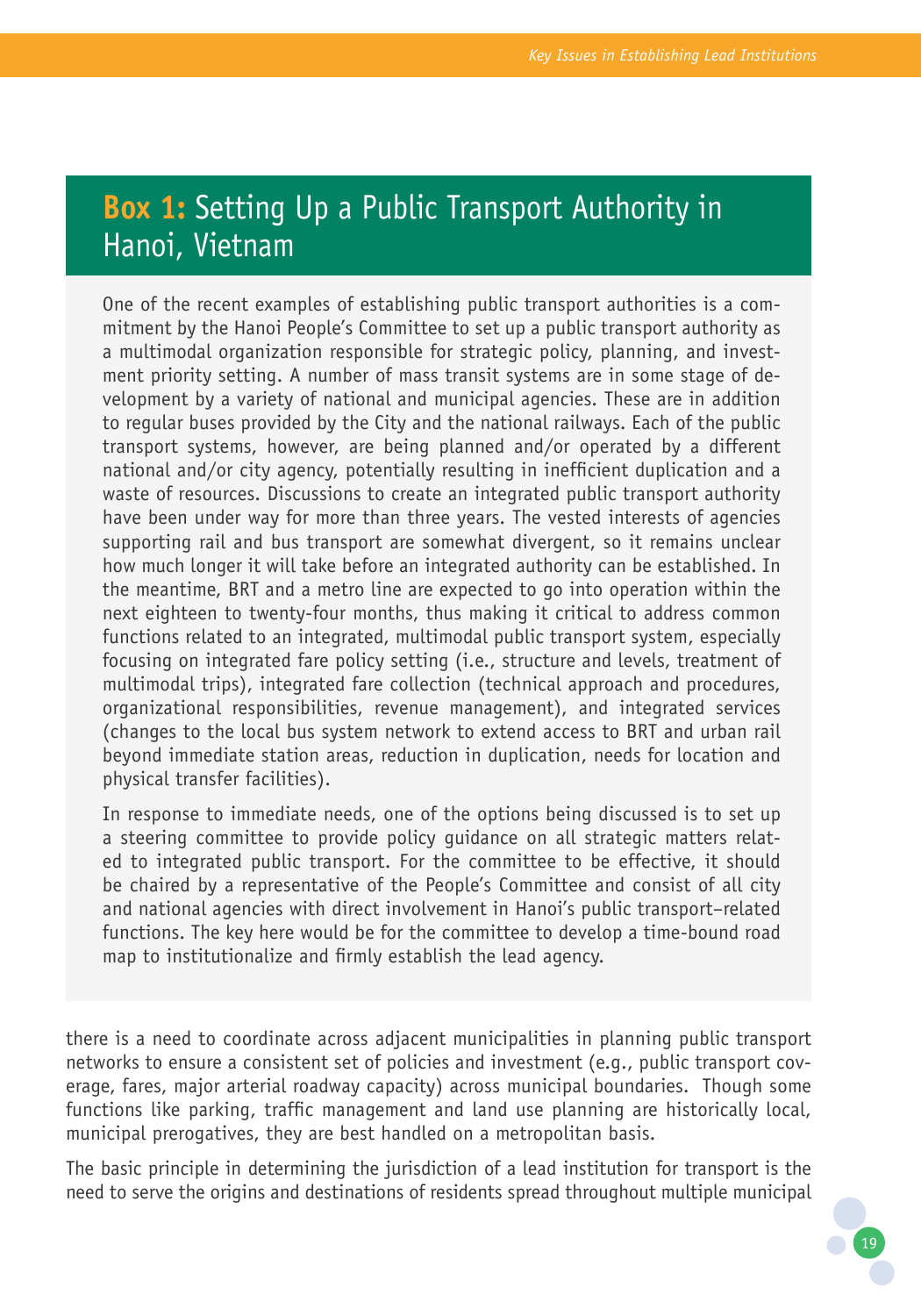jurisdictions. In the largest cities, the need for intercity travel is typically lower, but even in such cases adjoining jurisdictions need to be well connected by a common transport system.

From a transportation planning perspective, a larger jurisdiction offers economies of scale that do not necessarily exist for other urban infrastructure needs, e.g. the need for a critical mass of planning expertise. Therefore, as in France, smaller cities may plan for a common lead agency to manage the metropolitan-level public transport system while the city itself manages infrastructure, such as minor roads, drainage, parking, streetlights and local buses. Thus, the jurisdiction for a lead agency is determined by what constitutes a reasonable economic size for major arterial roadways and public transport systems which are used by travelers making trips that cross jurisdictional boundaries. This accounts for some of the variation seen across cities.

## IV.3 Functions performed by the lead institution

There are two major questions that arise when looking at the range of functions of lead institutions:

- Is the lead institution responsible only for public transport or is it responsible for a comprehensive set of urban transport actions, including those related to the roadway system?
- Is the lead institution responsible only for planning and organizing urban transport services or does it also have an active role in the operation of services?

Among the cities studied, STIF in **Paris** is only responsible for public transport. STIF is in charge of organizing, coordinating, modernizing and financing public transport. It formulates the urban mobility plan, determines the routes, contracts with the operators, sets the operational, management and financing guidelines, and ensures the coherence of investment programs.

It also sets the transport tax (VT) rate, decides on fares policy and oversees school transport, transport on demand and regular passenger boat transport. Managing parking is not among its responsibilities as local mayors set the rates and collect the proceeds. The central government is responsible for national highways within the metropolis. Driver licensing and vehicle registration are other responsibilities that also come under the central government. The respective cities that come within STIF's jurisdiction are responsible for providing the remaining infrastructure and services, such as minor roads, parking, traffic lights, and so on.

In contrast, in **London, Singapore, and Vancouver,** the lead institutions' responsibilities are more comprehensive. The situation in Lagos is mixed. LAMATA is primarily responsible for public transport, but also has an expanded role through its responsibility for an identified set of so-called "declared" roads (declared roads are mainly the major arterial roads used for public bus transport operations).

In all the cases studied, the lead institution has overall responsibility for strategic planning as well as public transport service planning. With regard to the other functions, however, the patterns vary. The lead agencies in London, Paris, Singapore, and Vancouver are not responsible for safety regulation. Thus, responsibility for issuing driver licenses and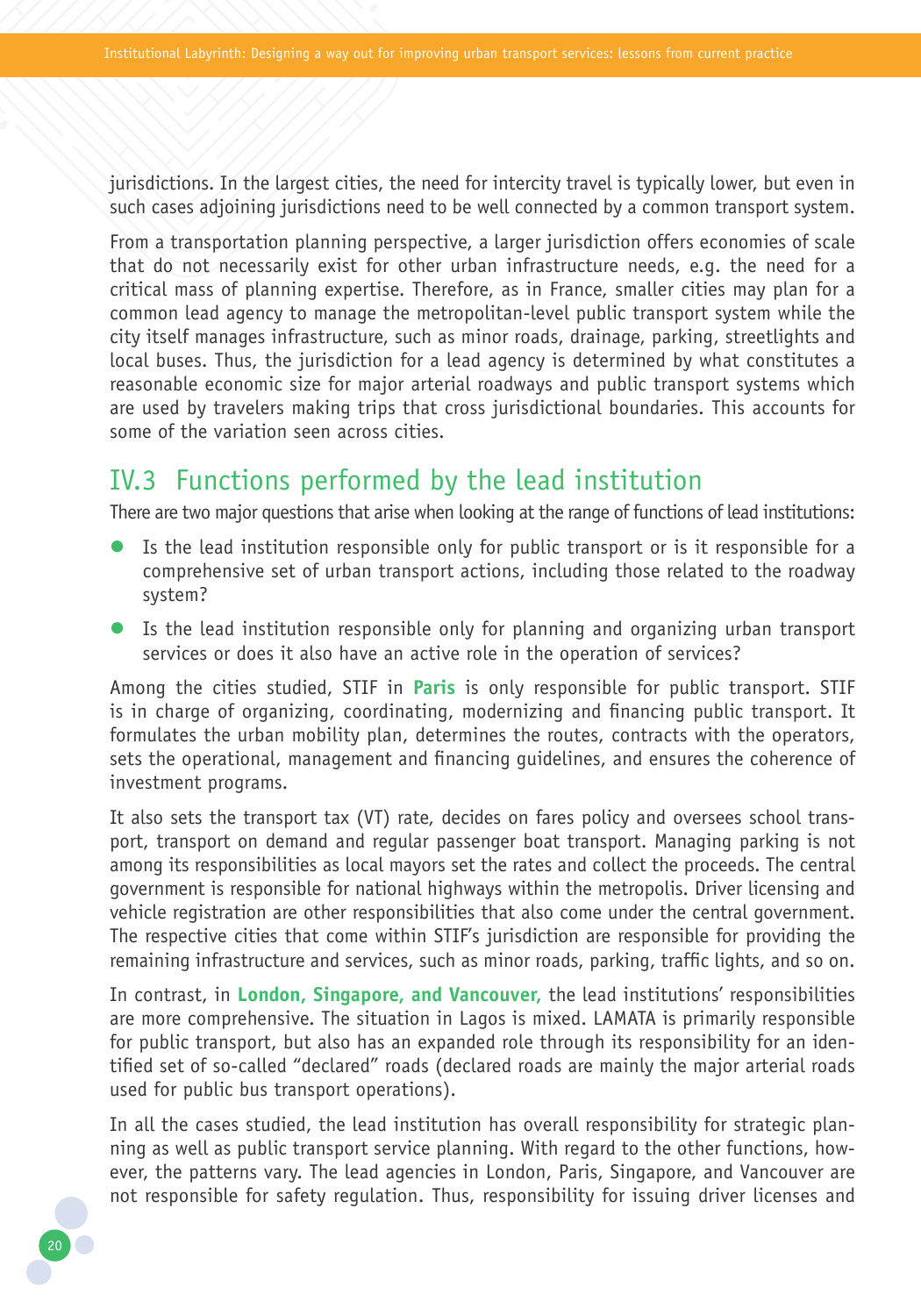motor vehicle registration rests elsewhere, generally with the traffic police. In Singapore, LTA does not fix public transport fares. Instead, a separate entity, the Public Transport Council (PTC), oversees this.

The lead institution is not directly responsible for the actual operation of public transport services in most cases, but oversees the operation and management of common transport facilities. In Singapore, LTA owns and operates the interchange facilities and intermodal terminals. The transport services themselves, however, are operated by two private companies contracted to run the metro and bus systems. In London, common facilities are operated and managed by Transport for London (TfL) or its subsidiaries. The metro system is operated by a TfL subsidiary, whereas bus services are contracted to private operators. In Vancouver, the bus systems and the light rail system are all operated by separate subsidiaries of TransLink. In Paris, the public transport system, including the common facilities, are operated by the publicly owned RATP (*R*é*gie Autonome des Transports Parisiens*). Thus, the pattern adopted for the operation of services varies from city to city. Some of the municipalities in Paris have their own local bus systems that do not generally cross municipal boundaries.

The relationship between the lead institution and public transport service operators has been evolving. The trend since the 1990s has been to separate the service planning function from actual operations. The rationale for this is that the planning function is performed in the public interest—that is, serving a common public good—while service operations are performed by entities with a commercial interest. Thus, the emerging trend is for a public entity to plan services and then contract them, through a competitive process, to operating companies. The nature of operating companies varies, ranging from private sector, public sector, mixed, and monopolistic to a competitive arrangement. Thus, for example, in Vancouver public transport operations are carried out by multiple subsidiaries of TransLink, in Paris by a publicly owned operator, and in Singapore by two private operators. In London, metro rail services are provided by London Underground Limited, a TfL subsidiary, while bus services are franchised to private operators by TfL.

In **Lagos**, LAMATA, as the lead institution, is primarily responsible for coordinating transport policies, programs, and actions of all transport-related agencies in the metropolitan area, regulating and awarding concessions to bus operators along BRT routes, maintaining a core road network, and controlling parking and route planning, including the location of bus shelters, and pedestrian walkways and bridges. LAMATA also levies and collects transport user fees and operates a transport fund with dedicated funding from the Lagos state budget to meet its own operating expenses and make investments.

In contrast to independent lead agencies in some of the case study cities, in other places government continues to play a lead role in strategic planning. Recognizing the need to implement comprehensive plans that are spatially and hierarchically integrated, some governments have created separate entities within a municipality or provided the basis for contiguous municipalities to cooperate in the delivery of specific services.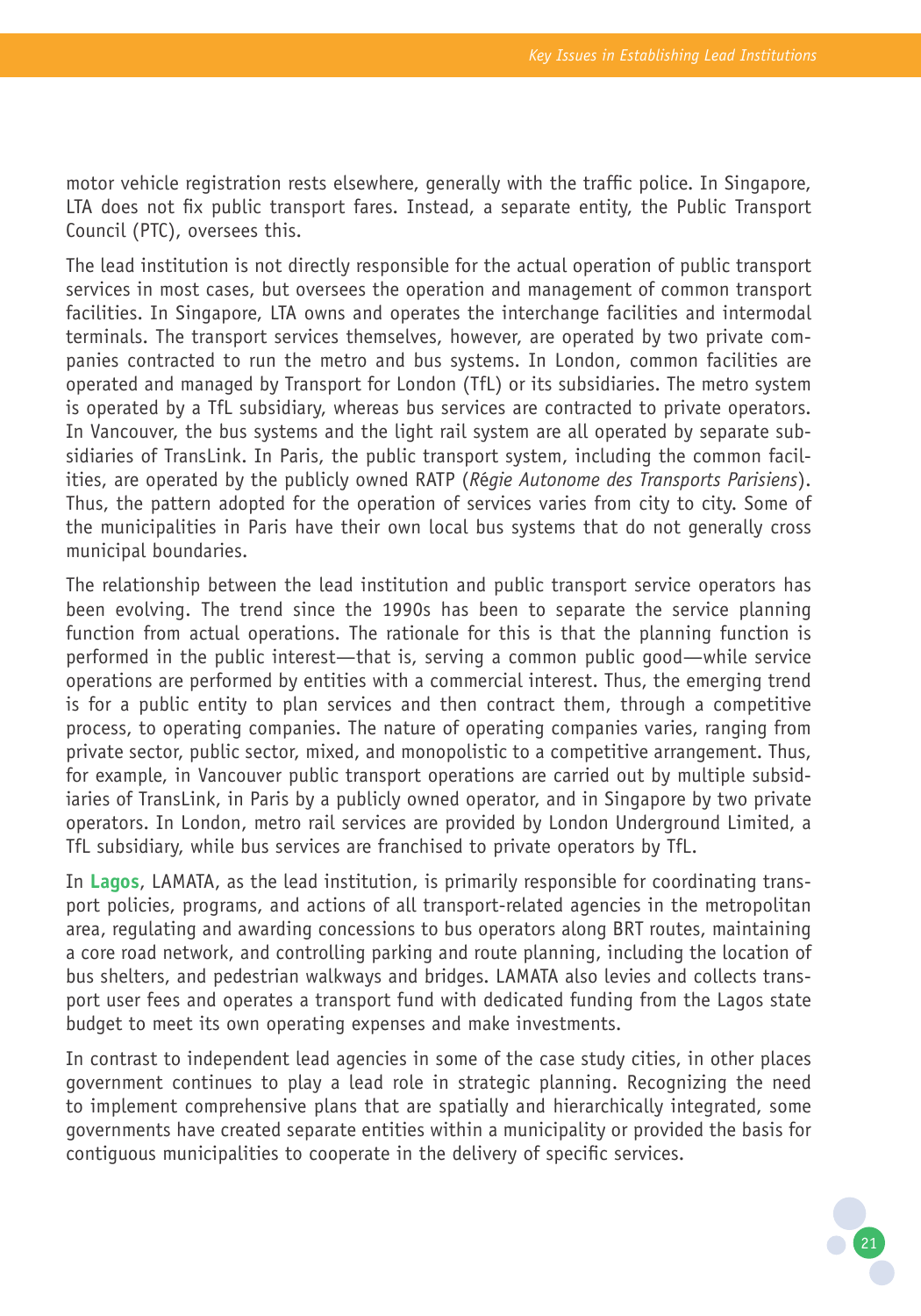**Ahmedabad** represents a municipality undertaking the strategic planning function. Responsibility for preparing the comprehensive development plan for Ahmedabad city rests with the Ahmedabad Urban Development Authority (AUDA), an agency of Gujarat state. In practice, AUDA delegates the development planning for Ahmedabad city to the Ahmedabad Municipal Corporation (AMC), which acts as the lead agency. The AMC prepares ten-year development plans, controls land use management, and parking and also plans and operates city buses and terminals through the Ahmedabad Municipal Transport Service. Traffic management and control and on-street parking are the responsibility of the police which are national but with a local branch. AMC has established Ahmedabad Janmarg Limited, a special purpose vehicle, for operating BRT service.

In **Colombia**, the constitution designates the municipality as the fundamental unit of local government. The individual municipalities develop comprehensive strategic plans and medium-term development plans for their area. As noted, municipalities can form an entity with a metropolitan scope by law, with two or more municipalities integrating around a core city to provide a cooperative mechanism for physical, economic, and social planning and coordination. The metropolitan area functions on delegated authority. Thus, Pereira has joined with the neighboring municipalities of Dosquebradas and La Virginia to establish the *Area Metropolitana de Centro Occidente*. By delegation, AMCO is the lead institution for planning and regulation of passenger transport in the metropolitan area.

The **Seoul** Metropolitan Government is the lead entity for urban and transport planning in the city. The city itself consists of twenty-five districts (gu), each of which has its own administration. The Seoul Metropolitan Government deals with area-wide policy and services, while district administrations implement these policies and provide self-contained services within the district. In 2005, the Metropolitan Transportation Association (MTA) was established by the Seoul city, Incheon city, and Gyeonggi provincial governments. The purpose was to coordinate intergovernmental transportation policies, infrastructure and facility investments, including bus route planning and fare collection for all inter-municipal transportation systems, and to resolve interregional transport problems in the Seoul metropolitan area. The association has no legal powers, as it functions through the cooperation and joint mandates of the three participating governments. The MTA consists of civil servants from the three participating governments and is funded by them.

In contrast, in **Chile**, the national government is effectively the lead authority in shaping entire metropolitan areas beyond what is undertaken at the individual municipality level. This is achieved at the sectoral level by the relevant ministries. The Ministry of Transport and Telecommunications is the lead entity for urban passenger transport, setting operational standards, issuing route licenses, and establishing tariffs. The Ministry of Housing and Urbanism is responsible for developing the comprehensive strategic plan covering multiple sectors, such as land use, housing, and so on. The Ministry of Public Works oversees construction and maintenance of major roads, while the national police enforce the traffic laws. Traffic management, traffic engineering measures, and parking are the responsibility of the individual respective municipalities. The existence of multiple ministries in influencing transport policies and strategies creates a duplication of responsibility and possibly a conflict of interest.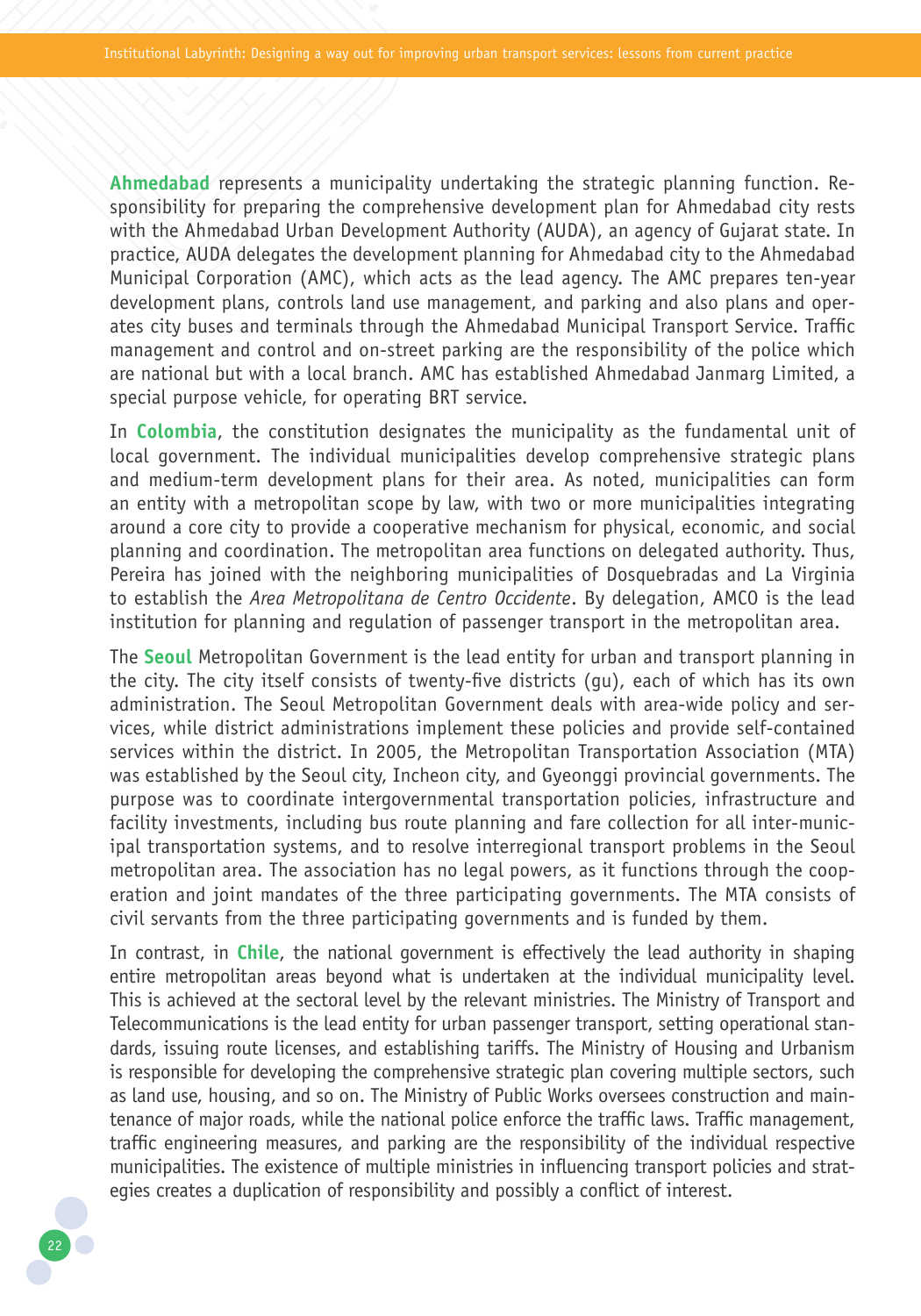Each municipality in Chile develops its own comprehensive municipal plan, which should be consistent with the strategic plan developed by the Ministry of Housing and Urbanism. The metropolitan area of Santiago does not have a consolidated metropolitan administration and no institutional mechanism through which the municipalities of Greater Santiago can work together. Any cooperation, including, for example, on projects or activities of mutual benefit, is entirely on a voluntary and bilateral or multilateral basis. Fragmentation and overlapping of administrative jurisdictions and mandates have been an ongoing source of problems for citywide urban transportation and other initiatives. Transantiago is a project developed within the Ministry of Transport and Telecommunications to implement the transformation of the urban bus sector in the Greater Santiago area. Transantiago remains, effectively, an operations office within the ministry.<sup>1</sup> Since 2007, all metropolitan bus transport in Santiago has operated under the Transantiago system.

The responsibilities of the lead institutions in each of the case study cities are detailed in Table 2.

*<sup>1</sup> To date, no formal authority has been established for Transantiago. It has no seat within any department or division of the ministry and therefore reports directly to the minister.*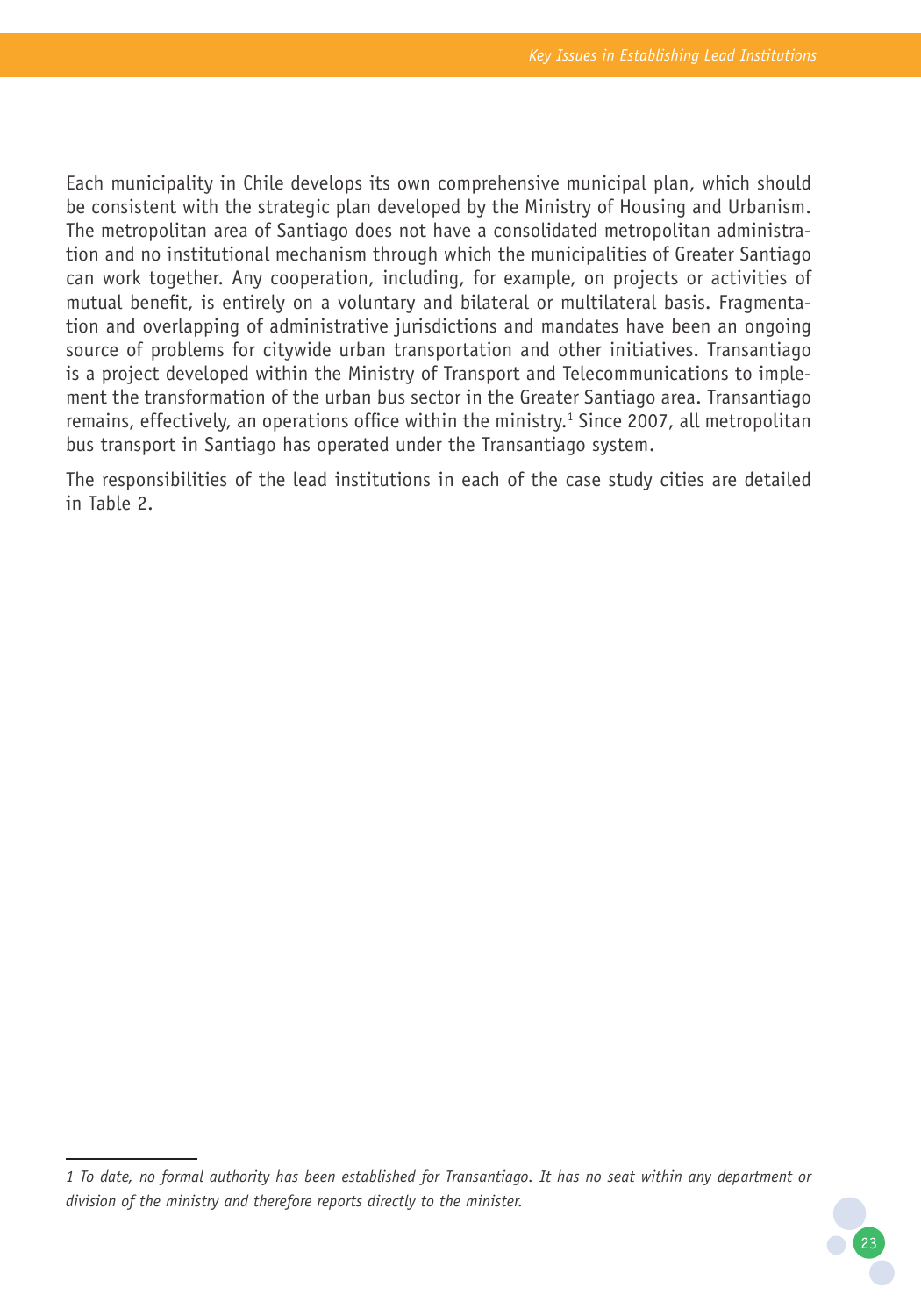|                                                                                            |               |         |                            | Planning                   |  |  |
|--------------------------------------------------------------------------------------------|---------------|---------|----------------------------|----------------------------|--|--|
| Lead<br>Strategic<br>Transport<br>Fare<br>City<br>Planning<br>Policy<br>Agency<br>Planning |               | Setting | Infrastructure<br>Planning | <b>Service</b><br>Planning |  |  |
| Cities with a lead agency                                                                  |               |         |                            |                            |  |  |
| <b>Lagos</b>                                                                               | <b>LAMATA</b> |         |                            |                            |  |  |
| <b>London</b>                                                                              | <b>TfL</b>    |         |                            |                            |  |  |
| <b>Paris</b>                                                                               | <b>STIF</b>   |         |                            |                            |  |  |
| <b>Singapore</b>                                                                           | <b>LTA</b>    |         | X                          |                            |  |  |
| <b>Vancouver</b>                                                                           | TransLink     |         |                            |                            |  |  |

#### **Table 2:** Functions Performed by Different Lead Agencies

Means this function is performed by the lead institution, and

#### **X** means it is not performed by the lead institution

Thus, it is clear that the range of functions performed by lead institutions varies considerably. While in some cases there are no lead institutions, in others such lead institutions only perform strategic planning and service planning functions. In some cases, they are limited to only public transport, whereas in others they have a more comprehensive role, including major roadways of metropolitan-area or regional significance. In some places, the lead agencies have no responsibility for public transport operations at all, whereas in others they manage the common services, and in still others they directly operate all services. The details of functions performed by STIF in Paris and LTA in Singapore are described in Boxes 2 and 3.

Deciding on the most appropriate approach for a city depends on the existing governance structures in the country, legal situation and history. A common structure is not possible across all countries or situations. Having an autonomous lead agency at the metropolitan level with a high degree of comprehensive responsibility allows better integration of public transport across the full array of modes. In some situations, however, especially if there are several municipalities within a larger metropolitan region, individual city governments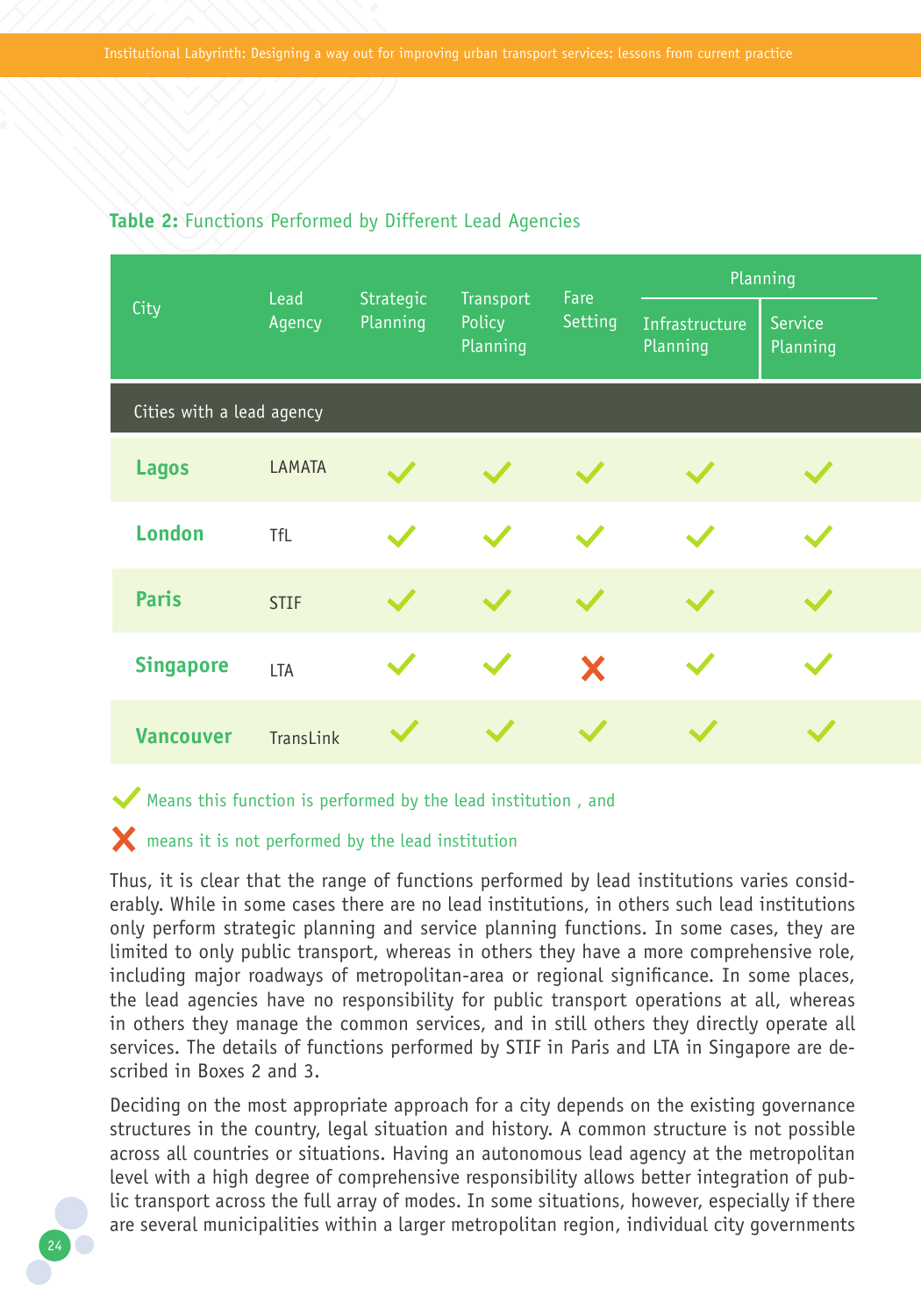| <b>Driver</b><br>Licensing $/$<br>Vehicle<br>Registration | <b>Traffic</b><br>Management<br>and<br>Enforcement | Infrastructure<br>Construction<br>and<br>Maintenance | Common<br>facilities<br>(terminals, bus<br>stops, depots) | Public<br>Transport<br><b>Operations</b> | Jurisdiction                   |
|-----------------------------------------------------------|----------------------------------------------------|------------------------------------------------------|-----------------------------------------------------------|------------------------------------------|--------------------------------|
|                                                           |                                                    |                                                      |                                                           |                                          |                                |
| X                                                         | X                                                  | X                                                    | X                                                         | X                                        | Lagos<br>metropolitan<br>area  |
| X                                                         |                                                    |                                                      |                                                           | Χ                                        | Greater<br>London              |
| X                                                         | X                                                  | X                                                    | X                                                         | X                                        | 1,284<br>municipalities        |
|                                                           |                                                    |                                                      |                                                           | X                                        | All city-state                 |
|                                                           |                                                    |                                                      |                                                           | X                                        | Greater<br>Vancouver<br>region |

may be unwilling to relinquish responsibility for the provision of infrastructure, especially for roadways and parking, to a regional entity that has a geographically larger jurisdiction. Even so, it remains possible for individual municipalities to agree to cooperate by delegating delivery and operation of certain systems, e.g., metro, BRT.

It is useful to recognize that such institutions are not static in nature, but are dynamic entities. The importance of different functions would, therefore, change as the city moves from early stages of development to more mature stages. Early on, the dominant functions may be planning and construction of infrastructure, while at a more mature stage, such functions as the operation and management of public transport, including management of service contracts, and traffic management may dominate. Thus the structure and responsibilities of lead agencies may evolve over time.

In the U.S. metropolitan (transport) planning organizations, MPO's, began as informal coordinating bodies in the late 60's and early seventies, but added real decision- making authority for increasing growing amounts of Federal urban transport grant money in the decades since (see Box 4 for details).

25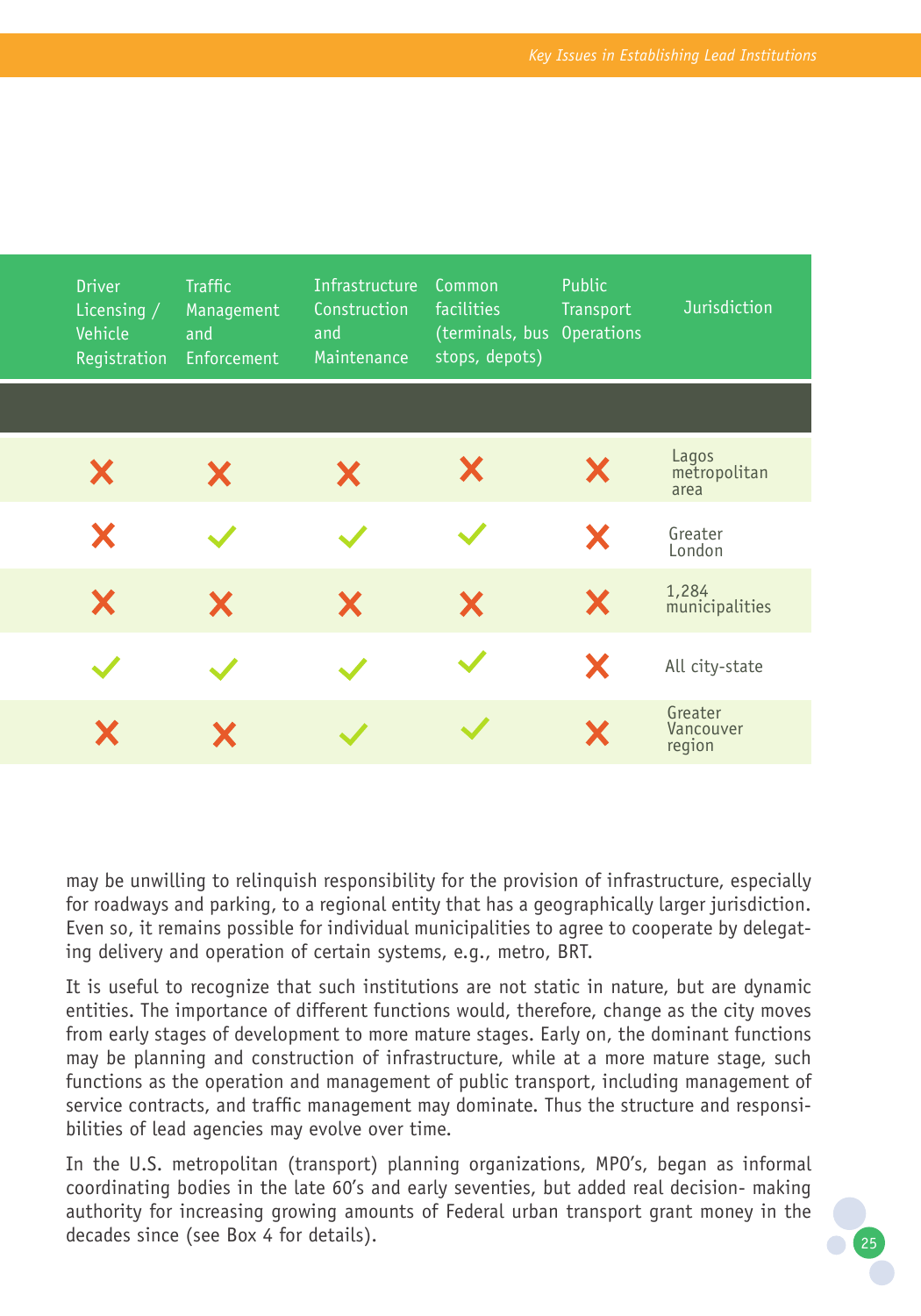#### erably. While in some cases there are no lead institutions, institutions, institutions, institutions, institutions, institutions, institutions, institutions, institutions, institutions, institutions, institutions, institu **box 2:** Lead Agency in Paris. In some cases, they are cases, they are cases, they are they are cases, they are  $\sim$

France is a centralized country, with more than 36,000 towns and villages and four administrative levels: state *(l'état*) or national government, region (region), county (*département*), and village (*commune*). It began a process of decentralization in the 1980s, and in accordance introduced a framework law in December 1982 effectively decentralizing transport functions. Some 280 organizing authorities for urban transport were set up by locally elected representatives of one or several towns, with control over defined urban boundaries and the ability to levy the *versement transport,* or transport tax to both support the work of the authority and make investments.

Thus, it is clear that the range of functions performed by lead institutions varies consid-

including major roadways of metropolitan-area or regional significance. In some places,

The 1982 framework law was not applied to Paris. *Syndicats Transportes* Îles-de-France (STIF), a single authority in charge of public transport, had been created in the capital in 1959, and was at the time called the *Syndicat des Transports Parisiens*. STIF is today a regional public transport authority—a syndicate of local authorities—composed of the Île-de-France region (the Paris region), the city of Paris, the 7 *départements* of the Paris region, and other partners. Its main objective is to organize public network, set operational technical standards, and manage the employment tax . It is also responsible for developing an urban mobility plan (urban transport perimeter). Parking is the responsibility of municipalities, and driver licensing and vehicle registration are the purview of the central government. functions as the operation and management of public transport, including management of transport (i.e., road, light rail, heavy rail), determine fare policy and service quality, establish routes, choose operators, monitor investments to upgrade and extend the

Transport services are provided by three operators: *Régie Autonome des Transports* Parisiens (RATP), a public transport company with a monopoly on metros and buses serving as the sole operator of railways services in the country, including suburban trains in Paris; and the Association of private bus companies (OPTILE), an association created in October 2000 encompassing all private passenger transport operators (mainly bus operators in the suburbs in the Paris region that provide local bus in Paris; SNCF (national railway company) , the national and public railway company services which rarely cross jurisdictional boundaries). The seventy-two members of OPTILE include small as well as major companies, among them Veolia – Transdev and Keolis.

The bus routes run by operators of the OPTILE network are subject to an administrative scheme supervised by STIF. Since 2003, STIF has organized the bidding processes for new services in the suburbs. As part of the ongoing reforms, STIF now controls and manages bus depots and maintenance facilities, while ownership and management of infrastructure assets are being passed on to RATP.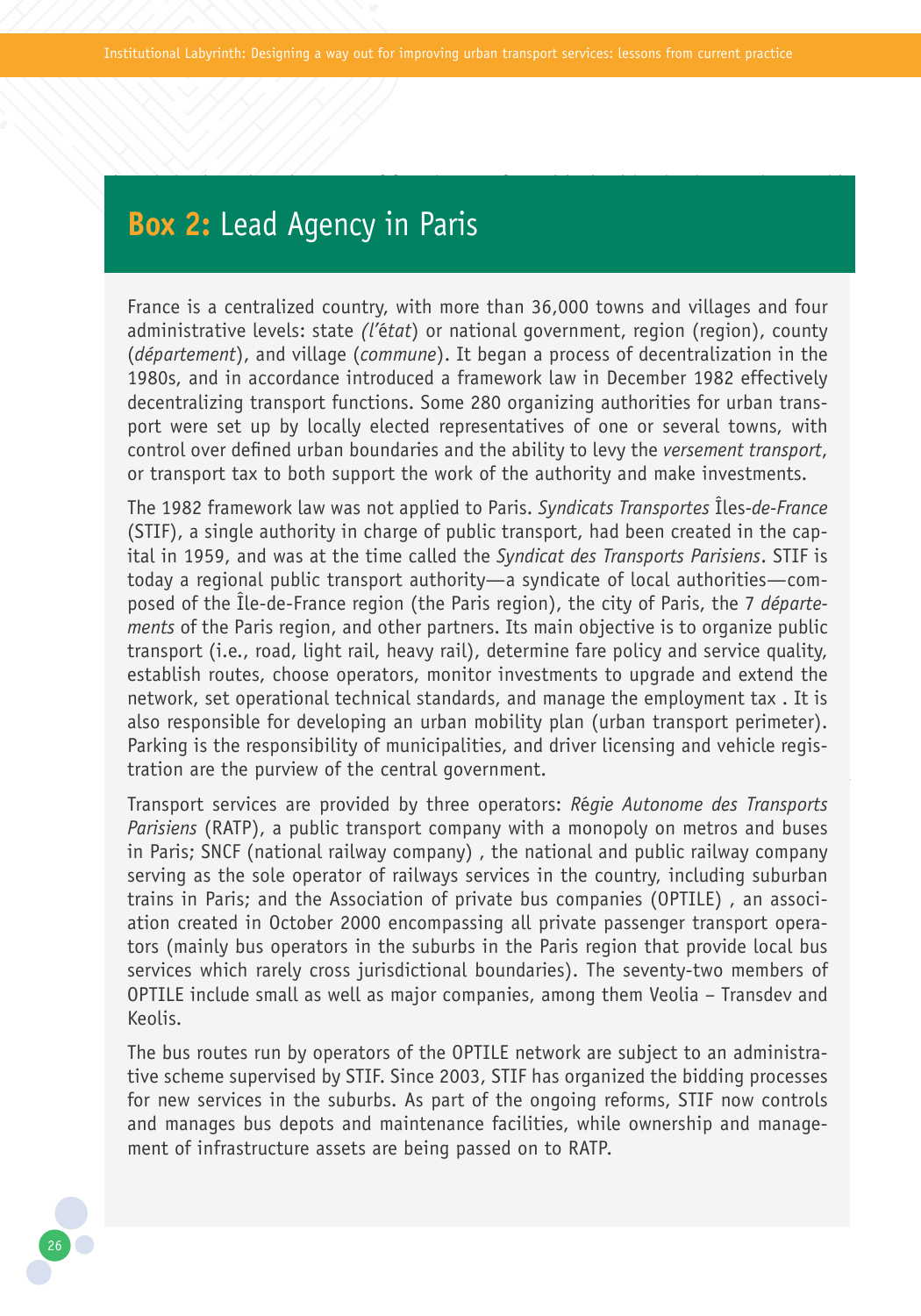## **Box 3:** The Land Transport Authority, Singapore

The Land Transport Authority (LTA) is the primary agent for land transport development and policy setting in Singapore. It plans the long-term transport needs of the city, overseeing all road uses, including private and public transportation. The authority's functions include the following:

- Formulation of land transport policies; integration of transport planning with land use (working closely with town and land use planners from the Urban Redevelopment Authority, Housing Development Board, and Jurong Town Corporation to ensure that roads and other transport systems, such as new rail lines and bus routes, are well planned and properly integrated with urban, residential, industrial, and commercial developments)
- l Planning, design, and development of rapid transit systems (RTS) and road infrastructure systems (focusing on system integration and technical design details of roads, tunnels, pedestrian overhead bridges, and other structures and management of construction for new RTS projects and extensions as well as upgrades of existing rail lines)
- Management of road traffic and maintenance of related road infrastructure and systems
- Promotion and regulation of public transport (imposing, monitoring, and measuring minimum operating performance standards for bus and rail services in terms of service quality, safety assurance, and equipment performance)
- Regulation of private transport ownership and usage
- Centralized bus network planning

LTA assists the Public Transport Council (PTC), established in 1987, in the regulation of bus and rail fares and bus services. Beginning in 2009, LTA assumed the role of central bus planner. Thus, the PTC is empowered to license bus operators and enforce penalties as provided in the Public Transport Council Act while LTA acts as agent and technical advisor, assisting the PTC in actively monitoring and tracking the provision of bus services and bus service standards.

*Regulation of Taxi Services:* The taxi industry is liberalized and operates under the Taxi Operating Licensing framework, which is regulated by LTA. Taxi fares were deregulated by the PTC in September 1998, and taxi companies have the flexibility of setting fares based on the demand and supply of taxis.

*Traffic Enforcement:* Traffic management and enforcement are conducted jointly by LTA and the traffic department of the Singapore police force. The primary responsibility of the traffic police is to enforce traffic laws and to investigate road accidents while LTA takes charge of enforcement against illegal parking and vehicle-related offenses and helps draft traffic safety legislation.

In 2010, LTA acquired TransitLink, allowing it to offer an integrated fare collection system for the bus network and MRT and LRT systems.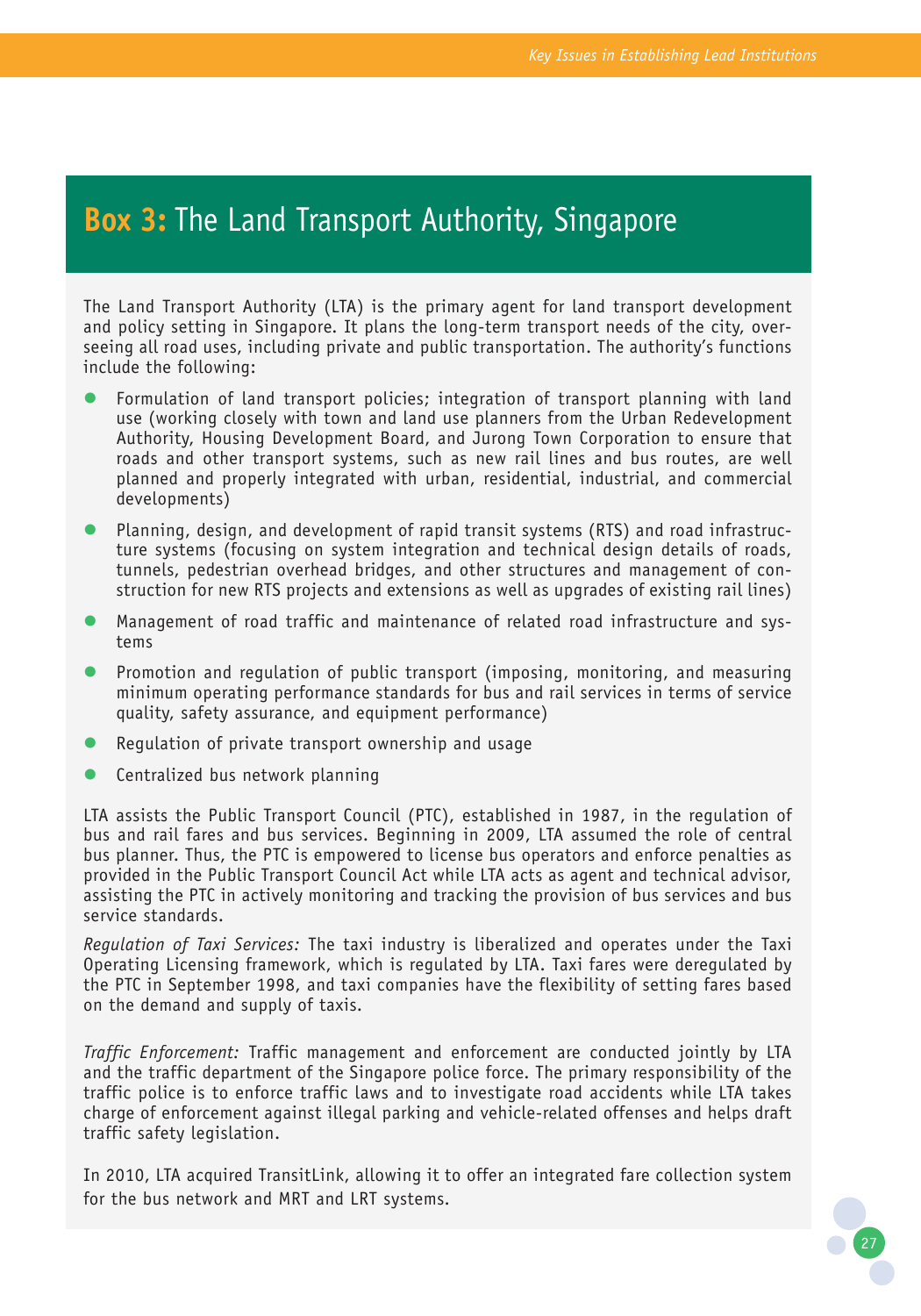## **Box 4:** Evolution of Urban Transport Institutions in the U.S.

The history of urban transport institutions in the U.S., is closely linked to the delivery of Federal financial assistance to state and local government for highway infrastructure and public transport. Though the U.S. Federal or central government provided funding for a national road in the early part of the  $19<sup>th</sup>$  century, the genesis of the major Federal financial assistance programs was the Interstate highway Act of 1956.

The original intent of the Interstate Program, conceived in the 30's and 40's, was for the Federal government to finance a system of high performance and quality highways connecting the largest cities (over 50,00 population in the U.S). The Interstate Highway System's functions and structure were first described in detail in a Congressional report, *Interregional Highways* published *in 1944.* As Edward Weiner, long term USDOT senior policy official put it in his book, the History of Urban Transport Planning in the United States,

 "The importance of the system within cities was recognized, but it was not intended that these highways serve urban commuter travel demands in the major cities. As stated in the report ...it is important, both locally and nationally, to recognize the recommended system...as that system and those routes which best and most directly join region to region and major city to major city".

The Interstate Highway Act of 1956 designated a systems of about 65,000 Km of limited access highways and created the Highway Trust Fund with a dedicated Federal gasoline tax to finance it. The Interstate Highway System was to be constructed by the states to standards developed by the states and the Federal Government acting together.

By 1962, reflecting a number of additional studies and the reaction of transport and urban planning professionals and big city mayors, the Federal-Aid Highway Act of 1962 called for the Department of Commerce (the USDOT was created in 1967):

*"to cooperate with the states in the development of long-range highway plans and programs which are properly coordinated with plans for improvements in other affected forms of transportation and which are formulated with due consideration to their probable effect on the future development of the urban area..."*

The Act also stated that "After July 1, 1965, the Secretary shall not approve under section 105 of this title any programs for projects in any urban area of more than fifty thousand population unless he finds that such projects are based on a continuing, comprehensive transportation planning process carried out cooperatively by states and local communities in conformance with the objectives stated in this section."

Thus the urban portion of the Interstate System was to be implemented by a plan cooperatively developed by State and local officials. For the most part, early implementation of this provision was done by informal "coordinating committees", made up of local officials and usually chaired by a senior state official. All aspects of these committees, from membership to functions and procedures were left up to the states working with local officials on the basis of a memoranda of understanding.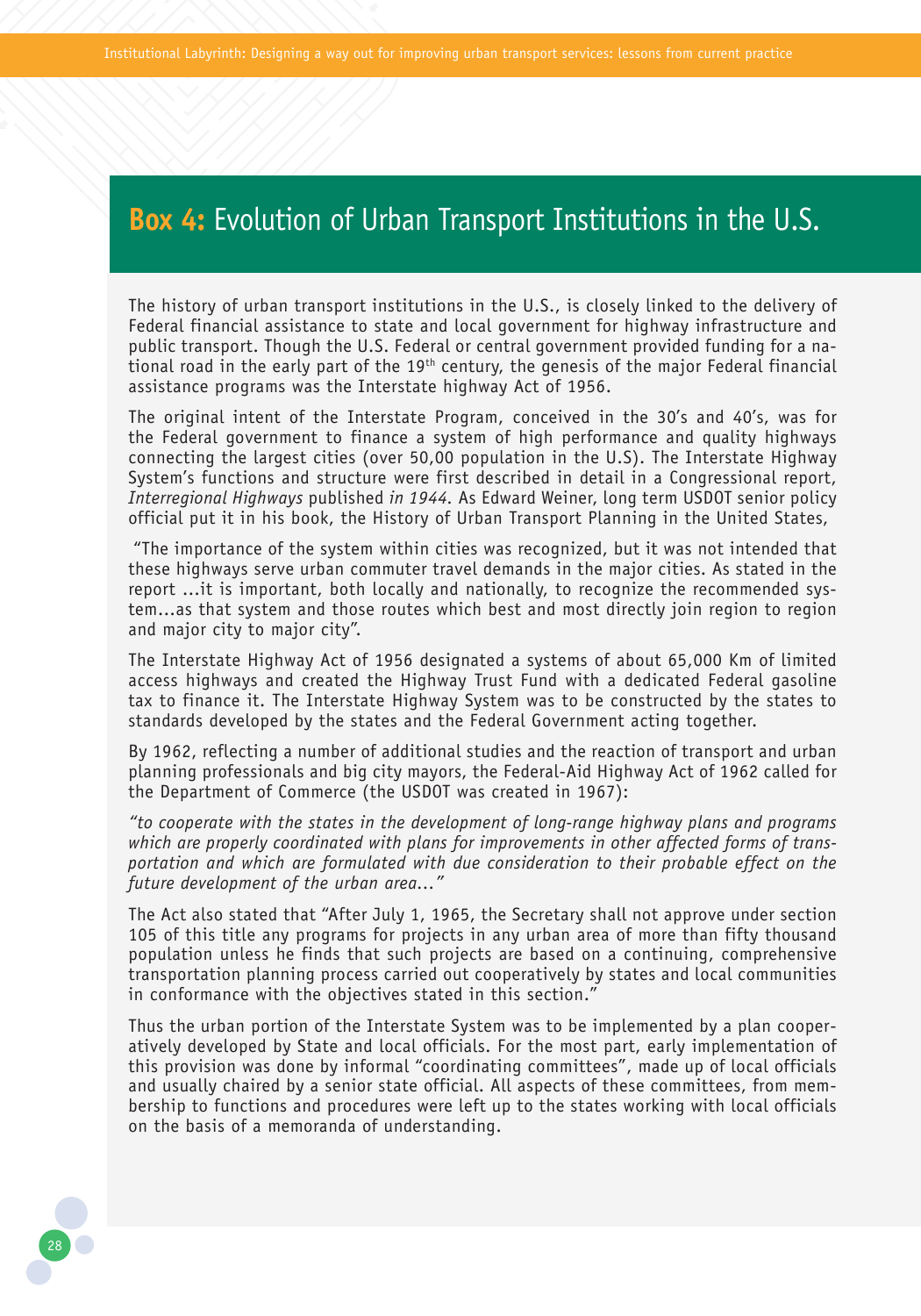The Federal Transit Act in 1964 created a Federal public transport assistance program. This program and subsequent Federal Transit legislation called for financial assistance to be provided to a public sector recipient, designated by the state Governor and local officials from the respective metropolitan area. For the most part, these have evolved into public transport authorities covering all applicable modes and the entire geographic area of the respective metropolitan area.

There had been some form of public transport agency, either a department within city government or independent authorities, in the largest cities of the U.S. since the early 20<sup>th</sup> century (e.g. the Municipal Railway in San Francisco from 1912, the Metropolitan Transportation Authority in Boston and the Chicago Transit Authority both from 1947 and the New York City Transit Authority from 1953) but by financing public takeover of failing private transit companies, the Federal transit Act enabled/forced the creation of some type of dedicated public transport agency virtually everywhere, in all size cities across the U.S.

A USDOT was created in 1967, combining Federal highway (from the Department of Commerce) and transit (from the Department of Housing and Urban Development) function. This enabled easier implementation of the seminal Federal-Aid Highway Act of 1973. This legislation, for the first time, allowed funds allocated to the states for highways to be used for public transport in metropolitan areas.

This and other Federal legislation, as well as a number of Congressional and other studies and conferences led to the USDOT's joint Federal Transit Administration/Federal Highway Administration "Urban Transportation Planning Regulations" issued in 1975. These called for Federal urban transportation financial assistance for any type of project, highway or public transport, to be limited to those which were consistent with the multimodal strategic plan and short range transport improvement program prepared by the "metropolitan planning organization" for the respective metropolitan area. How these newly empowered institutions, known as MPO's were constituted, their voting procedures and staffing were left to the respective state and local officials. MPO's were to be partially financed by small percentage "takedowns" from the Federal highway and transit programs.

Over time, MPO's have evolved in two major ways, one which increased their authority and the other which broadened their purview. First, more and more Federal funding decision making authority has been vested in them, as flexibility of how Federal highway and transit funds could be used increased. Second, more and more considerations were added to the planning process by both transport and related federal legislation. Over time, these have included clean air and water, climate change, mobility for those with physical and other disabilities and over-all sustainability.

Finally, it should be noted that from the very beginning of the Federal Government mandates for multi-modal, integrated metropolitan planning and public transport authorities, it also financed extensive research, technical assistance and capacity building necessary to make them viable and effective.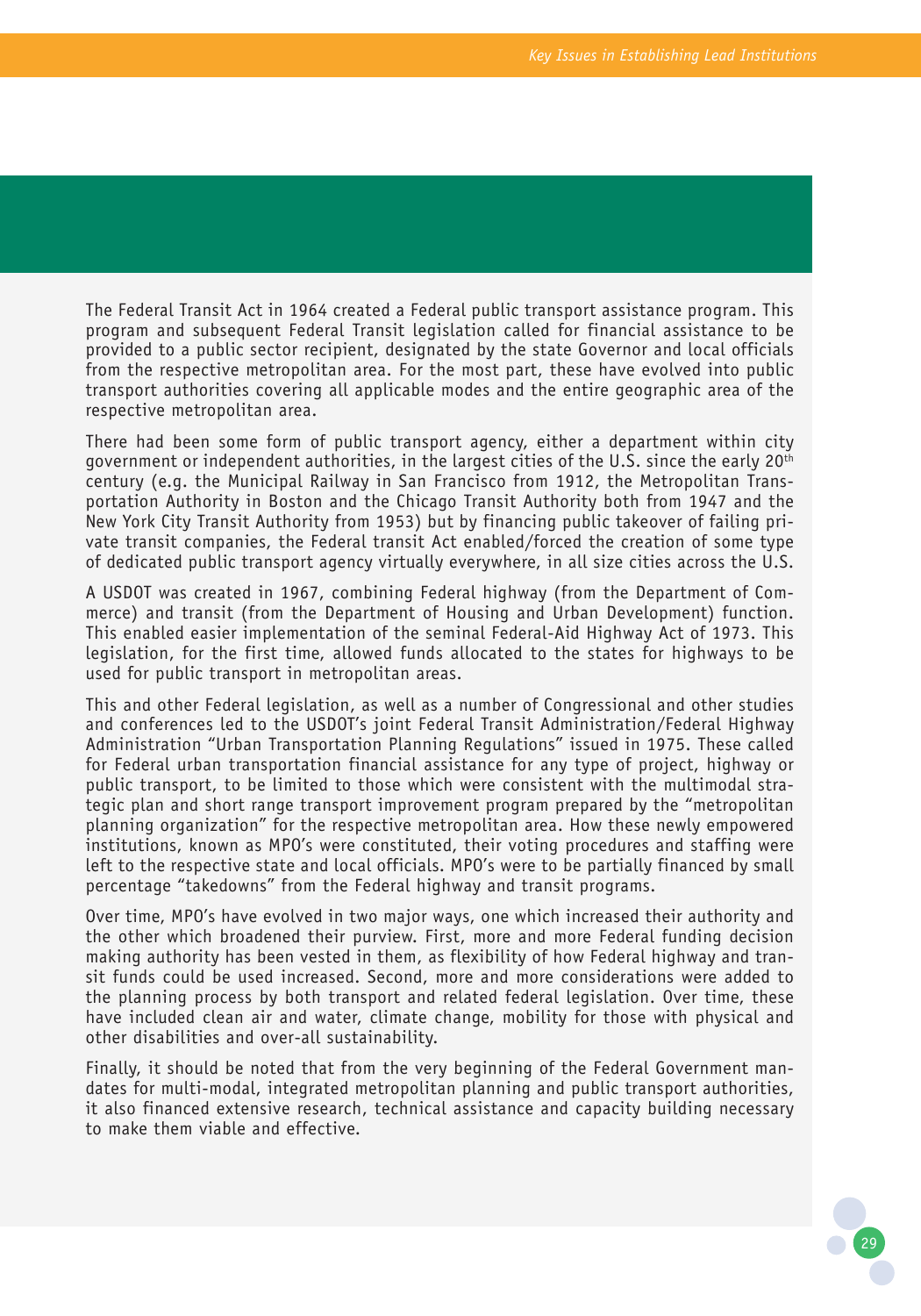### IV.4 Personnel profile

The staffing needs of lead institutions vary considerably based on the precise functions it performs and the mechanisms in place for executing them. The manner in which the agency performs is an important issue that should be addressed when creating the institution. Of particular importance is whether it should do everything in-house or whether it should outsource some functions to other entities on assignment or contract.

In some cases, public transport services are operated by direct publically owned subsidiaries of the lead agency, and the entire workforce is designated as the staff of the lead agency, such as for metro rail services in London. In other cases, operations are handled by entirely different entities, with the lead agency only determining the service parameters—e.g., routes, schedules, fares—such as in Singapore and Paris as well as in London for bus services.

TfL's 2012 annual report cited staff strength of 22,452. This figure, however, included the personnel of all subsidiary operating entities, among them London Underground Limited and Victoria Coach Station plus several others providing different services. TfL itself has a staff of 3,767.

During fiscal year 2011, LTA in Singapore had a total of 4,361 personnel, 42 percent of them professional staff and 33 percent technical support staff. Similarly, the 2011 annual report for Vancouver's TransLink tallied some 6,800 employees, which included the staff of its subsidiaries. In contrast, in Paris, STIF employs only 330 people, and in Lagos, LAMATA is a very lean organization, with only about 35 professional staff. UMTAs in India generally have no dedicated staff, as they are constituted as senior official committees and are provided secretariat support by an existing government department or agency.

The key difference in the human resources available to different agencies is explained by the variations in how staff operating the respective public transport systems are accounted for. In London and TransLink, those employed in subsidiaries are recorded as employees of the lead agency, while those employed by private operating concessionaires are not. The Singapore transport system has a relatively small dedicated work force compared to London and Vancouver because all operators are private, and their employees are thus not designated as staff members of the lead agency. Yet, the employee figure for Singapore is relatively high compared to Lagos and Paris because a large number of LTA employees are involved in oversight of its rail-based mass transit systems. In Paris, employees of the operating companies are also not treated as staff of the lead agency.

In contrast, the full-time staff members at Ahmedabad Janmarg Limited are municipal employees on assignment to AJL. They receive regular public service salaries and are part of the Ahmedabad Municipal Corporation career structure. All staff members have two-year contracts (except for the general manager, who is also a deputy commissioner at the AMC). This is not, however, how the setup was envisioned.

In some cases, when positions were advertised, there were no applicants, or at least no suitable applicants for a job; some positions were advertised on more than one occasion. In other cases, AJL went through the process and made a job offer, but the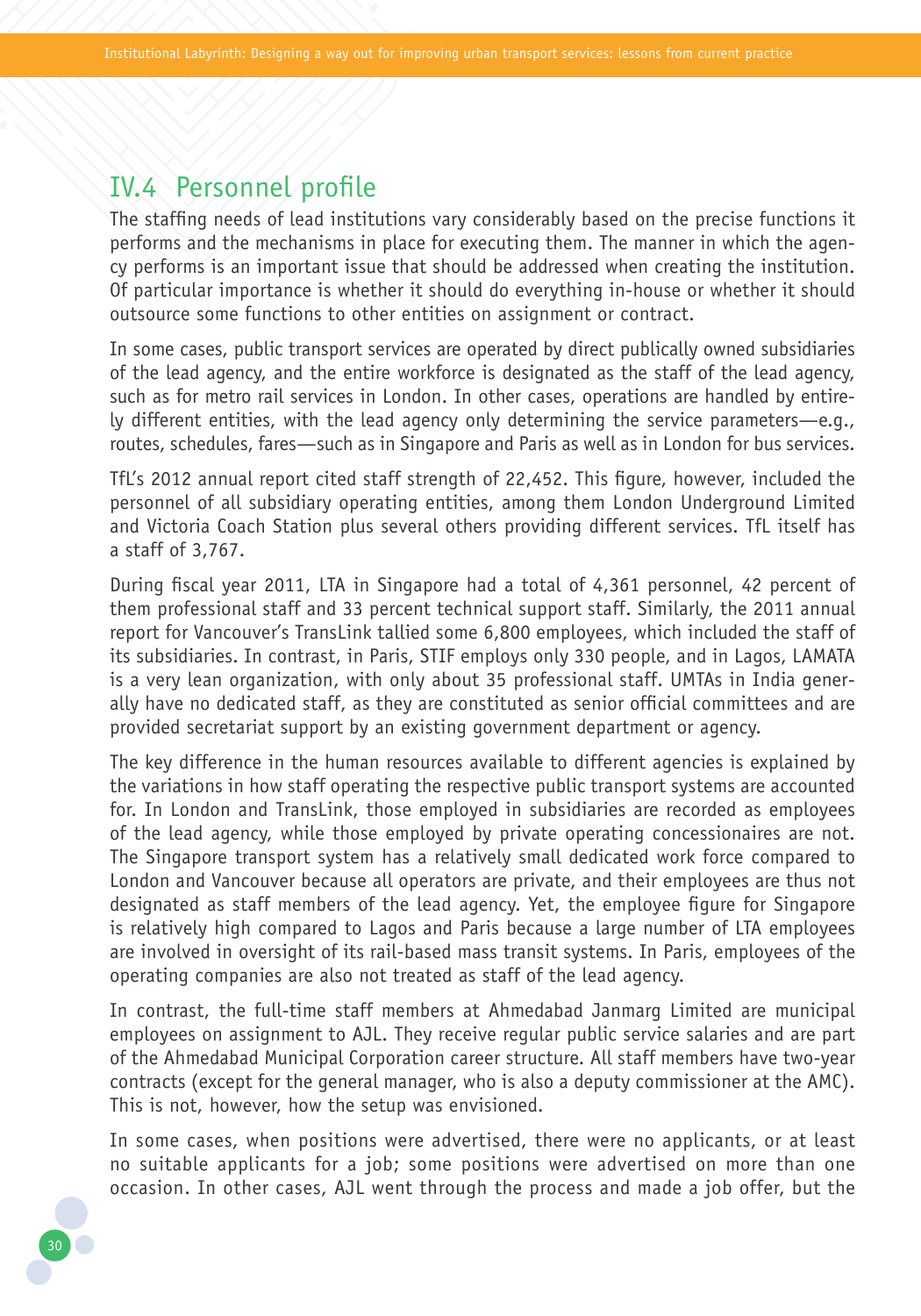applicant declined it. One of the difficulties with attracting people could be the differential between public and private sector pay and the inability of the municipality to offer competitive salaries.

As demonstrated by the case study cities, there is great variety in the size of lead organizations. The key to determining staff size is the extent of direct responsibility the organization has for managing and operating services and thus the range of its responsibilities. The more it functions as an arms-length coordinating and planning entity, the less staff it requires.

#### **How would a new agency acquire needed human resources?**

Hiring adequate staff can be difficult because urban transport as a distinct profession is a relatively recent development in most developing countries. As a result, the number of professionals specializing in this area remains relatively small. The subject is complex, and standard academic curricula tend only to produce expertise in one or another aspect of it, such as civil engineering, transport economics, environmental engineering, transport planning, traffic engineering, land use planning, and so on. The wide range of skills required for comprehensive planning typically result from years of experience, not simply a graduate's knowledge base immediately after leaving academia. It is necessary, therefore, to look at possible ways of securing specialized personnel:

- l Training and skill enhancement of existing staff
- l Hiring from the market and exposing new hires to a wider range of skills than in their academic backgrounds
- l Launching appropriately designed master's degree–level programs to create a pool of potential workers
- l Creating systems and facilities to keep the knowledge base up to date

### IV.5 Management structure and accountability

The management structures of lead institutions vary to an extent, but in general, they consist of a decision making board that is supported by a full-time CEO and a technical entity or secretariat. The mayor of London chairs TfL, and the deputy mayor is responsible for transport and serves as the deputy chair. In addition, fifteen other members, drawn from a range of interest groups, lend professional strength to TfL. Under the board sits a full-time commissioner for transport who heads the TfL secretariat. He or she is supported by six chief officers responsible for finance, legal matters, planning, marketing and communications, London Underground, and surface transport (primarily bus services).

In Singapore, LTA is governed by a fifteen-member board that includes a chair and the LTA chief executive officer (CEO), who heads the secretariat, comprised of several group directors and subordinate functionaries. There are separate divisions for engineering, corporate services, vehicle and transit licensing, information technology, policy and planning, communications, safety and contracts, road operations, and transport and ticketing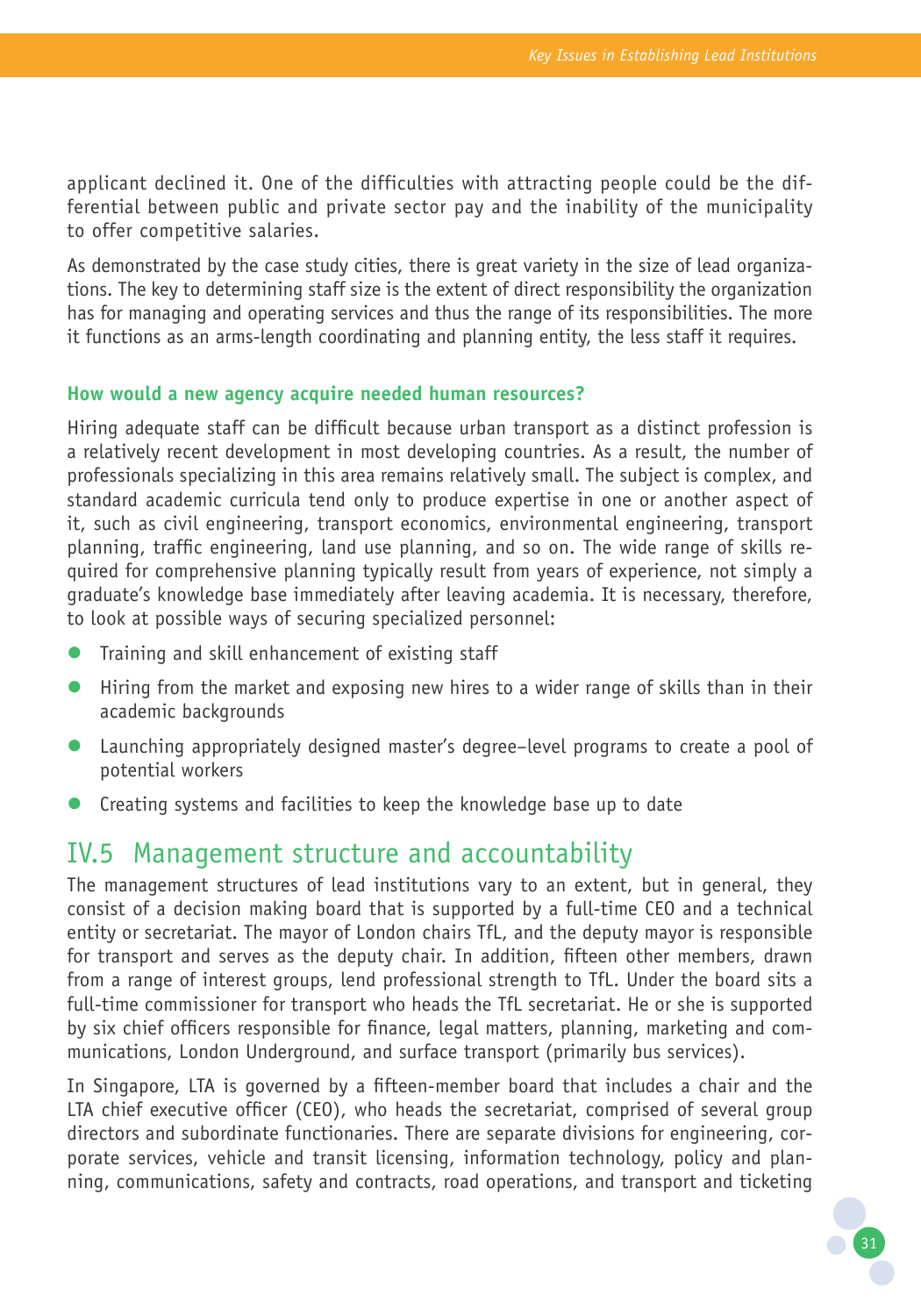technology as well as projects. Three subsidiaries under LTA also deal with ticketing and consultancy services.

TransLink's board consists of nine directors, each appointed to six-year terms by a mayors council, composed of all the mayors of metro Vancouver. A CEO, in charge of day-to-day operations, is appointed by the board. At the operating level, TransLink is divided into bus, rail, and roads and bridges divisions, each with several operating subsidiaries for their different services.

STIF has a twenty-nine-member board comprised of 15 representatives from the Region, 5 from the city of Paris, and one from each of the 7 departments within the region. There is one representative of the cooperation entities set up by the towns and villages of the region, and one representative of the private companies paying the transport tax (VT). A representative of other stakeholders (labor unions, employers' organizations, consular institutions, users associations and municipalities taking part in the financing of transport services in the region) sits on the board but does not have voting power.

LAMATA has a thirteen-member board of directors. The board, appointed by the governor of the State, is representative of the authority's stakeholders, consists of representatives of transport operators, transport unions in Lagos state, the organized private sector, the general public, local government areas, and transport-related Lagos state government agencies. The only full-time member is the managing director/chief executive officer (MD/ CEO), who heads the secretariat.

Thus, the typical broad structure of the lead agencies consists of a supervisory body or policy board, which is where key decisions are made. This governing body is supported by a technical secretariat, or unit, headed by a full-time professional. The size and functional style of the different entities vary.

### IV.6 Financing arrangements

The two primary questions regarding the financing of lead institutions are as follows:

- l From where does the lead agency obtain its financial resources—direct government grants, taxes, commercial functions, or a combination of the above?
- $\bullet$  How much funding should the lead agency have control over—just enough to meet its own administrative costs and the costs of some studies and research or a larger amount that would enable it to actually make capital investments and subsidize the operating deficits of on-going services?

In London, TfL receives grants from the UK Department of Transport that consist of two components: a grant to finance its investment program and a general grant to be used for operations, including its own. TfL then distributes these funds among its operating entities. In 2011–12, TfL received £4,727.5 million by way of grants. In addition, it received £4,180.9 million by way of other income, of which 78 percent came from fares, 5.4 percent from congestion fees, and 3.1 percent from advertising. The rest of the other income was derived from a host of other smaller sources. It paid £2,155.6 million to its subsidiaries to meet their operational costs.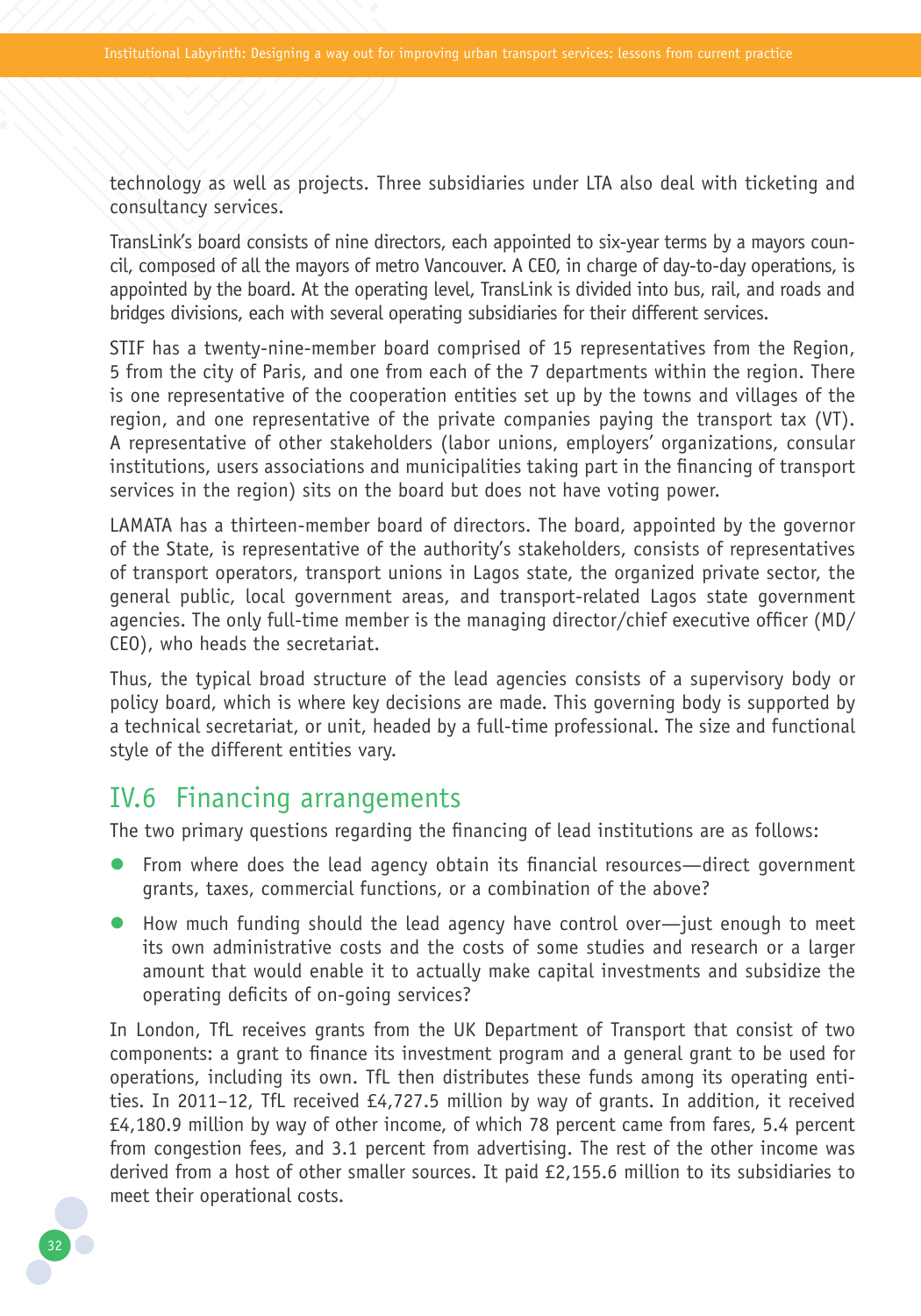In Singapore, LTA's budget for financing the capital cost of projects is funded primarily by grants from the government (see Fig. 2). In addition, it has an operational budget funded through a "management fee" that it receives from the government and certain other revenues that accrue to it, such as vehicle registration fees, advertising fees, and fines<sup>2</sup> During 2010-11, LTA received a total income of S\$1,051 million, of which 38 percent was from management fee from government, 11 percent was other administrative fees (e.g., vehicle parking certificate fees, vocational license fees, vehicle inspection fees, RTS license fees), and 51 percent was a grant from government toward operational expenditures.

**Figure 2:** Revenue and Expenditure, Land Transport Authority, Singapore (2010/11)



*Source: Land Transport Authority, Annual Report, FY 2010/2011. Notes: Income from administrative fees includes vehicle registration fees, advertising fees, fines, sale of vehicle units . Operating expenses include road maintenance, street lighting, LTA property maintenance, interest on loans raised by LTA, and repayment of loans from government*

The management fee from government along with the various administrative fees collected by LTA goes into the land transport revenue account. The monies from this fund are used to defray operating expenditures, such as staff remuneration, road maintenance, street lighting, maintenance of LTA property, interest on loans raised by LTA, as well as the repayment of loans from the government.

The government funds the development and construction of roads, expressways, rail infrastructure, and commuter facilities and retains ownership of roads and road-related infrastructure. LTA, however, has ownership of the rail system and licenses its operation to a private operator, which has to meet the operating cost of running the system and make provisions for asset replacement through fare revenue without operating subsidies from the government.

*<sup>2</sup> The management fee funding is based on a formula agreed to by the Ministry of Transport and is reviewed on a periodic basis to ensure that LTA remains sufficiently funded to carry out its core functions and responsibilities.*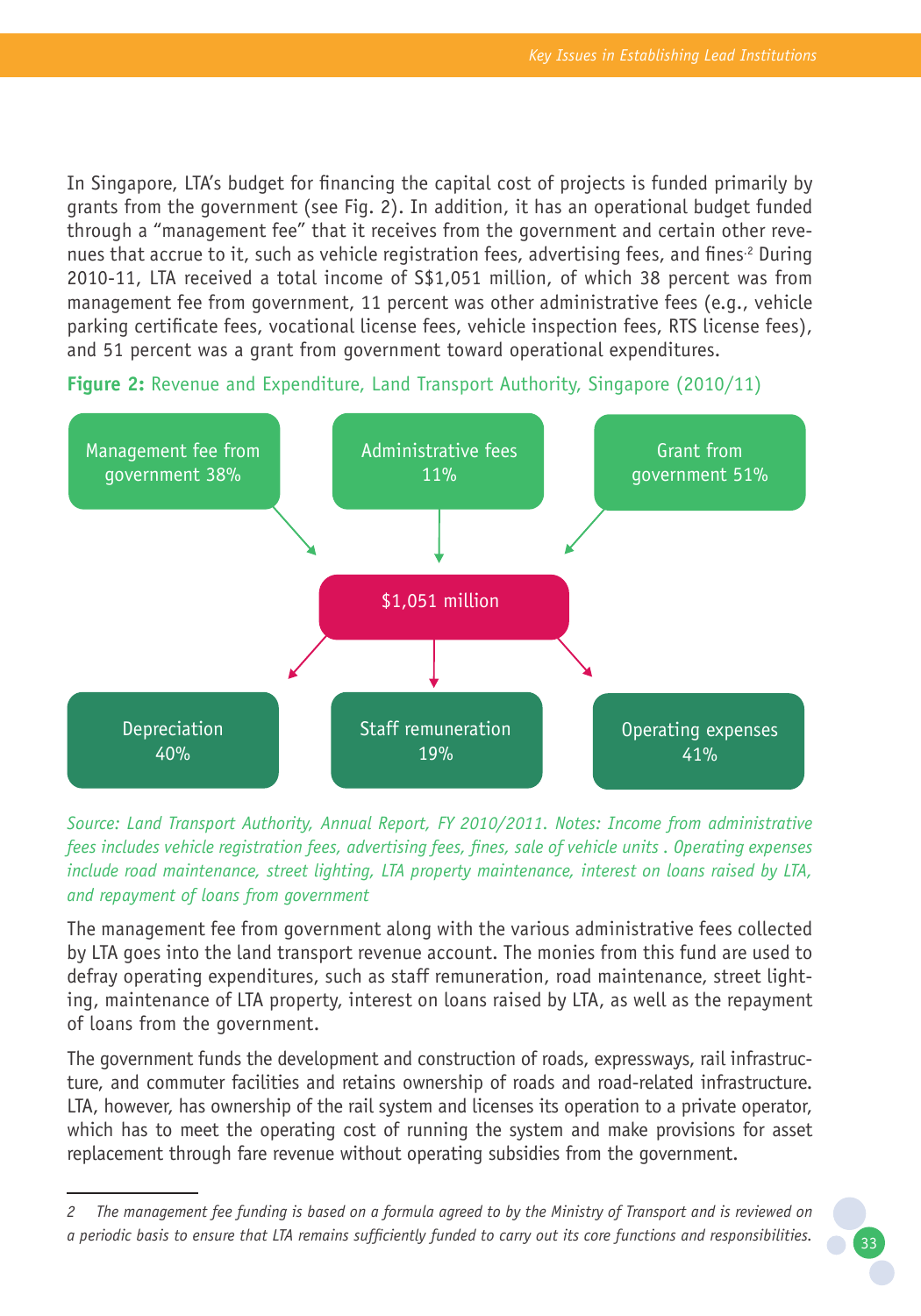In addition, on behalf of the government, LTA collects various vehicle taxes, including additional registration fees, road taxes, certificate of entitlement premiums, and electronic road pricing fees. The revenue collected goes to the Ministry of Finance, so it does not contribute to LTA's revenue or fund its transport projects. Capital costs of project expenditures for public transport infrastructure are mainly funded via development grants and advances from the Ministry of Transport.

TransLink has been authorized by the respective Vancouver jurisdictions to collect a fuel tax, property tax, and parking sales tax for use toward transport investment and operating costs. In 2007, the GVTA Act was amended to empower the TransLink board to increase property taxes by 3 percent annually and transit fares 2 percent annually, without external approvals from the provincial government, mayors' council, or regional transportation commissioner. This authority is unprecedented in British Columbia's local government history.

During 2011, C\$682 million were collected, out of which C\$312 million was derived from the fuel tax, C\$280 million from the property tax, and C\$54 million from the parking sales tax. Another C\$37 million came for smaller levies and taxes. Over and above these amounts collected as tax revenue, TransLink also received some C\$196 million as a transfer from the government of Canada under various arrangements, such as a gas tax agreement. It took in C\$432 million from transit fares. Smaller amounts were also collected through tolls and real estate earnings. TransLink's total revenue came to C\$1,458 million. It spent C\$1,439 million, of which C\$761 million was used for bus-related expenses and C\$321million for rail.



#### **Figure 3:** Revenue and Expenditure, TransLink, Vancouver (2011)

#### *Source: TransLink, annual reports and financial and performance reports.*

Other revenue sources include a hydro levy, parking tax, real estate interest, senior government operating contribution, and Golden Bridge tolls. Other expenditure categories include police and security expenses, bridge and Albion ferry, and administrative expenses.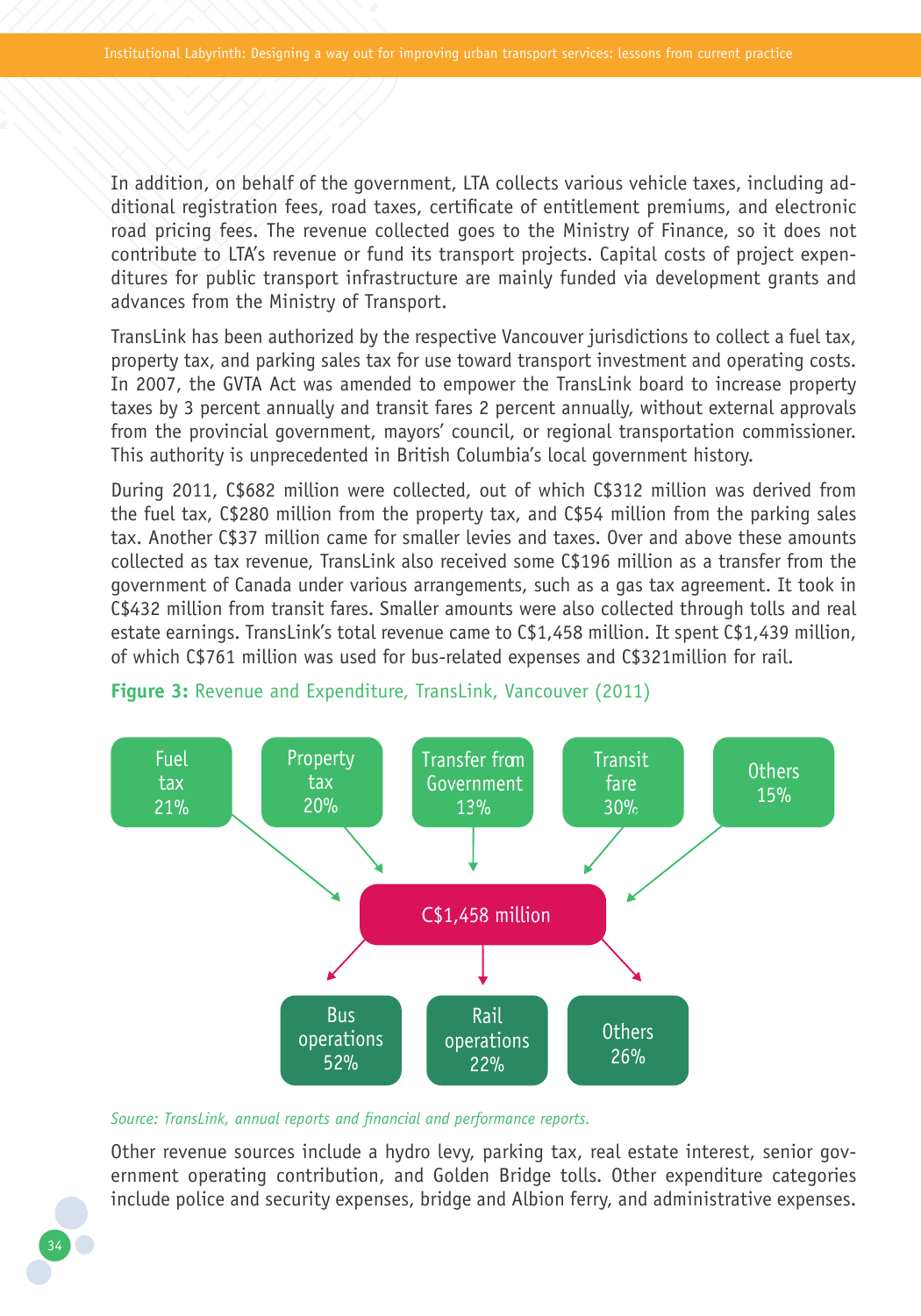In 2011, funding for public transport operations in the Paris region totaled €8,336 million. The sources of revenue include (please see Figure 4):

- a) *Transport tax.* Transport tax (VT) was created in 1971 in Paris and generalized to the rest of the country in 1973. It is paid by companies and administrations located within the regional perimeter and employing more than nine people. The rates are decided by an organization of transport authority (AOTU), within the ceiling fixed by the central government. The percentage is applied to the total payroll. Three rates are applied in the STIF perimeter: 2.6 percent in the city of Paris and Hauts de Seine, 1.7 percent in Seine Saint Denis, and 1.4 percent in the other *départements*. The VT is the main resource for urban transport, a tax collected and used locally.
- b) *Fares.* The STIF is in charge of setting the fares. Fares in Paris region vary on a zoning principle. Five zones exist (8 existed initially); zones 1 and 2 are in central Paris and the fare increases as one moves away from central Paris.
- c) *Public subsidies.* Income from public subsidy include: statutory contribution from its members ( $\epsilon$ 1,164 million, 69%), subsidies from state for school transport ( $\epsilon$ 128 million, 8%), fare subsidies from the Regional Council (social action) ( $\epsilon$ 142 million, 8%), subsidies from the *départements* (social action) (€188 million, 11%), and local authorities compensation for loss making services (€65 million, 4%).
- d) *Employer.* Public and private employers in the region must reimburse their employees 50 percent of their urban transport season tickets. This scheme has existed in Paris for a long time and was generalized to the rest of the country in 2010.
- e) *Others.* This includes advertising, proceeds of fines, etc. The government sets the amount of police fines (for traffic and parking) and collects them. In the Paris region, 50 percent of the proceeds from fines go to STIF, 25 percent to the *départements* and the rest to the Region.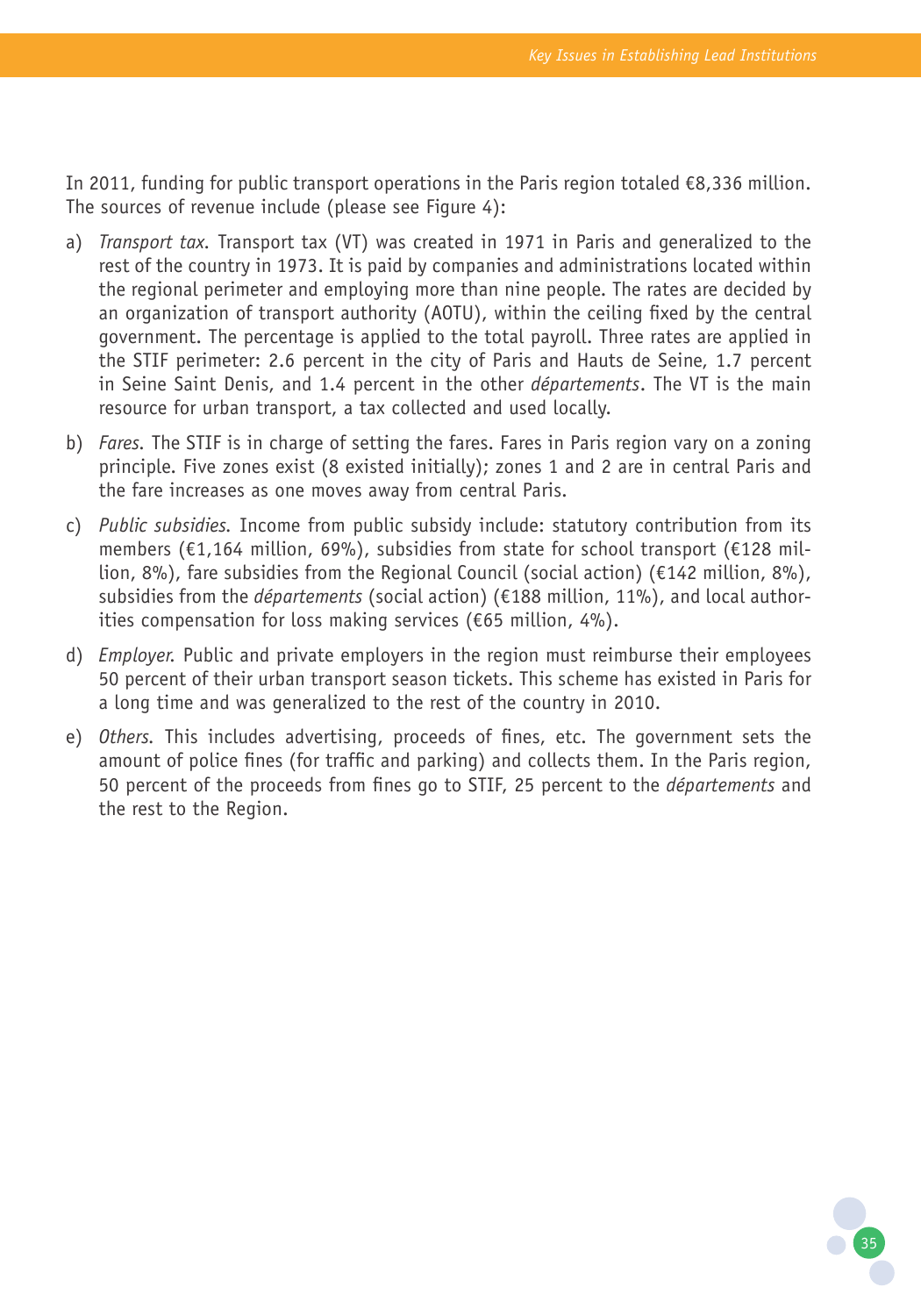

#### **Figure 4:** Revenue and Expenditure, STIF, Paris (2011)

*Source: Syndicats Transportes Îles de France, 2011.*

In Lagos, the law grants LAMATA powers to levy and collect user charges in connection with the provision of its services and to collect any other tariffs, fees, and road taxes as may be authorized by the governor. A transport fund was set up in 2006 with dedicated funding from the Lagos state budget provision, license fees (hackney permit, road taxes, license plate registration, and vehicle registration), $<sup>3</sup>$  bus concession fees, and other road</sup> user charges (tolls). In discussions with the representatives of the thirty-six states, LAMA-TA successfully made a case for the federal Joint Tax Board to increase road user charges, to be shared among LAMATA (50 percent), the state treasury (40 percent), the Motor Vehicle Authority (5 percent), and state Ministry of Transport (5 percent). The transport fund has shown a steady increase since its inception in 2006 and in 2011 stood at approximately US\$10 million.

Table 3 summarizes the funding sources for the lead institutions analyzed in the foregoing discussion. LAMATA, LTA, STIF, TfL, and TransLink wield a considerable amount of influence by way of the funds they control and manage. All five either receive grants from the government or collections from specific taxes dedicated to them or have been authorized to collect certain taxes directly to meet transport-related expenditures.

*<sup>3</sup> LAMATA is responsible for regulating traffic along a pilot bus franchise and BRT corridor and enforcing and monitoring franchise agreements. For providing this technical assistance, LAMATA charges an annual franchise fee that serves as an additional funding source for LAMATA activities and helps with cost recovery.*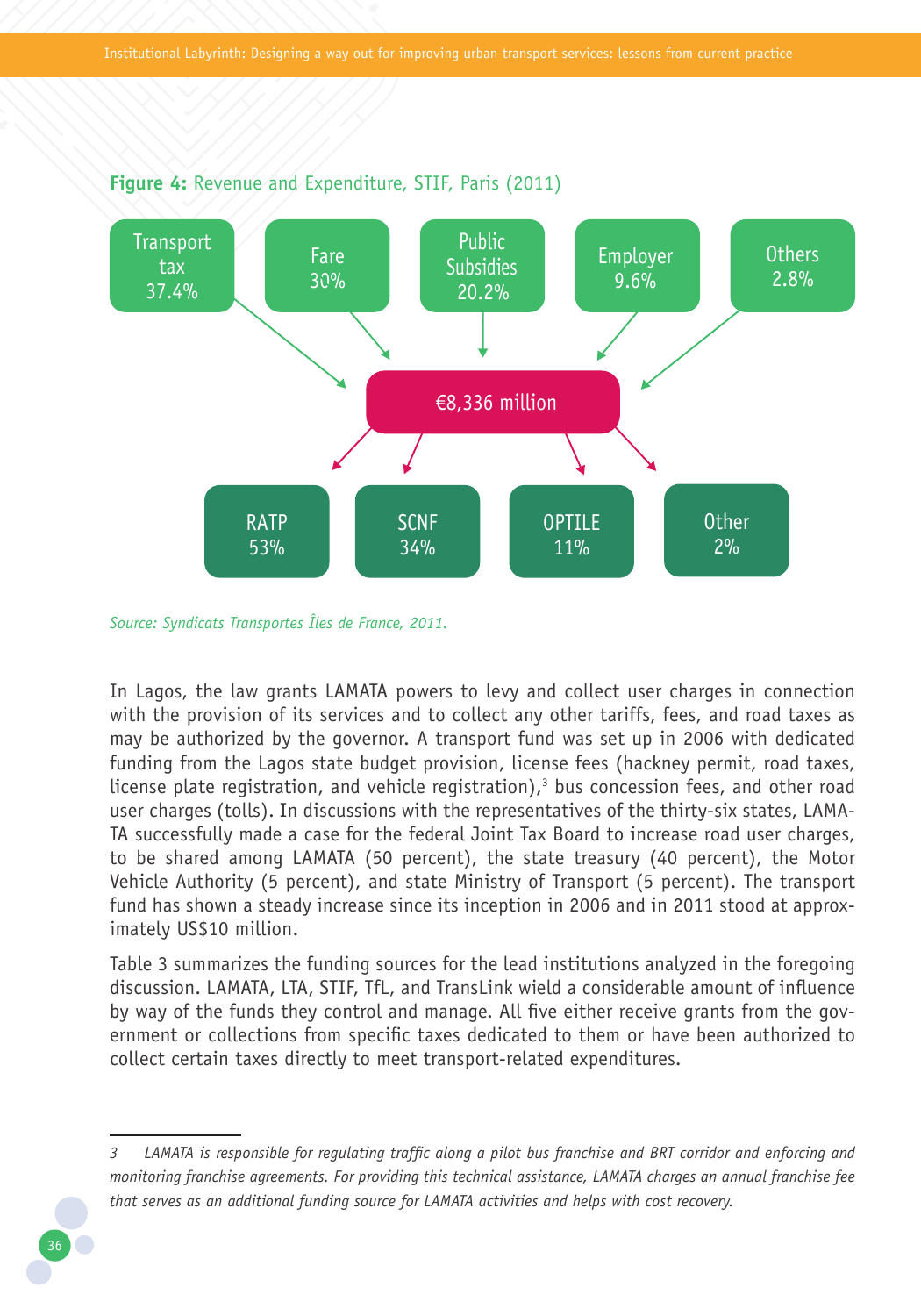| City             | <b>Lead Agency</b> | <b>Source of Funds</b>                                                                                                                   |
|------------------|--------------------|------------------------------------------------------------------------------------------------------------------------------------------|
| Lagos            | LAMATA             | State budget; license fees (hackney permit, road<br>taxes, license plate registration, and vehicle<br>registration), bus concession fees |
| London           | Tfl                | Congestion charges, central and local government<br>general revenue                                                                      |
| Paris            | <b>STTF</b>        | Dedicated employer tax; local, regional, depart-<br>ment general revenue                                                                 |
| <b>Singapore</b> | I TA               | National (local) government general revenue<br>(derived from auto registration, gas tax, parking,<br>congestion charges)                 |
| Vancouver        | TransLink          | Dedicated gasoline, property tax, parking tax                                                                                            |

#### **Table 3:** Source of Funding for Lead Institutions

It is extremely important to ensure that lead agencies have the financial muscle to actively fulfill their coordinating and facilitating role. It is this ability that enables them to exercise influence in discharging their coordinating role. While a legal mandate to coordinate between different agencies is helpful, it is the ability to set priorities and allocate funds that gives a lead institution the required influence and muscle to discharge its role effectively. Besides, financial incentives can be a powerful way of ensuring that desired institutional and policy changes take place. Several non-fare revenue streams, such as land value capture mechanisms and fuel taxes, can be tapped to finance such institutions.

## IV.7 Evolution of the lead institution

The structure and form of different lead institutions have evolved over time in response to efforts by national and city authorities to improve the delivery of transport services.

Setting up a lead agency for urban transport generally requires bringing together different functions, being performed by different agencies, under one platform. This typically encompasses road and other transport infrastructure planning, operation of multiple modes of public transport, parking, transport licensing, and safety-related functions. Therefore, a certain amount of institutional restructuring may be required when setting up the lead institution. In some cases, instead of institutional restructuring, a lead agency might be created as a new entity and given responsibility for coordination, without really causing ripples in an ex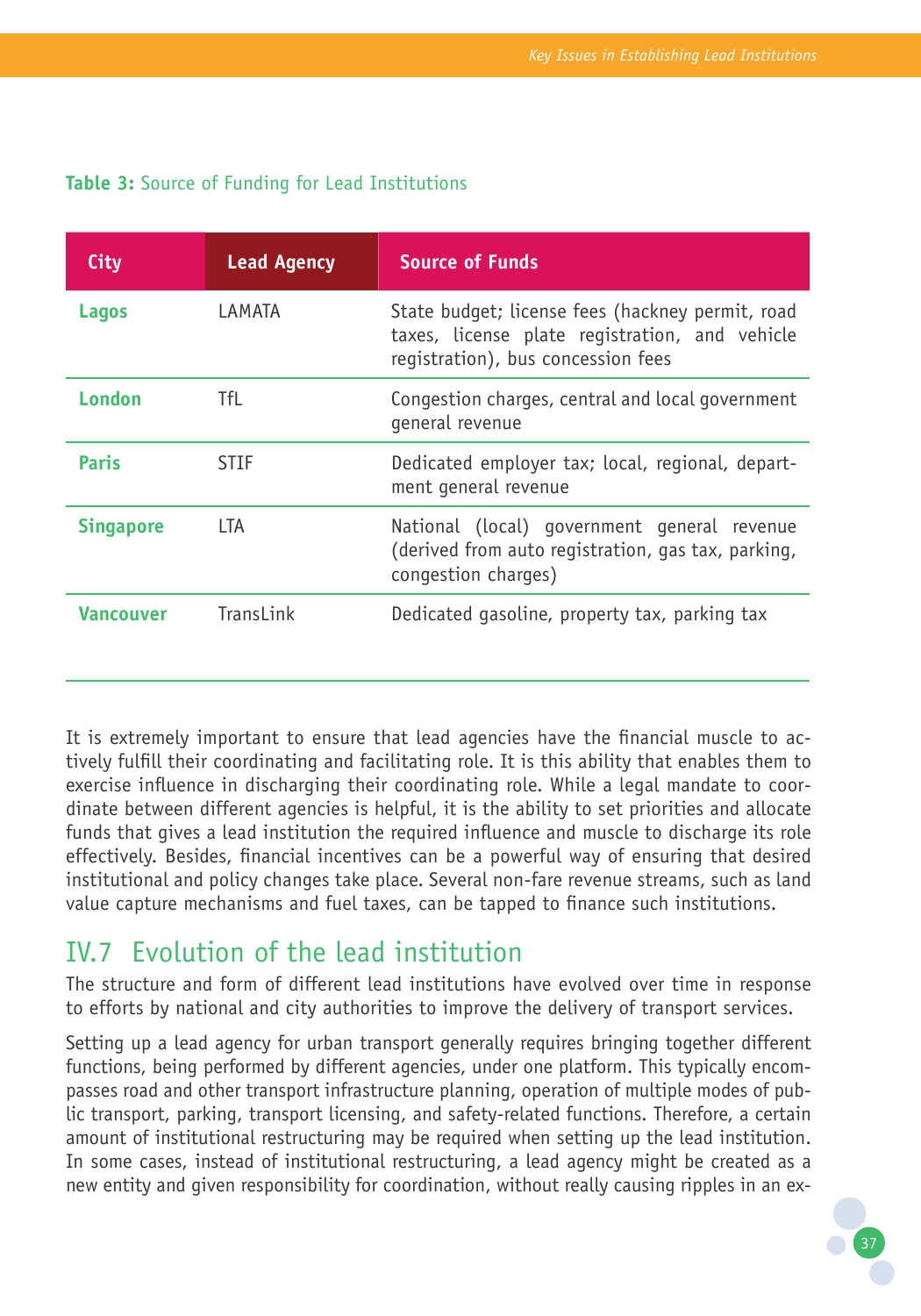isting institution. In such cases, they also tend to take on responsibilities for which no one was previously responsible. In other cases, existing institutions are restructured, reformed or even eliminated to allow a shift in responsibilities to the new institution.

One challenge common to all such cases is enabling the new institution to grow adequately and to be able to perform its expected role without hindrance from existing entities. Another challenge that is sometimes encountered, especially if cities are of very different sizes and importance within the larger jurisdiction, is reconciling the interests of the "star" city with those of the smaller ones. Often, there is a need for powerful and influential champions who are able to provide the support needed for these institutions to stabilize and perform well.

The process of evolution can be difficult and time consuming. It is often several years before institutions can stabilize and perform a meaningful role. Thus, the challenge is not just in establishing a lead agency, but also in ensuring that it is able to evolve into a respected and effective organization. The lead institutions of the case study cities have all evolved in their unique way over the years.

### **Singapore**

The key policy challenge faced by Singapore in the 1960s and early 1970s related to inadequate transport and land use planning and integration. The attainment of independence in 1963, coupled with a vision for a massive urban renewal program, led to development of comprehensive land use and transport plans. Singapore's first integrated land use and transport plan was issued in 1971, mapping out the basic framework for physical planning along designated corridors. Alongside this, the Bus Service Reorganization Committee was set up in 1973 in an attempt to improve the laissez-faire conditions of that sector and to change the approach toward buses as a form of public transport. In short, this meant revamping the system from a free market of many players to a centrally planned operation with a restricted number of operators.

After decades of discussions and studies, the decision was made in 1982 to build a Mass Rapid Transit system, so the Mass Rapid Transit Corporation was formed to build and regulate it. The objective was to organize land use into high-density satellite towns surrounding the central catchment area with a transportation network connected through their centers. The Concept Plan of 1971 also included extensive development of road infrastructure from about 800 kilometers at the end of the 1960s to nearly 3,000 kilometers by 1990.<sup>4</sup> Focusing on the strategic long-term required paying attention to four areas simultaneously: planning integrated land use and transport, developing a quality public transport system, creating a comprehensive road network, and assessing demand management through private vehicle ownership and use controls.

In an attempt to integrate the planning, development, implementation, and management of all public and private infrastructure, the Land Transport Authority was created in 1995

*<sup>4</sup> Ilsa Sharp, The Journey: Singapore's Land Transport Story (Singapore: Land Transport Authority, 2005).*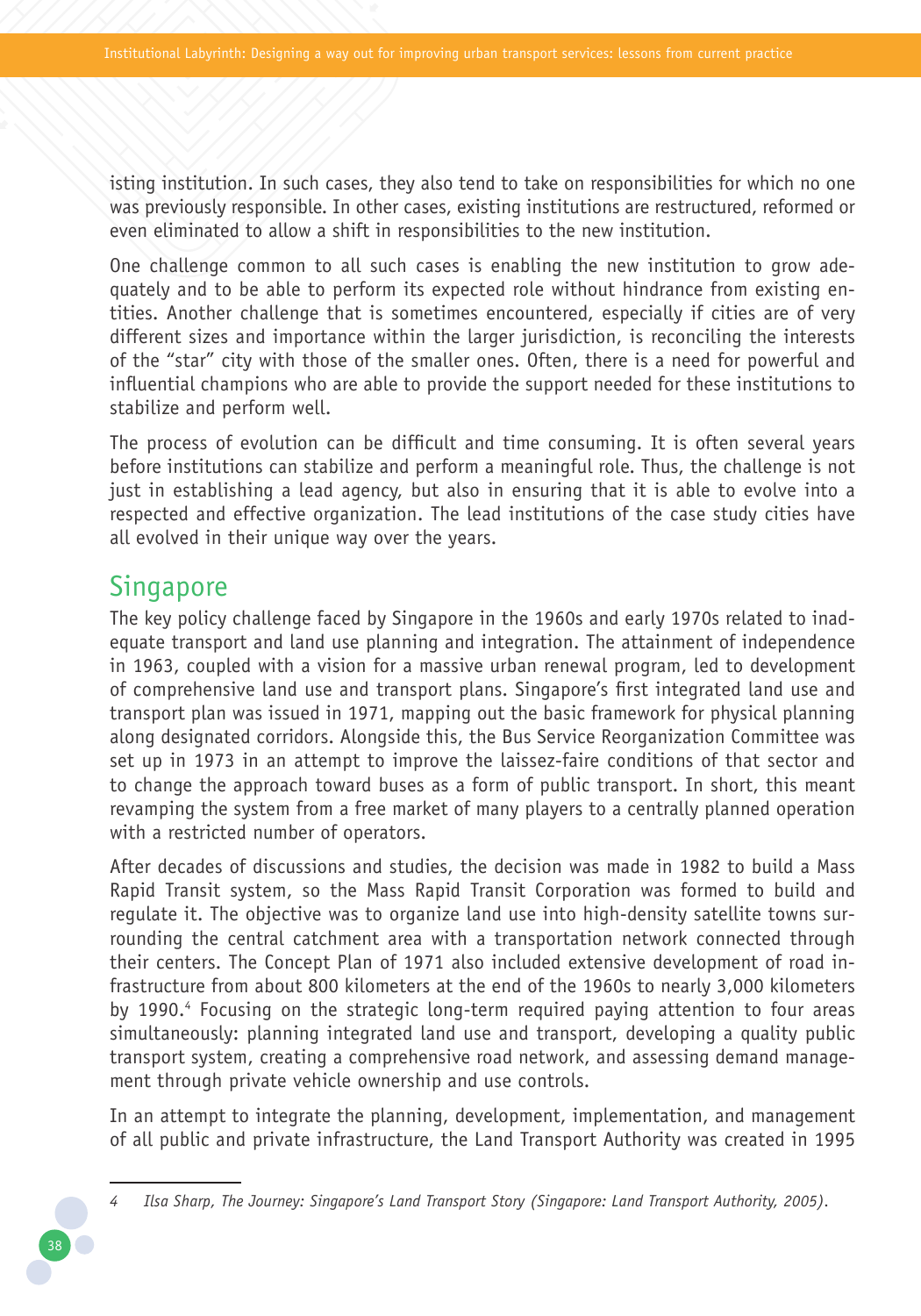with the merger of four government agencies: the Roads and Transportation Division of the Public Works Department, the Land Transport Division of the Ministry of Communications (now the Ministry of Transport), the Mass Rapid Transit Corporation, and the Registry of Vehicles. Their functions, prior to their merger, are highlighted in Table 4.

| <b>Agency</b>                                                                                            | <b>Roles and Responsibilities</b>                                                                                                                                                                                                                                                                                                  |
|----------------------------------------------------------------------------------------------------------|------------------------------------------------------------------------------------------------------------------------------------------------------------------------------------------------------------------------------------------------------------------------------------------------------------------------------------|
| <b>Mass Rapid Transit</b><br><b>Corporation</b>                                                          | Responsible for the planning, building, and regulation of<br>the MRT system                                                                                                                                                                                                                                                        |
| <b>Roads and</b><br><b>Transportation</b><br>Division of the<br><b>Public Works</b><br><b>Department</b> | Planned, designed, constructed, and maintained roads, pe-<br>destrian walkways, bus shelters, bus terminals, and inter-<br>changes, taxi stands, and so on                                                                                                                                                                         |
| <b>Land Transport</b><br>Division of the<br>Ministry of<br><b>Communications</b>                         | Developed land transport strategies and policies                                                                                                                                                                                                                                                                                   |
| <b>Registry of Vehicles</b>                                                                              | Provided registration and licensing of vehicles and collec-<br>tion of vehicle taxes; administered, regulated, and enforced<br>vehicle ownership, usage and safety policies, administra-<br>tion of vehicle quota system, and enforcement of rules and<br>regulations under the Road Traffic Act and its subsidiary<br>legislation |

#### **Table 4:** Agencies That Merged to Form LTA

The formation of LTA signaled a paradigm shift in the approach toward land transport development that involved discarding the old approach of either adding transport improvements to serve existing building developments or doing transport and development planning (and decision-making) separately and instead integrating transport infrastructure and building development from the planning stage.

One of the greatest challenges to the successful formation of LTA as an organization was to help staff members overcome the artificial barriers they carried as employees of their former agencies. Facilitating the integration of staff and functions from the component agencies was a high priority.<sup>5</sup>

*<sup>5</sup> Interview with Maria Choy, group director of special duties, LTA, Singapore, March 15, 2012.*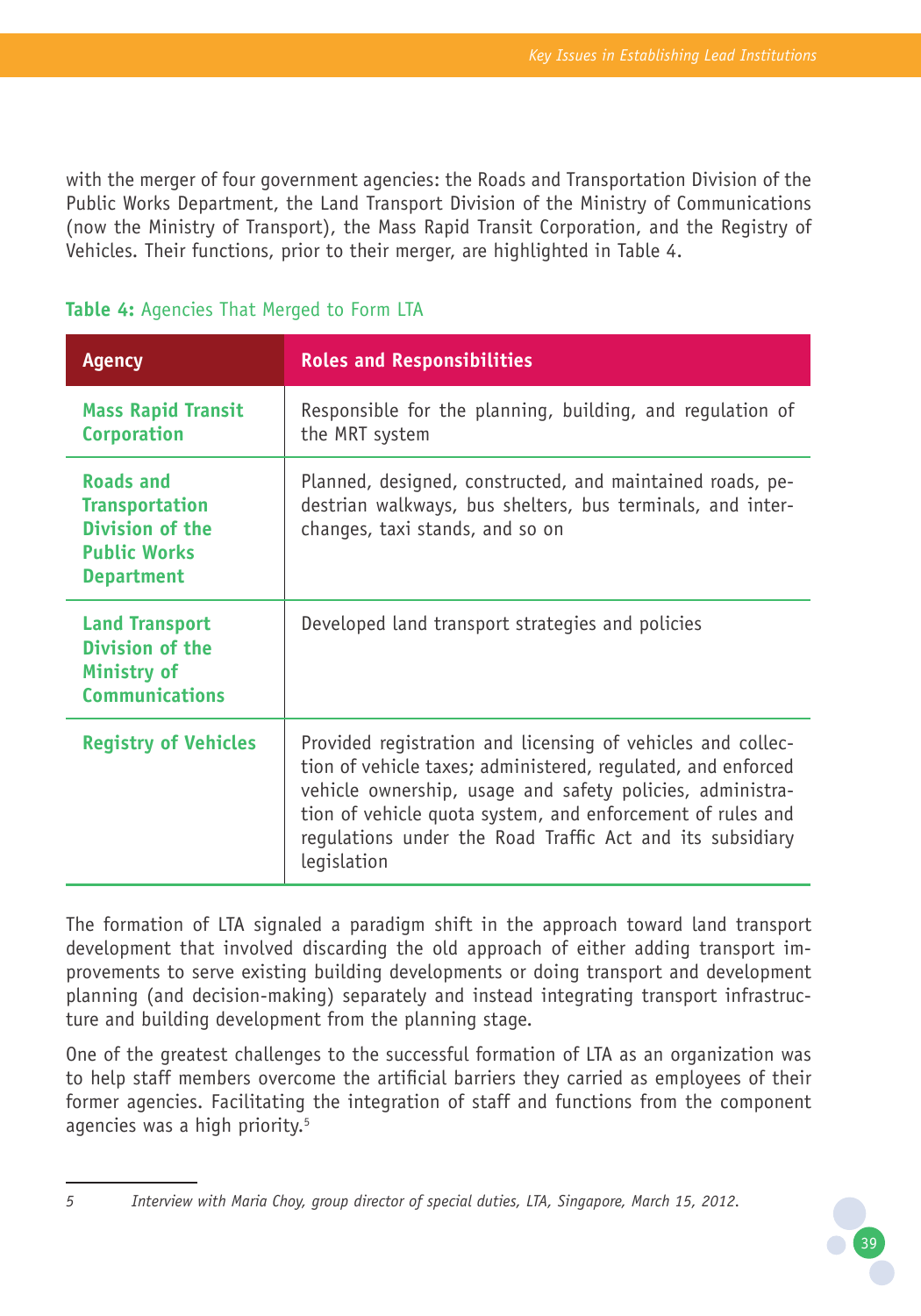To avoid rivalry and envy among staff members from the different agencies, one of the initial challenges in the formation of LTA was to rationalize differences in pay scales and skill sets, office culture, work patterns, and priorities of employees from the various agencies. LTA thus put in place a common salary scale and benefits package for all staff effective September 1, 1995. This involved foresight and planning prior to the physical establishment of LTA. Rationalization of the salary package across all agencies included undertaking mass job description and job-grading exercises to ensure that all workers were fairly compensated for their labor.

Prior to the physical establishment of LTA, "road shows" were held to engage the staff on various matters concerning the formation of the authority, including employee policies, such as salary and benefits. These measures helped to engender a culture involving a consultative approach, in which an effort is made to understand and address workers' real concerns before implementing major policy decisions.

Various forms of corporate activities were organized to help staff interact at work and in social settings. For instance, corporate retreats for management staff were used as platforms to establish a common language and help them understand how their work contributed to the organization's vision and mission. Team-building activities during retreats helped staff get to know each other on a more personal level and engender friendlier working relationships built on discussion and exchange.

The inclusion of MRTC at the formation of LTA proved to be beneficial as it provided the agency with a corporate services base. The other three agencies were departments under the ambit of their respective ministries and did not have a dedicated human resources (HR) or administrative function; instead, their HR functions were centrally managed by the ministries and the Public Service Division, which controlled recruitment, promotion, and placement of staff. Innovative schemes introduced by management—such as corporate social events and financial incentives for new suggestions—supported staff interaction and helped develop LTA's organizational culture and identity.

Fortunately for LTA, it did not have to compete with existing organizations already doing the work that it had been mandated to carry out. This was due to LTA being created by bringing together the entities that did the required work. Thus, its formation was a matter of institutional consolidation and restructuring, rather than setting up a completely new entity. The challenge of integrating staff members from different backgrounds required visionary leadership and a desire not only to establish, but to also stabilize LTA.

### London

Prior to 1933, ownership and management of the transport system in London was distributed among a large number of independent and separate organizations. At that time, buses served much of what is now Greater London as well as areas in many of the nearby counties. Within Greater London, the bus network was supported by tram and trolleybus systems. Trams were withdrawn in 1952, and the trolleybuses a decade later. Buses replaced both services. The metro rail system, the London Underground, had been in op-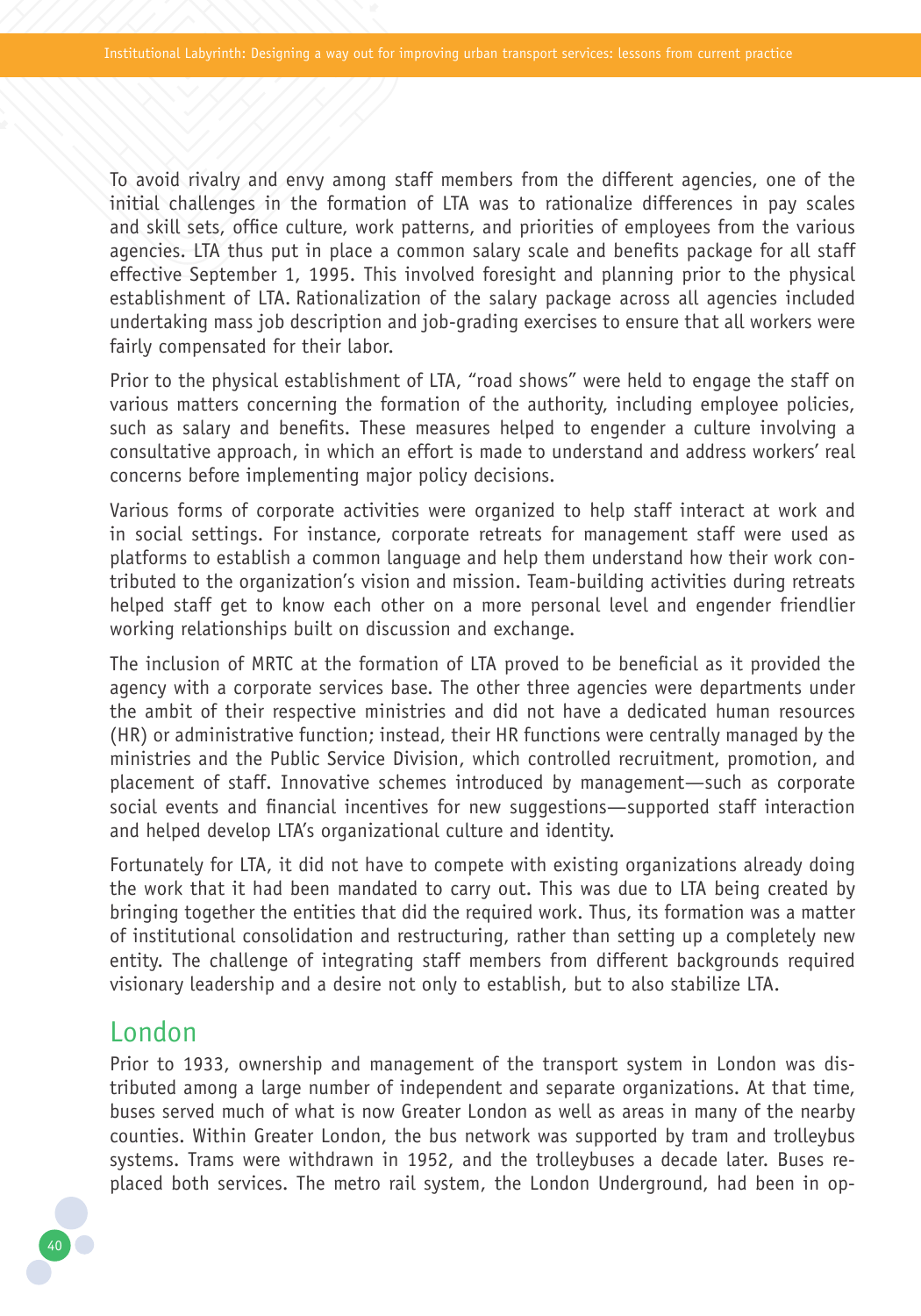eration since 1863. It had been developed and was owned by the Underground Electric Railways Company of London (UERL) and the Metropolitan Railway. The tram and trolleybus networks were owned by various local authorities and public companies, and buses were owned by numerous private companies. Many of these services were in competition with one another, leading to wasteful duplication. The London County Council managed tram operations within the County of London, but its responsibility did not extend to the bus or tram routes that ran outside its jurisdiction or to the railways, which also extended into neighboring counties. The evolution of lead agencies for transport in London can be divided into six phases.

#### *1933–1948: London Passenger Transport Board*

London's different modes of public transport were first brought together in 1933, under the control of the London Passenger Transport Board (LPTB), which was the lead agency from July 1, 1933, to December 31, 1947. It unified services in the London area for the first time. The London Passenger Transport Act of 1933 removed responsibility for 269 kilometers of tram route from the London County Council, three county boroughs, and a number of other local authorities in the Greater London area. It brought the UERL lines under the same control and took over supervision of buses from the Metropolitan Police. The LPTB's area of responsibility was far greater than the current Greater London boundaries and was known as the London Passenger Transport Area. The period saw massive expansion of the tube network and was directly responsible for the expansion of the suburbs. World War II brought a halt to the program, leaving some projects abandoned; others were completed after the end of hostilities.

#### *1948–1963: London Transport Executive*

The London Transport Executive (LTE) was the lead agency from January 1, 1948, to December 31, 1962. It was taken into public ownership and became part of the British Transport Commission, which brought London Transport and British Railways under the same control for the first and last time.

#### *1963–1970: London Transport Board*

The London Transport Board was the lead agency from January 1, 1963, to December 31, 1969. It reported directly to the Ministry of Transport, ending its direct association with the management of British Railways. During this period, many of Britain's unprofitable railways were dissolved. There was little investment in public transport, and the motorcar increased in popularity.

#### *1970–1984: Greater London Council*

The Greater London Council (GLC) was the lead agency from January 1, 1970, to June 28, 1984, and London Transport Executive served as the executive agency. Legislation authorizing the GLC had been passed in 1963, when the London Transport Board was created. Control, however, did not pass to the new authority until January 1, 1970. The GLC broadly controlled only those services that fell within the boundaries of Greater London.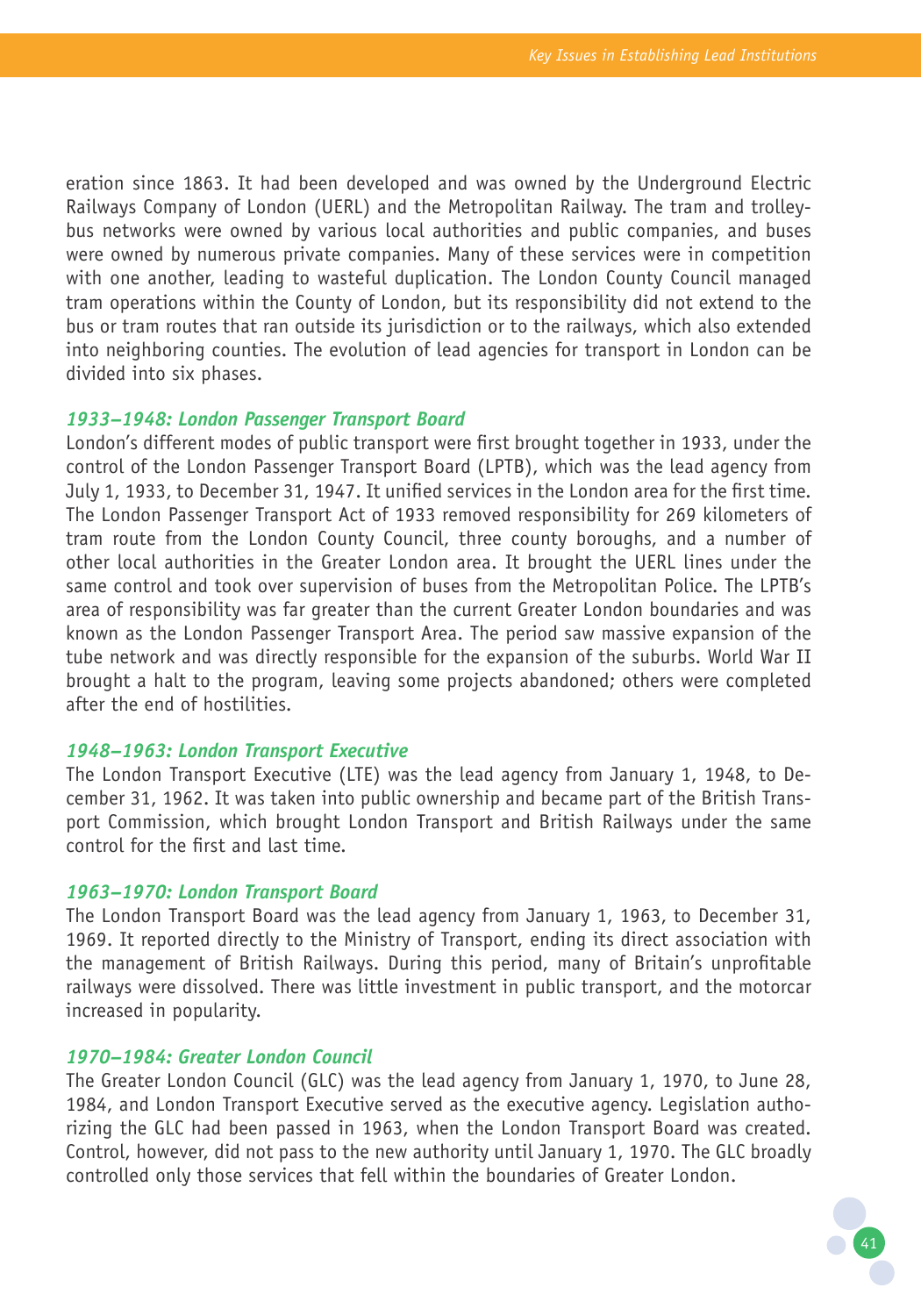#### *1984–2000: London Regional Transport*

London Regional Transport was the lead agency for urban transport from June 29, 1984, to July 2, 2000. The GLC was abolished in 1986, with responsibility for public transport having been removed two years earlier, in 1984. The new authority, London Regional Transport, came under direct central government control, reporting to the secretary of state for transport. The London Regional Transport Act contained provisions for setting up subsidiary companies to run the Underground and bus services, and in 1985 London Underground Limited (LUL), a wholly owned subsidiary of London Regional Transport, was established to manage the tube network. In 1988, ten individual line business units were created to manage the bus network. London Buses Limited was constituted to advance the privatization of bus services. London Transport was converted to a route-operating contract-tendering authority, and the former bus-operating interests and assets of London Regional Transport were split into twelve essentially private business units under the banner of London Buses. The units competed for contracts with private operators beginning in 1984 and were all sold off by 1994/95, becoming private operators themselves.

#### *2000 Onward: Transport for London*

The Greater London Authority, a replacement authority for the GLC, was set up in 2000, with a transport executive, Transport for London, taking control as the lead agency for transport on July 3, 2000.

Thus, a process of institutional reorganization that started in 1933, by bringing all modes of public transport under one umbrella, went through a long, evolutionary process culminating in the creation of TfL. From 1984 to 2000, responsibility for leading London's urban transport planning and management system fell to the national government, during which a major reform in the manner of providing bus services was carried out. Once this reform was completed, responsibility returned to local government.

### Paris

Efforts to establish a body to coordinate public transport in Paris began in 1938, when the Committee of Parisian Transport was set up under a legislative decree of November 12. The committee was dominated by representatives of the national government. A reorganization carried out under Act 21 of 1948 led to the creation of the autonomous Transport Authority for Paris (RATP, Régie Autonome des Transports Parisiens) and the Regional Transport Office for Paris (ORTP). The latter succeeded the committee in January 1949. A decree from November 14, 1949, further reorganized passenger transport in Paris. At that time, the national government covered the deficits for the train services.

A decade later, Ordinance 59-151 of January 7, 1959, replaced the ORTP with the Paris Transport Union (STP, *Syndicat des Transports Parisiens*), which included representatives of the departments of Seine, Seine-et-Oise, and Seine-et-Marne in addition to the mayor of Paris. The STP was reorganized in 1968, adding more departments, including Seine-Saint-Denis, Val-de-Marne, and Val-d'Oise. In 1971, STP was entrusted with responsibility for overseeing the newly created transport tax, which became the prime source of funding for public transport in the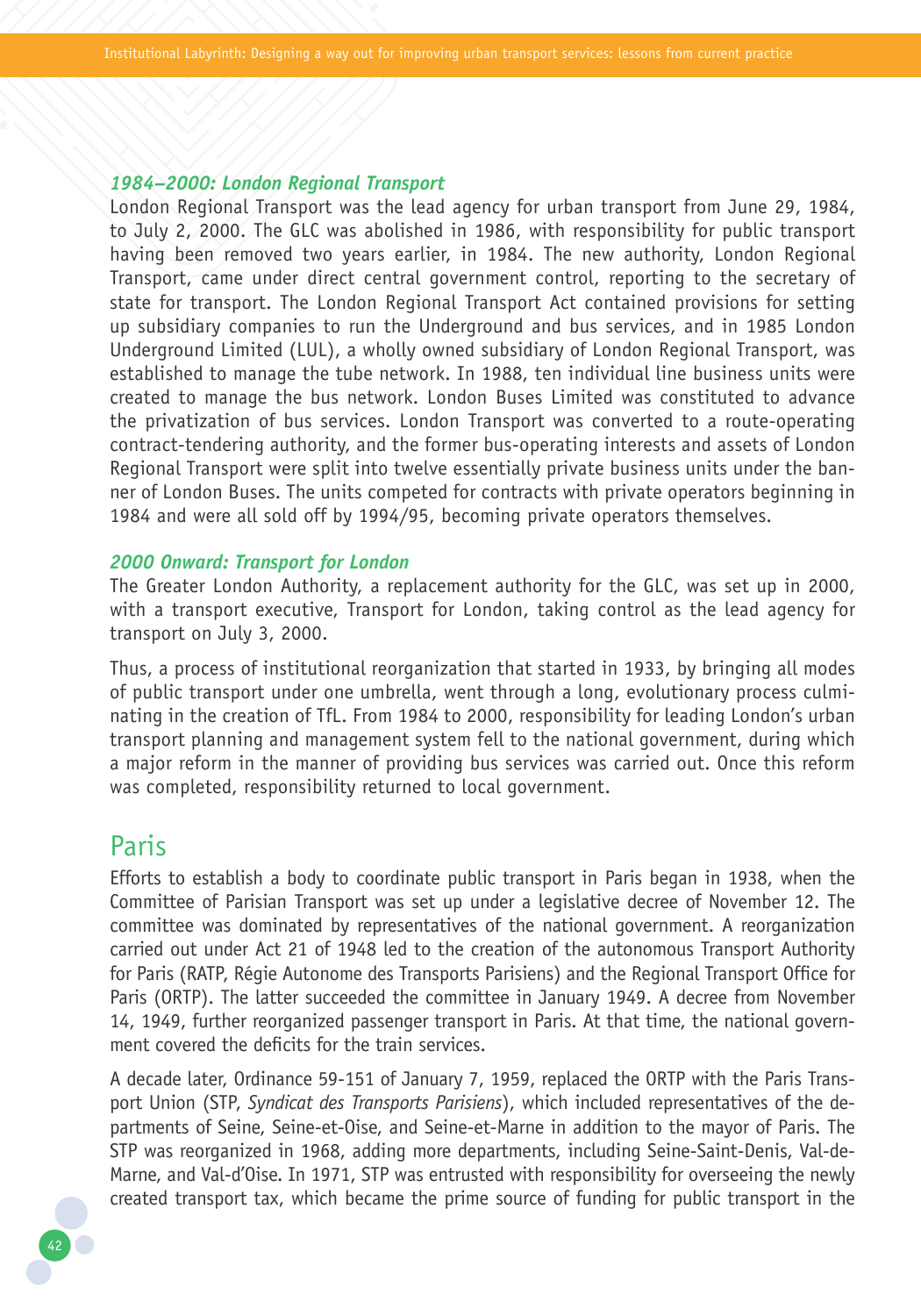Paris region. In 1991, STP's jurisdiction was expanded to cover the entire Î*le-de-France* region.

Under Law 2000-1208 of December 13, 2000, the *Syndicat Transportes* Île-de-*France* replaced STP and currently remains the lead institution for public transport in the region. The big change was the devolution of the leadership role from the national government to the region.

In 2005, the central government handed over its majority shares in STIF, thus creating a new administrative body consisting of local authorities at the regional and subregional (county) levels and comprising 1,284 municipalities with 11.5 million people. Thus, it required a long process of evolution for the public transport authority in Paris to stabilize.

### Vancouver

Vancouver's public transport system dates back to 1897, with streetcar lines operated by the British Columbia Electric Railway Company (BC Electric), a private utility company regulated by the province of British Columbia. These services were expanded as the population of Vancouver grew from 1897 to 1930. By 1940, Vancouver had a well-established network of streetcars and interurban railways.<sup>6</sup> The provincial government acquired BC Electric in 1962 through legislation mandating the sale. The company was renamed the British Columbia Hydro and Power Authority (BC Hydro). The emphasis from 1960 to 1970, however, was on building highways, so the public transport network and services remained relatively stagnant.

Beginning in 1970, a series of developments moved the provincial and regional governments to consolidate and strengthen public transport services in the Greater Vancouver Regional District (GVRD). In 1971, the GVRD commissioned a report to examine rapid transit options for the area. The report recommended a complete restructuring of the regional bus system and that GVRD pursue a Light Rail Transit system, especially to serve the fast-growing suburbs.7 In 1972, the newly elected provincial government heavily emphasized public transit in Vancouver and other communities. It created the Municipal Transit Bureau within the Ministry of Municipal Affairs to bring transit services funding into focus. In 1976, the transit system in Vancouver became part of the Bureau of Transit Services.

In 1979, the Bureau of Transit Services was abolished, and the Urban Transit Authority (UTA)—a Crown Corporation, a provincial government–owned company—was created within the Ministry of Transportation and Highways (MOTH). UTA's mandate was to coordinate the planning, marketing, and funding of municipal transit systems throughout the province. It envisioned providing local governments with an increased role in decision making and funding of their community transit systems. In 1980, the operation of the Vancouver and Victoria transit systems were transferred from BC Hydro to UTA, and in 1982, UTA was renamed BC Transit.

*<sup>6</sup> GS Tram, "Vancouver, British Columbia: About 1940," http://www.tundria.com/trams/CAN/Vancouver-1940.shtml.*

*<sup>7</sup> R. Kelly, "Report on Rapid Transit Options for Metro Vancouver," Greater Vancouver Regional District, 1971.*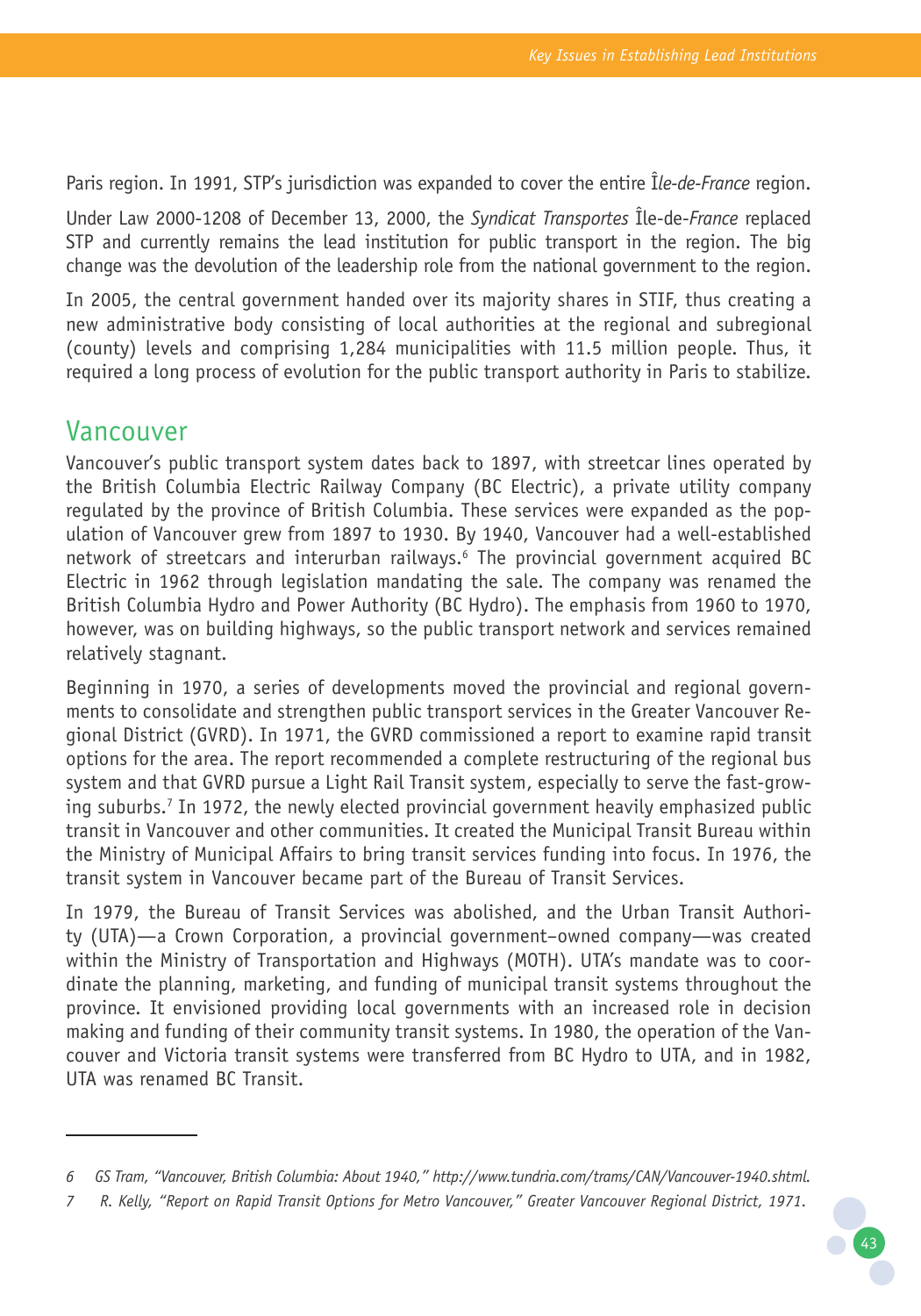In February 1997, the GVRD board identified principles for negotiating the creation of a new regional transportation authority. The region sought local control over its transportation system to support its broader goals for population growth, economic development, and air quality set out in the GVRD's Livable Region Strategic Plan. The GVRD and the province agreed to negotiate, and the process began in earnest in February. They reached an agreement by September 1997.

In February 1998, the agreement between the provincial government and the GVRD to create a new authority was announced. On July 30, 1998, the British Columbia Provincial Legislature passed Bill 36, the Greater Vancouver Transportation Authority Act. On April 1, 1999, the Greater Vancouver Transportation Authority (GVTA), also known as TransLink,<sup>8</sup> was established and became the agency responsible for planning, funding, building, and marketing an integrated transportation system for the GVRD, now called Metro Vancouver. The legislation required that TransLink's transportation plans reflect GVRD goals.

The legislation creating TransLink provided a substantially broader scope and mandate for transportation planning and implementation in the GVRD compared to the situation prior to its passage. Figure 5 shows the progression from the Electric Railway Company to TransLink.

|      |      |                                              |      |                              |      | Cities with streetcars in Canada include:                                         |
|------|------|----------------------------------------------|------|------------------------------|------|-----------------------------------------------------------------------------------|
|      |      | Vancouver Electric Railway and Light Company |      |                              |      | 1890 - Vancouver, Victoria<br>1891 - Ottawa<br>1892 - Toronto, Hamilton, Winnipeg |
| 1890 |      | Consolidated Railway and Light Company       |      |                              |      | 1894 - Montreal                                                                   |
|      | 1894 |                                              |      |                              |      | 1895 - Belleville, Gueiph, Kitchener                                              |
|      |      | Consolidated Railway Company                 |      |                              |      | 1896 - Halifax                                                                    |
|      |      | 1896                                         |      |                              |      | 1897 - Quebec                                                                     |
|      |      | BC Electric Railway Company                  |      |                              |      | 1900 - St. John's                                                                 |
|      |      | 1897                                         |      |                              |      | 1908 - Edmonton                                                                   |
|      |      |                                              |      | BC Hydro and Power Authority |      | 1909 - Calgary                                                                    |
|      |      |                                              | 1962 | Greater Vancouver Transit    |      |                                                                                   |
|      |      |                                              |      | 1973                         |      | Vancouver Regional Transit System                                                 |
|      |      |                                              |      |                              | 1983 | TransLink                                                                         |
|      |      |                                              |      |                              |      | 1999                                                                              |

#### **Figure 5: V**ancouver: From the Electric Company to TransLink

*Source: V. Setty Pendakur, "TransLink Vancouver, South Coast British Columbia Transportation Authority: Evolution, Success and Challenges, 1970–2011," working paper, World Bank, Washington, D.C., July 2012.*

*<sup>8</sup> As noted, in 1998, when GVTA was launched, it was known as TransLink. In this report, GVTA during the period 1998–2008 is referred to as TransLink, and after 2008 the South Coast British Columbia Transportation Authority (SCBCTA) is called TransLink.*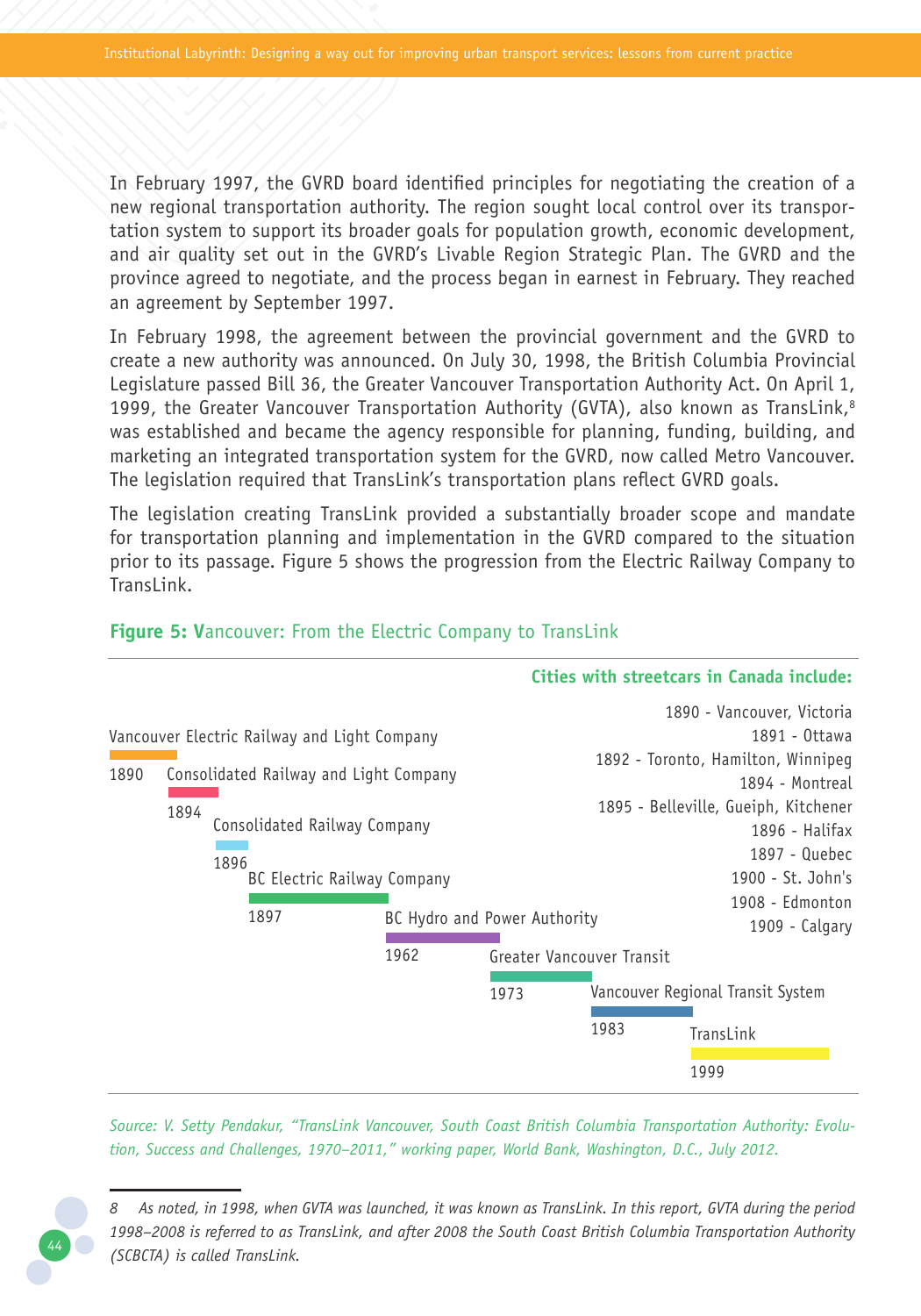The GVTA was the first North American metropolitan transportation agency responsible for both major arterial roads and transit. The GVTA had the authority to create subsidiary companies and to enter into contracts for the delivery of transit, road services, and alternative travel programs to manage demand. By law, it was required to produce medium- and longterm strategic transportation plans to support the region's goals and to consult with the public and stakeholders as these plans were being developed. The GVTA Act required the authority to fund and operate transit services consistent with their strategic plans, which had to be approved by the GVTA board and ratified by the GVRD board.

Setting up such a transportation authority was a unique opportunity to consolidate transportation planning and implementation with an integrated approach at the regional level. The GVTA Act also provided various sources of revenue previously not available. Although the GVTA had full authority over property taxes and transit fares, the province retained the right to approve or reject any other TransLink taxes (e.g., a gas tax, parking tax, surcharge on electricity bills).

In November 2007, the British Columbia Legislature passed Bill 43, the Greater Vancouver Transportation Authority Amendment Act, which significantly amended the GVTA Act and changed the lead institution's name to South Coast British Columbia Transportation Authority Act (SCBCTA Act). TransLink began operating under the new legislation in April 2008.

Under this new mandate, TransLink extended its transportation service region north to Pemberton and east to Hope. Expansion of the service area was subject to entering into service agreements with municipalities. The SCBCTA Act requires TransLink to prepare a long-term (thirty-year) transportation plan, to be updated every five years, and a rolling ten-year plan, to be updated annually. TransLink is also required to consult with the public, governments, and stakeholders of the service region as these plans evolve.

The SCBCTA Act empowered TransLink's board to increase property taxes by 3 percent annually and transit fares by 2 percent annually without external approval (i.e., from the provincial government, mayors council, or regional transportation commissioner).<sup>9</sup> As noted earlier, this authority is unprecedented in British Columbia local government history.

In addition to expanding the agency's coverage area, the 2008 act also changed the composition and voting structure of the decision-making board to give more power to suburban jurisdictions and the Province.

### Lagos

The Lagos Metropolitan Area Transport Authority (LAMATA) was created in 2003 to provide an overall vision and a strategic planning platform for addressing the long-neglected transport needs of the metropolis and to coordinate the activities of the different executing agencies to provide a common and consistent basis for implementation.

*<sup>9</sup> TransLink Annual Report, 2007, Annual Report and Statement of Accounts, 2007/08, 25.*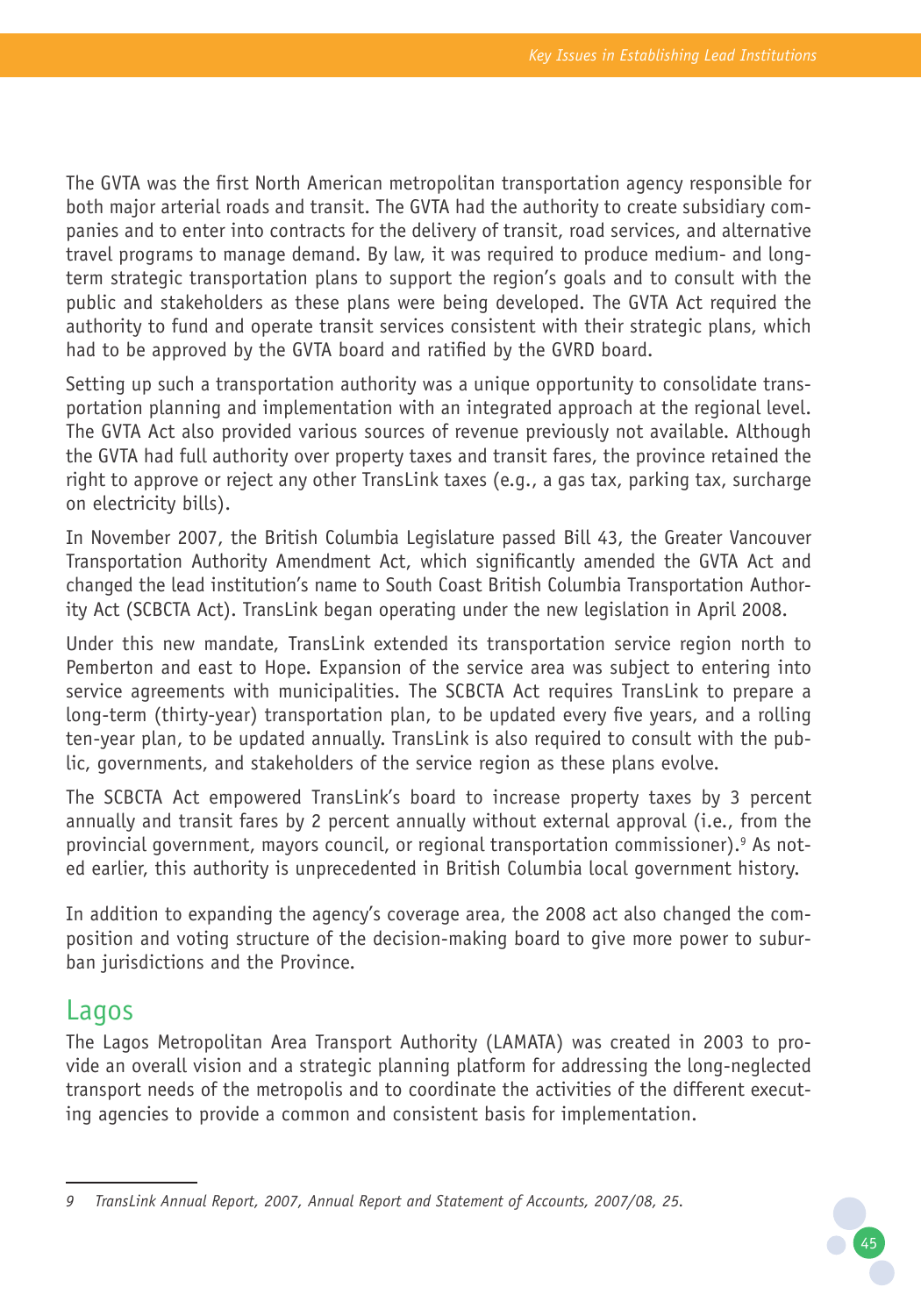LAMATA was created by a state act, the LAMATA Law, signed on January 13, 2002, and formally enacted on December 2, 2003. The authority has overall responsibility for transport planning and coordination in the Lagos metropolitan area with the primary mandates of leading transport planning, and assisting in transport policy formulation and coordinating major operational and investment decisions and implementation. The law establishing LAMATA was strengthened in 2007 to include planning and regulatory functions across the various modes of transport.

Unlike the experiences of Singapore (where LTA was created from the merger of existing agencies), London (where TfL was established by replacing an existing organization), and Vancouver (where TransLink evolved over decades), that of Lagos was different in that LA-MATA was created as an entirely new organization and given functions which, for the most part, were not being carried out by existing organizations. Political support for setting up LAMATA as a comprehensive planning and coordination body came from the state governor, as it served one of the political objectives of the his election campaign—to improve public transport service. The state provided initial financing with support from international financial institutions such as the World Bank.

The primary motivation for establishing LAMATA was the multiplicity of agencies, estimated in excess of 100, which had some bearing on urban transport and had led to inertia and extreme difficulty in implementing effective change. While LAMATA can be seen as a successful example of a lead agency responsible for strategic planning, its initial focus was on maintenance and rehabilitation of a much neglected "core" road network. LAMATA has been very effective in improving the road infrastructure at lower costs and more efficiently than the Ministry of Transport and Works.

During the initial period, when LAMATA was still trying to establish itself and gain support from the political establishment as well as the common public, its ability to deliver good roads earned it recognition and credibility as a professional organization. Its success made it possible to pursue some difficult policy reforms (for example, negotiating with bus operators, raising bus fares to improve financial sustainability of private bus enterprises, generating support for Public-Private Partnership projects , and preparing long-term integrated plans).

The critical lesson here is that when new institutions are created, it is inevitable that existing institutions will feel threatened. A challenge is to demonstrate good administrative skills and smart public policy early on to garner the necessary political support.

The origins of LAMATA are in the Lagos Mass Transit and Transport Systems Management Program Study (LMTS) of 1992, which identified the need for an authority to provide a single focal point for Lagos. In 1996, the Detailed Framework for Establishment of LAMATA (DFEL) was developed. As noted, the law to establish LAMATA passed in 2002.

LAMATA was founded with a clear vision and mandate, allowing it to focus from the outset on a specific mission. The Lagos Urban Transport Project (LUTP), which envisaged the construction of a BRT project and the creation and maintenance of a core road network, provided a work plan that was subsequently expanded as LAMATA became established.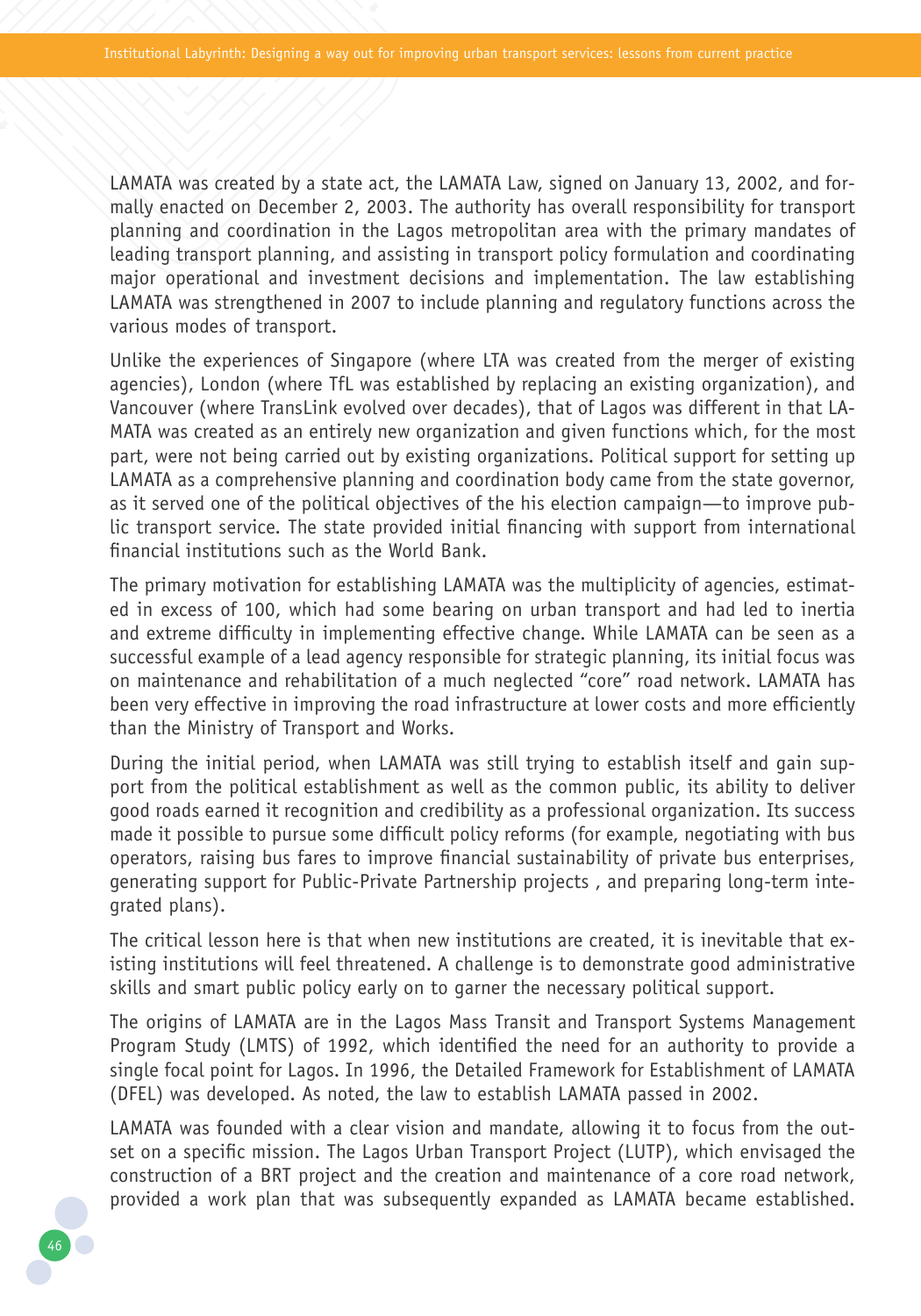In its initial years, LAMATA was perceived as a project implementation unit overseeing a donor-financed project. Motivated by a political champion (the state governor), however, and a technical champion (LAMATA's director), LAMATA was able to play a much larger role in strategic planning. Several major projects—including planning and construction of BRT-Lite, planning for construction of two rail lines, and road developments—helped seal its identity and role.

The Lagos Urban Public Transport Office (LUTPO), LAMATA's precursor, had been established in 2001. The LAMATA Law of 2002 can be viewed as having formalized and empowered LUTPO, transitioning it into becoming LAMATA. The development of LAMATA occurred in two stages, as noted, the first being its establishment in 2003, based on the 2002 law, the second being the LAMATA Act of 2007, expanding its mandate and authority.

Of great importance, LAMATA was able to offer remuneration packages at private sector levels, which allowed it to attract and retain high-caliber staff. The core of LAMATA was (and continues to be) a professional senior management staff with extensive experience in the transportation sector and excellent technical capacities who are contracted for a fixed period of time rather than being regular government employees. The CEO and many of the management team have had international experience, including at organizations such as TfL. The main teething problems were as follows:

- l Overcoming resistance to change from existing agencies for a variety of reasons, including lack of awareness, overlap of mandates, reluctance to relinquish functions or responsibilities and jealousy over better LMATA working conditions and pay: LAMATA initiated a forum to work with all of the relevant agencies that allowed an exchange of information, gave the agencies an opportunity to become familiar with each other, built trust, and gradually helped to establish new working relationships.
- **•** Overcoming resistance to change from private operators. Progress in this area was made through projects such as BRT-Lite and the pilot Bus Franchising Project which provided opportunities to both owners and labor. The majority of the industry, however, remains outside formal regulation or control.
- l Dealing with a lack of quality, discipline, and professionalism among the local supplier community, including contractors and consultants
- l Managing the expectations of the public
- l Acquiring and developing qualified and experienced staff
- l Achieving financial self-sustainability and reducing dependency on donor funding: this was later achieved by establishing a transport fund (financed by state budget and user charges)
- Surviving the political risks of changes in administration: this has been managed successfully, most notably with the BRT-Lite after the incoming governor continued to support the project, which began under his predecessor. (Mobereola 2006)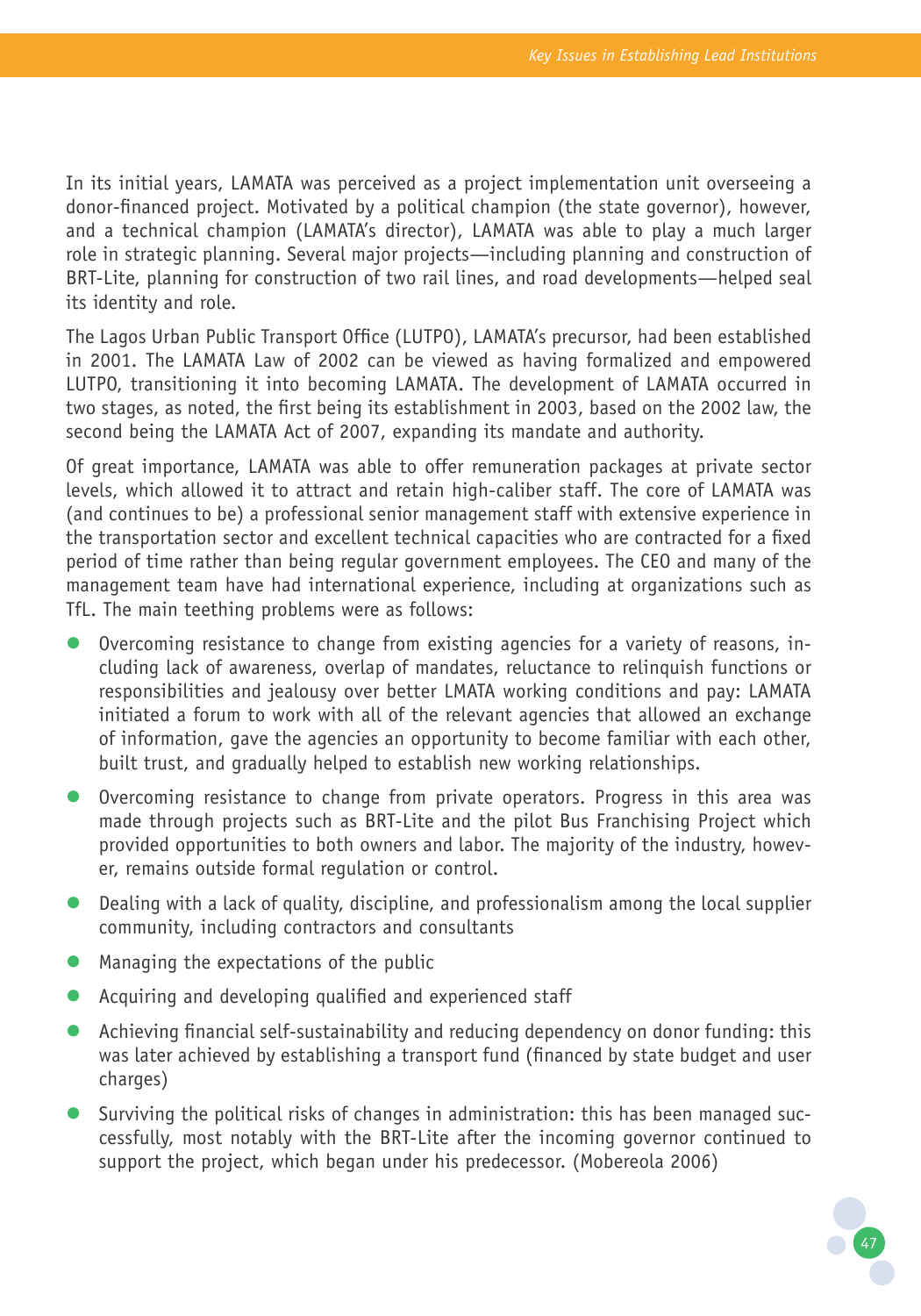#### Lessons

It is evident, especially from the examples of London, Paris, and Vancouver that lead institutions take time to stabilize. The mere enactment of a law, issuance of an order, or agreement between cities is not enough in and of itself. It may take years before the right balance between expectations and possibilities is found. Many changes may be needed during this process of evolution, and it should not be discouraging if the first structure established is not found to be perfect.

The starting point in most of the cities studied above, sometimes going back to the 1960s and 1970s, was not very different from what one sees in many, particularly developing cities around the world today.

There was a predominance of unregulated bus operations, fragmentation of responsibilities among multiple institutions, and a strong bias toward capital expenditures. For example, the problems faced by the Singapore public transport system in the mid-1970s included poor traffic management, serious congestion, inadequate and inefficient public transport services, and poor infrastructure. The bus sector was unregulated, with multiple operators competing on the streets. Buses were known as "mosquitoes," weaving in and out of traffic on haphazard routes and providing poor service. Yet, the cities discussed here boast of very high quality public transport systems today—among the best in the world. This demonstrates the ability of a good lead institution in transforming the ease with which people can move around in a city.

The financial strength of the lead institution, and its ability to allocate resources across multiple implementing and operating entities, is its greatest asset in securing compliance with its plans. Successful lead institutions, such as STIF, TransLink, and LAMATA, have a dedicated source of funding to finance management and administrative expenses. Similarly, TfL and LTA in Singapore receive substantial grants from the government. While a legal mandate to coordinate among different agencies is perhaps helpful, nothing is more effective than a lead agency's ability to allocate funds.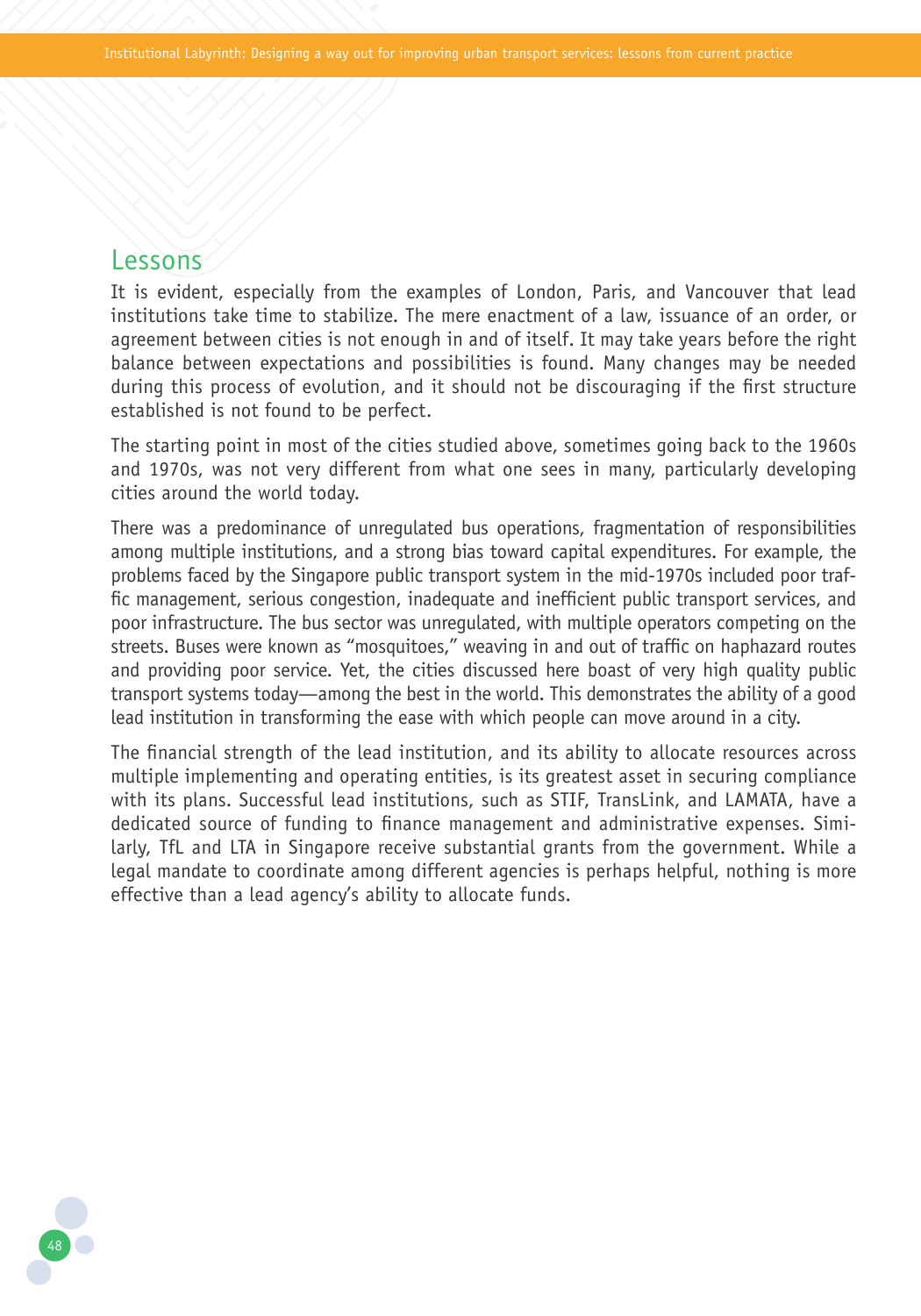## IX. **Key Success Factors** in the Sustainability of the Lead Institution

While it may not be too difficult to create a lead institution, as many cities have done,<br>the challenge is to integrate it into the existing structure without creating conflicts<br>and jealousies and to enable and empower it the challenge is to integrate it into the existing structure without creating conflicts and jealousies and to enable and empower it to carry out its responsibilities in an effective manner. The key elements essential for ensuring the sustainability and suitability of a lead institution are as follows:

- **Public value** An ability to define policies that advance the societal good
- l **Internal capacity** Development of the organization in such a way that it has the technical and financial capacities to perform its tasks
- **External / Political support** An ability to garner support at the highest political level(s) to ensure that resources are made available to build organizational capacity to carry out the public policy agenda

Figure 6 illustrates that the best arrangement for a metropolitan authority is where these three elements overlap, drawing on the best of public value, internal capacity (including technical and financial capacity), and external / political support.

#### **Figure 6:** Key Elements for Success of the Lead Institution

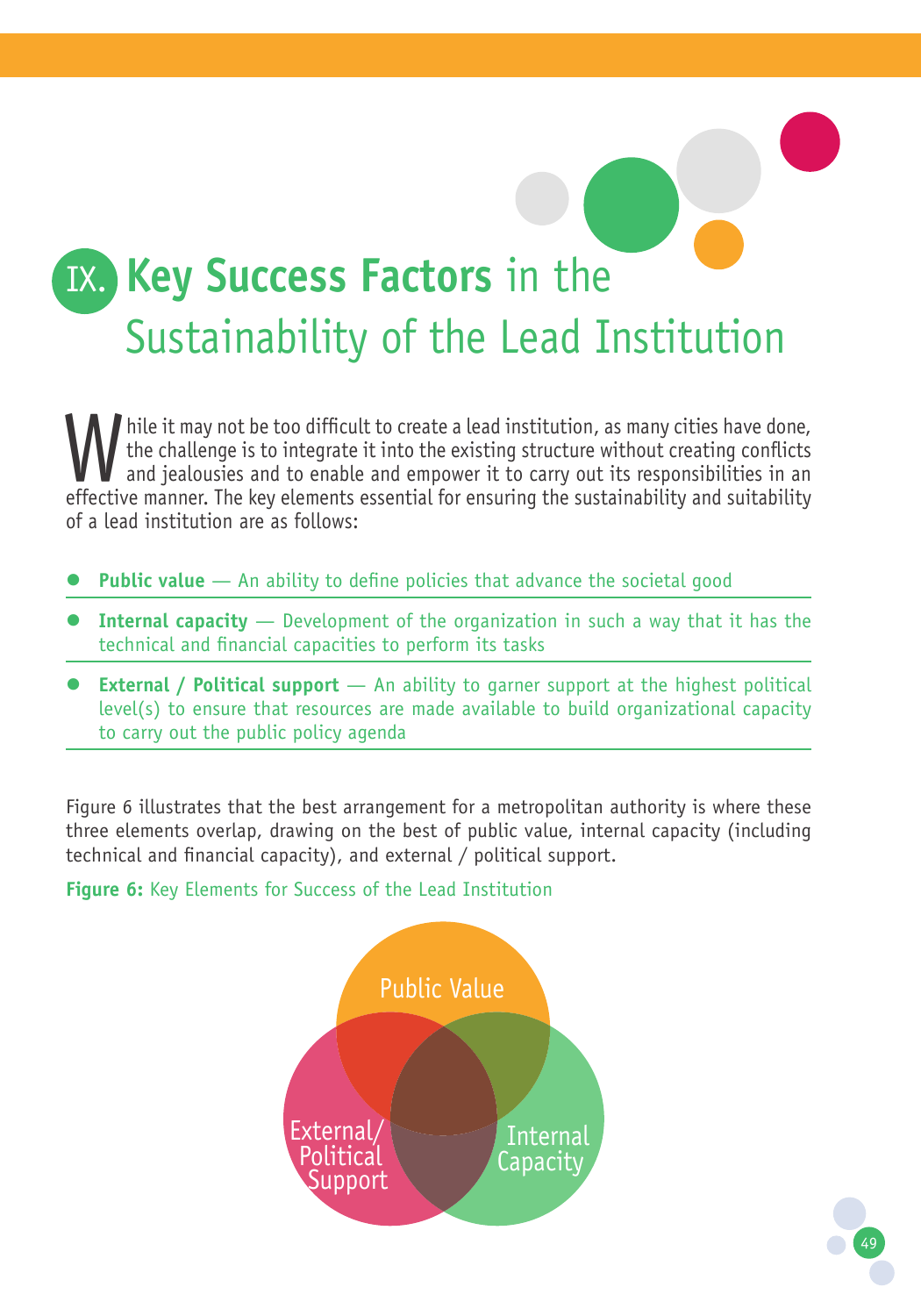### V.1 Public value

It is critical for the lead institution to create something that the public values (and knows about) to gain broad support. Congestion and other negative externalities associated with motorization adversely affect all residents, those who own and use vehicles as well as those who do not. Street space is a public good and is to be shared among all users, from pedestrians to bicycles, two-wheeler motorized vehicles, automobiles, private cars, taxis, and buses and other forms of transport.

In the absence of a planned approach to addressing mobility issues, street space (including sidewalks) tends to be monopolized by private vehicles, which only move some 20 percent to 30 percent of people in developing cities. This could be because adequate public transport is not available on certain routes or a street design does not cater to other users' safety. For example, the lack of sidewalks can be a safety risk for pedestrians. Sidewalks are often not provided, and where they do exist, the space is typically encroached upon by parked vehicles and abutting land uses. Each of the institutions in the case study cities was created to address the broader public good by improving the quality of life in them. The institutions received enormous support for their activities, directly affecting the extent to which they succeeded in addressing these issues.

In Singapore, LTA has been able to develop people-centered solutions by integrating planning, development, implementation, and management of all public and private transport in a holistic fashion to meet the rising expectations of Singaporeans. Singapore's success in this area is held up as an example for other cities in the world. Vancouver has brought significant innovation and expansion to service focused on improving public transit's market share, promoting transit-oriented development, and reducing greenhouse gas emissions. TransLink has succeeded in convincing the provincial government to allow it to use dedicated revenue sources—fuel tax, hydro levy, and a parking site tax (which started as a sales tax)—that were previously considered the sole domain of the province. This is a significant accomplishment and also an environmentally sound step. It is a major achievement in the global context.

In Lagos, LAMATA found success in reorganizing the bus industry along a pilot corridor by replacing minibuses with full-size, 13-meter-long buses that used street capacity more efficiently, changing operator incentives so that they drove safely, providing more reliable service, and coordinating routes and fare collection to facilitate transfers among buses and between buses and other forms of public transportation. Travel times were reduced by almost 30 percent, and more comfortable services were provided at an almost 40 percent lower fare rate compared to prevailing services. The quality of the road network was also improved, positively influencing bus speeds and vehicle maintenance costs.

In London, TfL significantly improved bus services and secured private sector efficiencies through competition. A measure of their effectiveness can be gauged by the successful introduction of a congestion-charging scheme that tends to meet with severe resistance in most cities. This led to a significant improvement in the share of public transport and reduction in traffic congestion in the city.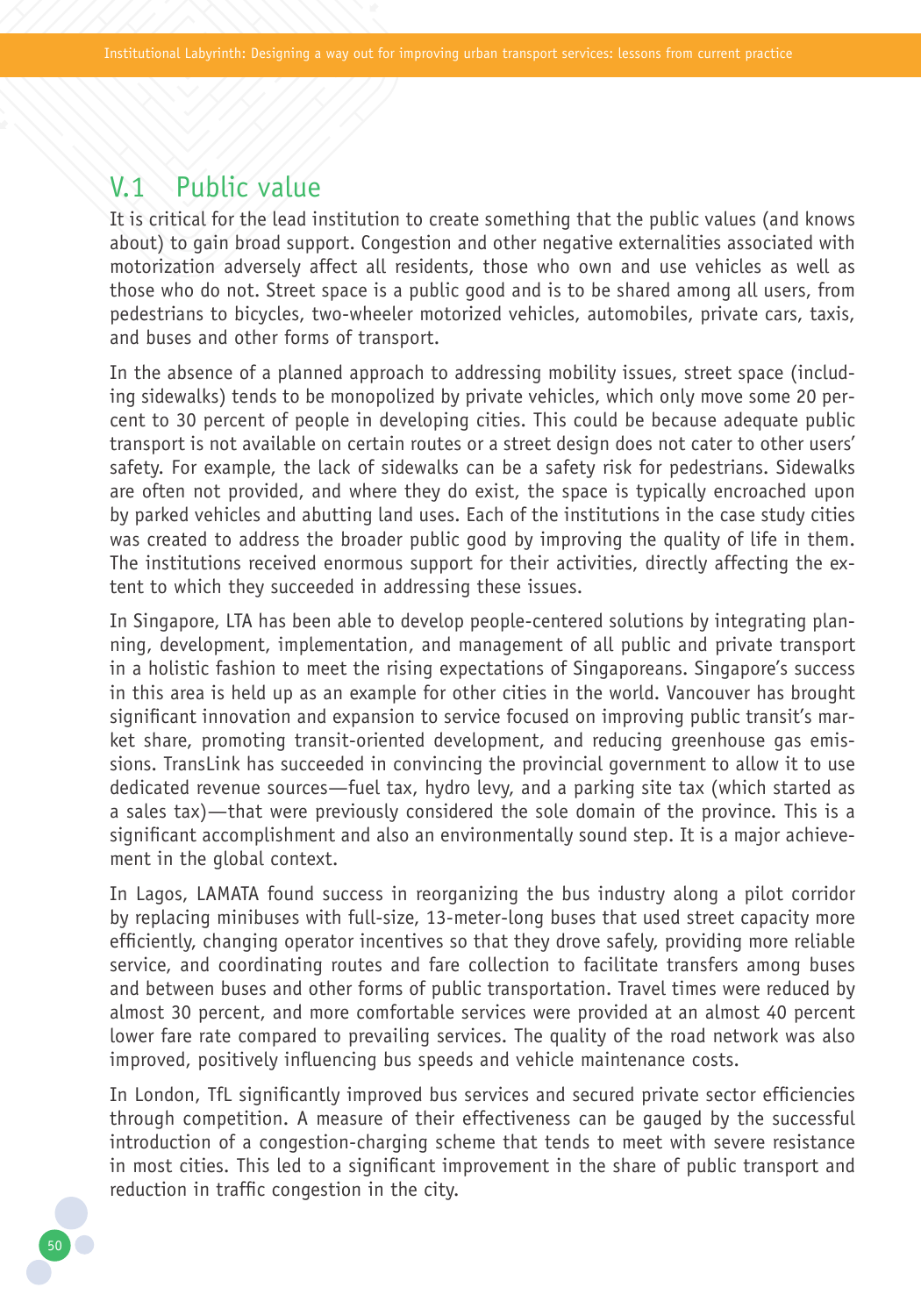In Ahmedabad, AJL was established as a publicly owned entity to provide a new, high-quality bus transport system that would be reliable, addressed the needs of a diverse population, provided comfort, and remained within the means of the traveling public. Within a short period of time, it transformed the image of the public transport system from congested, unreliable, inefficient and a purveyor of poor service into an efficient system that became the pride of the city.

Thus, delivering on public expectations is an important success factor. Of course, this needs to be adequately supported by public communications programs and participation of civil society to ensure that people are aware of what the agency is doing and toward what end. This is particularly important in democratic societies where the elected leaders have to consider public sentiments.

As a case in point, in June of 2013 there were public protests in several Brazilian cities over the quality and cost of public services, including public transport. The Brazilian Federal government scrambled to organize a response including consolidating its urban transport investment programs and announcing national and local public transport councils with civil society participation to guide policy. The lesson here is that institutional change can be catalyzed by external "trigger events", such as an election, political movements, public protests, macroeconomic conditions that permit a new investment program, and existing institutions can be positively or negatively affected by them.

## V.2 Internal capacity

There are two dimensions to internal capacity. One is the professional ability and competence of an institution's personnel. The other is financial authority. A lead institution must have professional staff capable of addressing the complexity of urban transport issues. The relative scarcity of qualified specialists with a comprehensive understanding of transport planning makes it difficult to build a core staff of professionals. Often, this constraint is overcome by hiring people from the national or international market at competitive salaries. This raises two issues: first, if staff members of a different nationality are hired as consultants for a fixed term to lead an organization, what guarantee is there that the long-term interests of the organization and the city will be adequately served? Second, to be able to hire staff at competitive salaries implies that an organization has the flexibility to offer a market rate to competent individuals and not be constrained by civil service salary levels.

In Lagos, LAMATA is not bound by civil service rules and has had flexibility to establish pay scales and service conditions as it sees fit. Appointments are made on merit rather than connections, including recruiting from the Nigerian diaspora for senior positions. As observed earlier, LAMATA got the governor and Ministry of Transport to agree to deposit 50 percent of motor vehicle registration and licensing fees into a transport fund managed by LAMATA and used for the authorities' administrative expenses. In Singapore, to attract and recruit talent, LTA ensures that entry-level salaries remain competitive. Its salary structure closely follows that of the civil service, which is already competitive with the private sector. It also benchmarks its salaries against the private sector to ensure competitive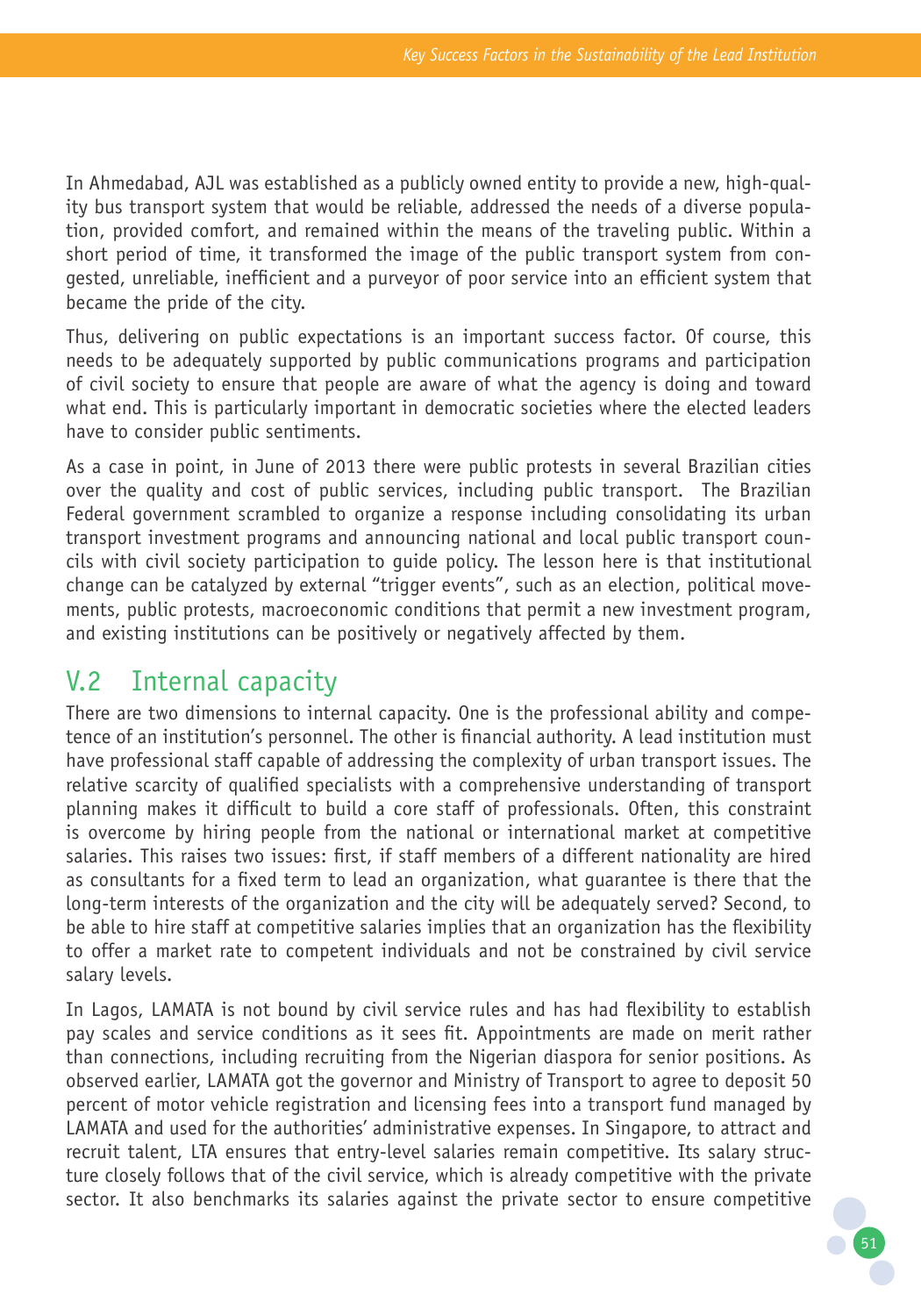compensation practices. In London, TfL staff members are paid competitive salaries.

In terms of the financial capacity of lead institutions in Lagos, London, Paris, Singapore, and Vancouver, they either receive significant grants from the government or have been assigned dedicated tax collection authority that gives them considerable financial strength both to support their own internal operations and to use for investment and operations projects. They are well positioned to channel the latter resources toward actually implementing plans and policies they develop and endorse. It is this capacity, perhaps more than any other, which is the key factor for success in the performance of these lead institutions.

## V.3 External / Political support

Support from the highest political offices ensures that an agency will be able to carry out its mandated functions, obtain the financial resources it needs to support high-caliber staff, and manage internal opposition to reform programs. Urban transport infrastructure and service provision have the essential characteristics of a public good and provide considerable opportunities for private rent seeking, particularly in the form of providing rights to operate a service, thus offering protection to a particular group to the exclusion of others. In turn, politicians have a significant stake in maintaining the status quo because of opportunities for their personal financial gain: many informal sector vehicles are owned and operated privately by public officials. In this environment, a lead agency would require considerable political support to reform a bus-operating environment, introducing system reforms, integrating fare structures, improving management systems, etc.

The evidence shows that among the case study cities, consistently strong support from a politically astute champion was critical to success. These advocates were complemented by a solid transport organization with superior administrative and technical skills and transport experience. It is common for megacity political leaders to want to create a record of accomplishment as a legacy or as a base for running for national office. A competent executing agency is critical to delivering results.

The projects in Ahmedabad, Jakarta, and Lagos are closely associated with champions who engaged in focused campaigns to generate support among the general public and political leaders. These champions also helped the often-new organizations in implementing BRT projects despite opposition from vested interests, such as public officials in charge of competing agencies and private operators of shared-ride taxis and minibuses rightly concerned about their livelihoods. Their political leadership allowed the technical teams to do their jobs unhindered by challenges that the political leadership was best equipped to handle.

In London, strong leadership from the mayor proved instrumental in introducing the congestion-charging scheme, which effectively discouraged the use of private vehicles and simultaneously supported public transport.

Often one hears that there is no "political will" to pursue the right policies or support a particular project. Part of the reason for such a lack of political will could be an inadequate understanding of the issues and merits of the particular policy or project. As an example,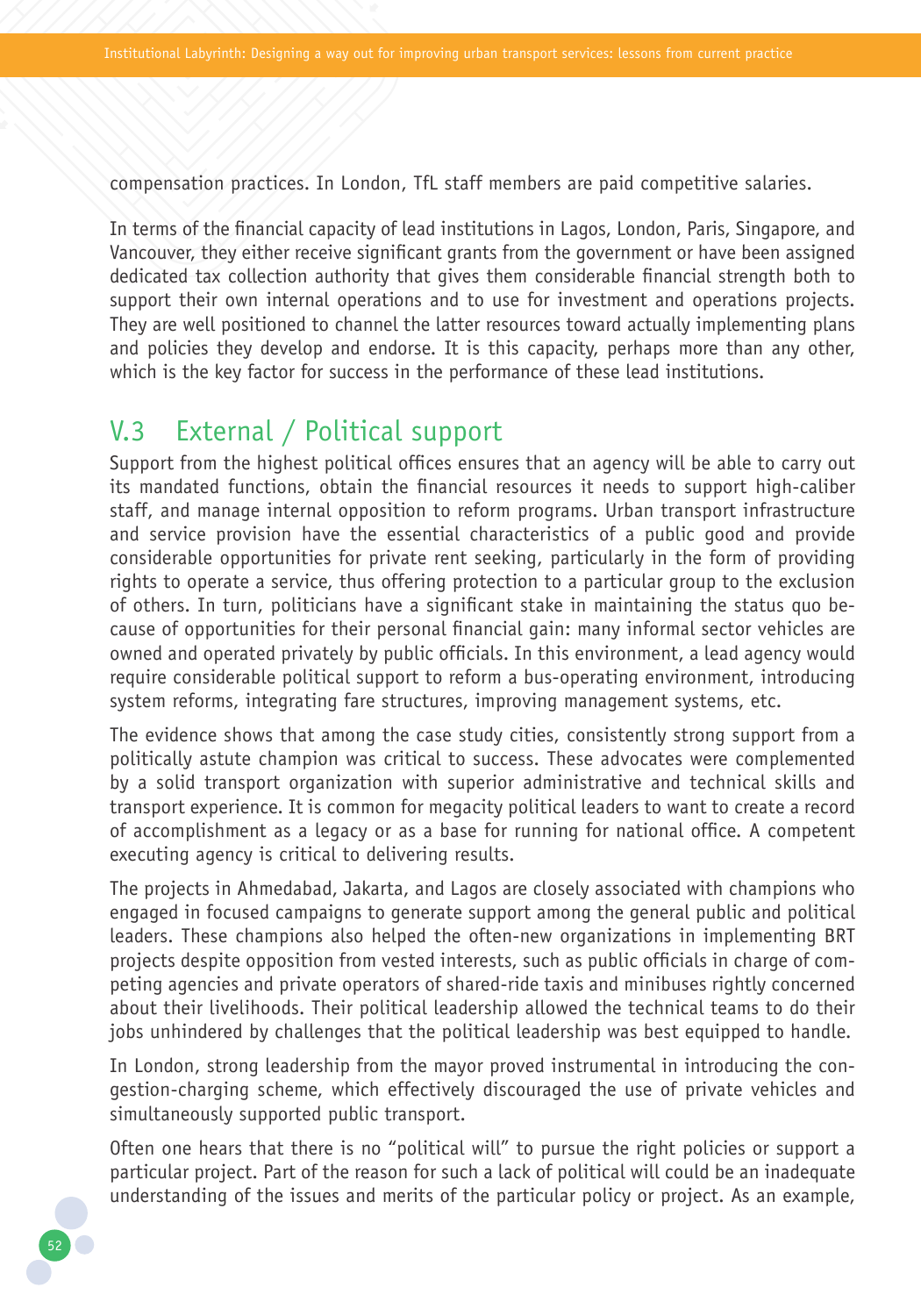in the Philippines, the Cebu Bus Rapid Transit project is at an advanced stage of preparation and awaiting the approval of the president. The president, in turn, is not fully convinced of the project's merits and would like to see a demonstration or "proof of concept" to be convinced of its suitability for the city. This is where the leadership in Department of Transportation and Communications needs to come in and highlight the technical merits of the proposed project.

As noted above, a multi-dimensioned communications process is critical to building and sustaining political support.

## VI. National Government as a Facilitator of Change and Capacity Building

The respective roles of national and subordinate levels of government in urban transport planning, management, and operations have been evolving since the 1960s and 1970s and are closely associated with changes in the poli he respective roles of national and subordinate levels of government in urban transport planning, management, and operations have been evolving since the 1960s and 1970s and are closely associated with changes in the political and socioeconomic be emerging linking the planning and management of urban services within the framework of decentralization. What is the role of national government in promoting sustainable urban transport at the city level? Possible functions might include the following:

- Providing an overall planning and strategic policy framework
- **Financing**
- **Building capacity**
- Overseeing management and implementation

The evolving role of the national government in urban transport in Brazil since the 1970s is closely associated with the country's political and socioeconomic contexts. Beginning in the early 1970s, the federal government developed the first transportation master plans for metropolitan regions; initiated a nationwide program to train technical specialists; and established agreements for the transfer of technology, primarily from France and England. The metropolitan regions were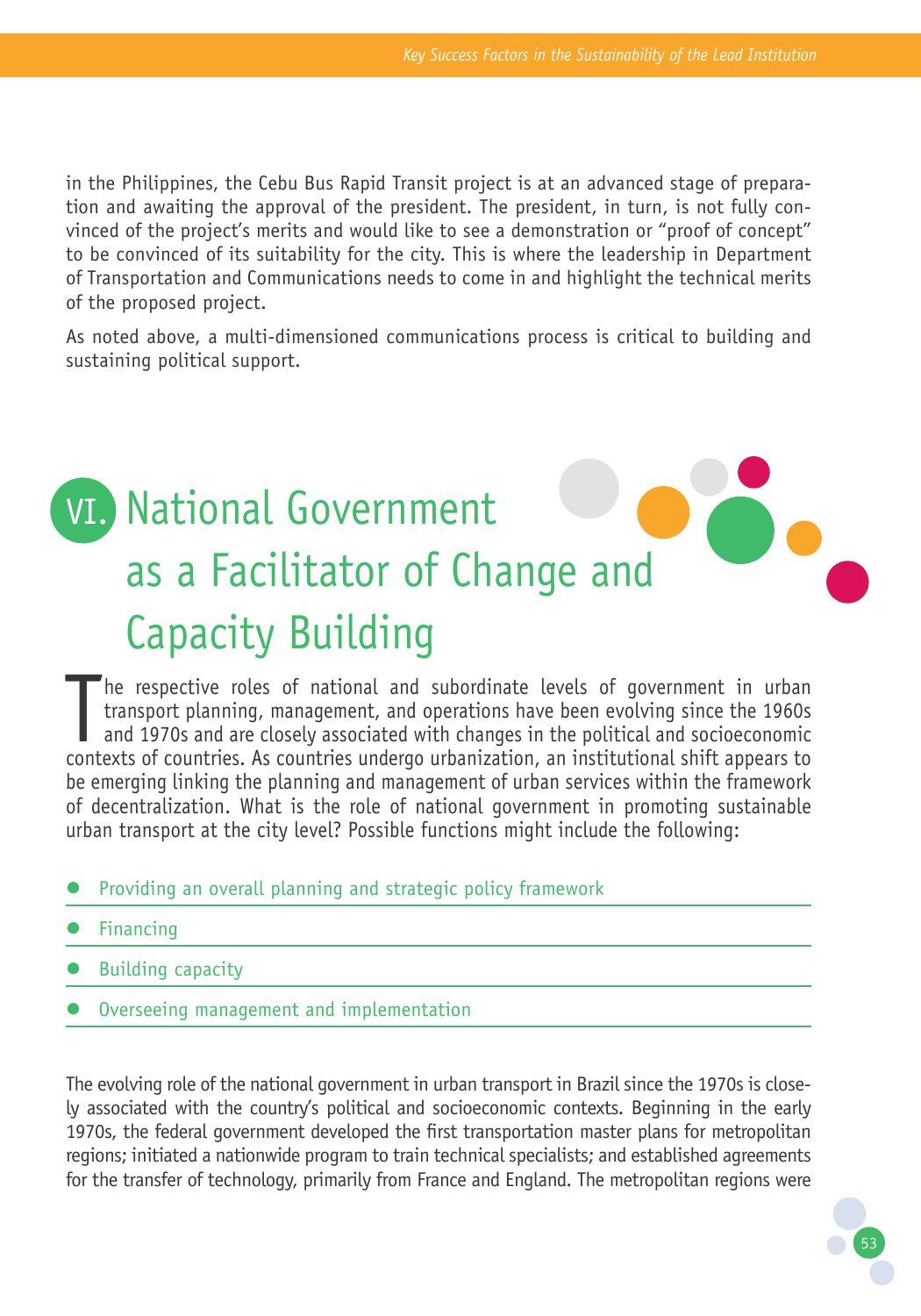established as part of a national strategy in response to the need for an integrated planning of services and actions that extended beyond the geographical boundaries of large cities.

By the mid-1970s, federal assistance to mid-sized cities had been increased in an effort to implement corrective and preventive actions. In 1988, however, an amendment to the constitution introduced changes that raised the status of cities to a third independent level of government. Despite this, the federal government remains an important source of financing for investment in major transit projects through direct funding of infrastructure and by providing the go-ahead to borrow money from multilateral agencies. Since the "PAC" stimulus programs initiated in 2007, the federal government has become a major source of financing for new transit projects in large cities through agencies like the national development bank, "BNDES." However, most public transport investment is still made by city and state governments as federal loans and grants typically require a large amount of counterpart or matching funds.

 In Colombia, the Ministry of Transport has no direct role in local passenger transport. It has, however, played a significant role in Pereira in enabling Megabus. The ministry provided the regulatory and policy framework, established the program under which Megabus was set up, and provided a significant part of the project investment using its own and development bank funds.

In Canada, the constitution does not give the federal government direct jurisdiction over urban affairs. Instead, the federal role has historically been through various ad-hoc spending programs, applicable across the country. Major infusions of federal capital into transit in Vancouver have sometimes been motivated by the city being host to major international events. For example, Expo 86 resulted in the Expo Line in 1986, and the 2010 Winter Olympics led to Canada Line SkyTrain services. From 2003 to 2009, the federal government supported the Urban Transport Showcase Program to support cities in several ways: improving transit services and establishing easy connections between modes; installing cycling facilities, footpaths, and next-bus transit information displays; promoting higher efficiency vehicles; producing community marketing and awareness campaigns; and redesigning older neighborhoods and transit corridors to provide improved transit service, wider sidewalks, better street furniture, more greenery, and new street art. TransLink received \$ 7.7 million from the Urban Transport Showcase Program in 2005, and Main Street—one of the oldest and busiest transit corridors in Vancouver—was the beneficiary of this project.

In France, the central government passed a law in 1971 authorizing local governments to collect *versement transport*, a transport tax to cover operating and investment subsidies for public transport. In 1982, the central government passed another law requiring the establishment of an *Autorité Organisatrice des Transports Urbains* (AOTU) (Urban Transport Authority) in every metropolitan region along with the development of a master plan.

In South Africa, the national government has historically played a key role in planning and financing urban transport. The substantial bulk of spending on transport in South Africa originates in the national budget. Commuter rail is operated by the Passenger Rail Agency of South Africa, an agency within the Department of Transport. Urban commuter bus services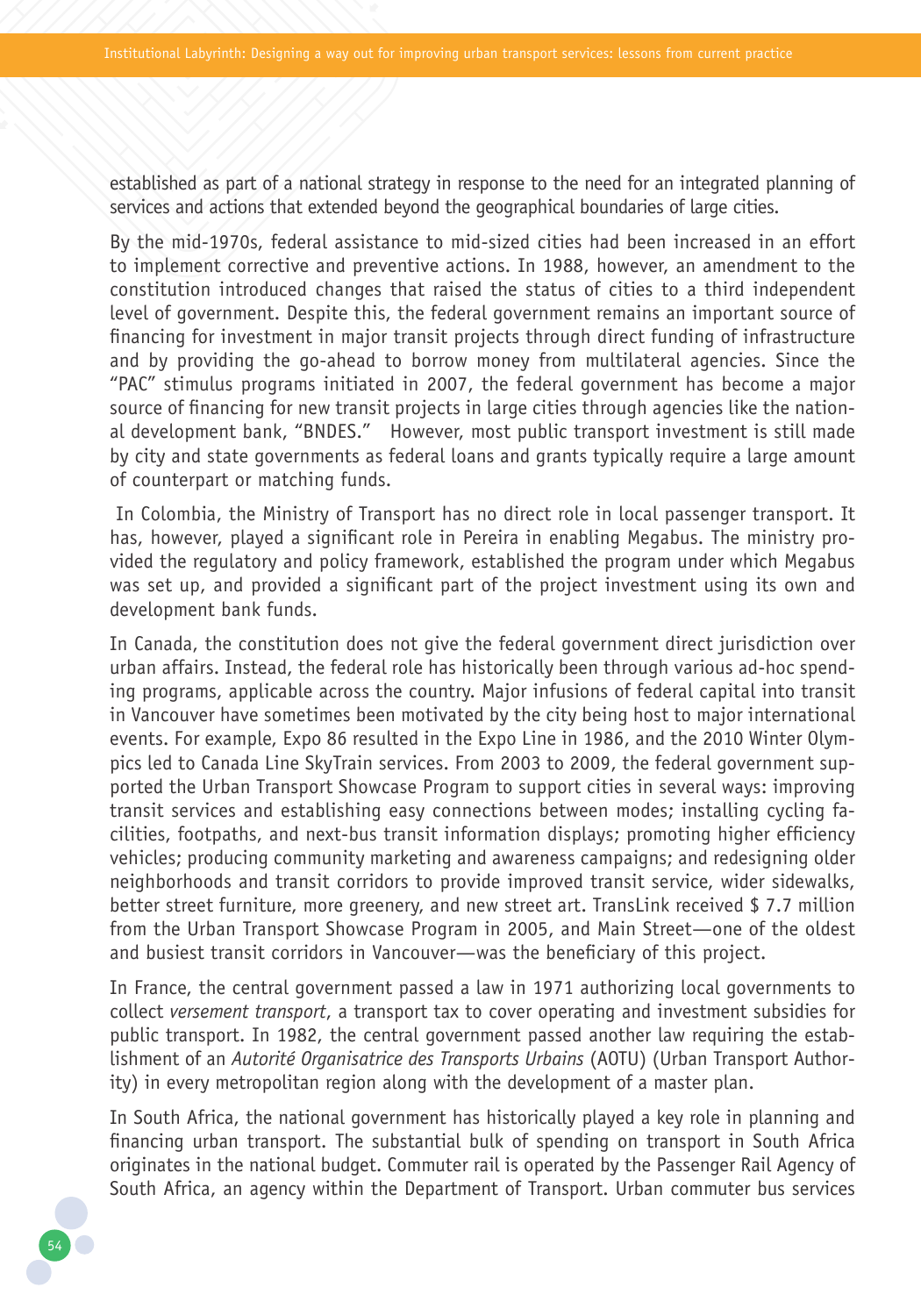are provided by the provinces, using central government and their own funds. The "city," as the ultimate beneficiary of services, has had little control in adapting service requirements to its particular needs. Since 1994, there have been various policy and legislative initiatives to redefine the role of the national government. The 1996 White Paper on National Transport Policy clearly states, "In the past, Government's dominant role has been as a regulator of bureaucratic detail, a provider of infrastructure, and a transport operator, but it has been weak in policy formulation and in strategic planning. Government intends to reverse this legacy and focus on policy and strategy formulation with a reduced direct involvement in operations and in the provision of infrastructure and services, to allow for a more competitive environment." The National Land Transport Act of 2009 further shifted overall responsibility for planning and regulation to the cities (see Box 5).

## Box 5: Emerging Role of the National Government in South Africa

A high degree of fragmentation in public transport investment and service planning currently characterize the situation in South Africa. The rail services are owned and operated by the Public Rail Authority for South Africa (PRASA). Regular bus services are partially run by the city, state agencies, and private operators. The taxi services are run by private operators organized as an association.

This arrangement is inefficient and suboptimal, as there is no modal integration and a high risk of wasteful capacity. In addition, cities are denied an integrated network. Focus also tends to remain on the supply side of interventions without demand side measures getting the attention they deserve.

In response to the deteriorating urban transport environment, government enacted the National Land Transport Act of 2009 (NLTA), a watershed in the history of urban transport evolution. The NLTA shifts overall planning and regulatory responsibility to the cities, offering in return the national government's financial support for them. It is based on bringing about a significant improvement in the quality of transport services by requiring an integrated mobility plan and an integrated transport network being developed by the cities.

Although the NLTA was a step in the right direction, it had major implications for city governments, charging them with responsibilities for which they neither had the capacity nor the financial resources. Cities are reluctant to take on additional duties because they lack the human capacity to carry them out, and the resources required to address the "needs" of the highly inefficient urban form—with the poor living far away from places of work and thus having to commute long distances—are substantial, going well beyond current fiscal transfers.

While the NLTA assigns specific responsibilities to each sphere, the national government must focus on building capacity in cities to carry out identified new functions and obtaining clarity on the financial implications of proposed changes.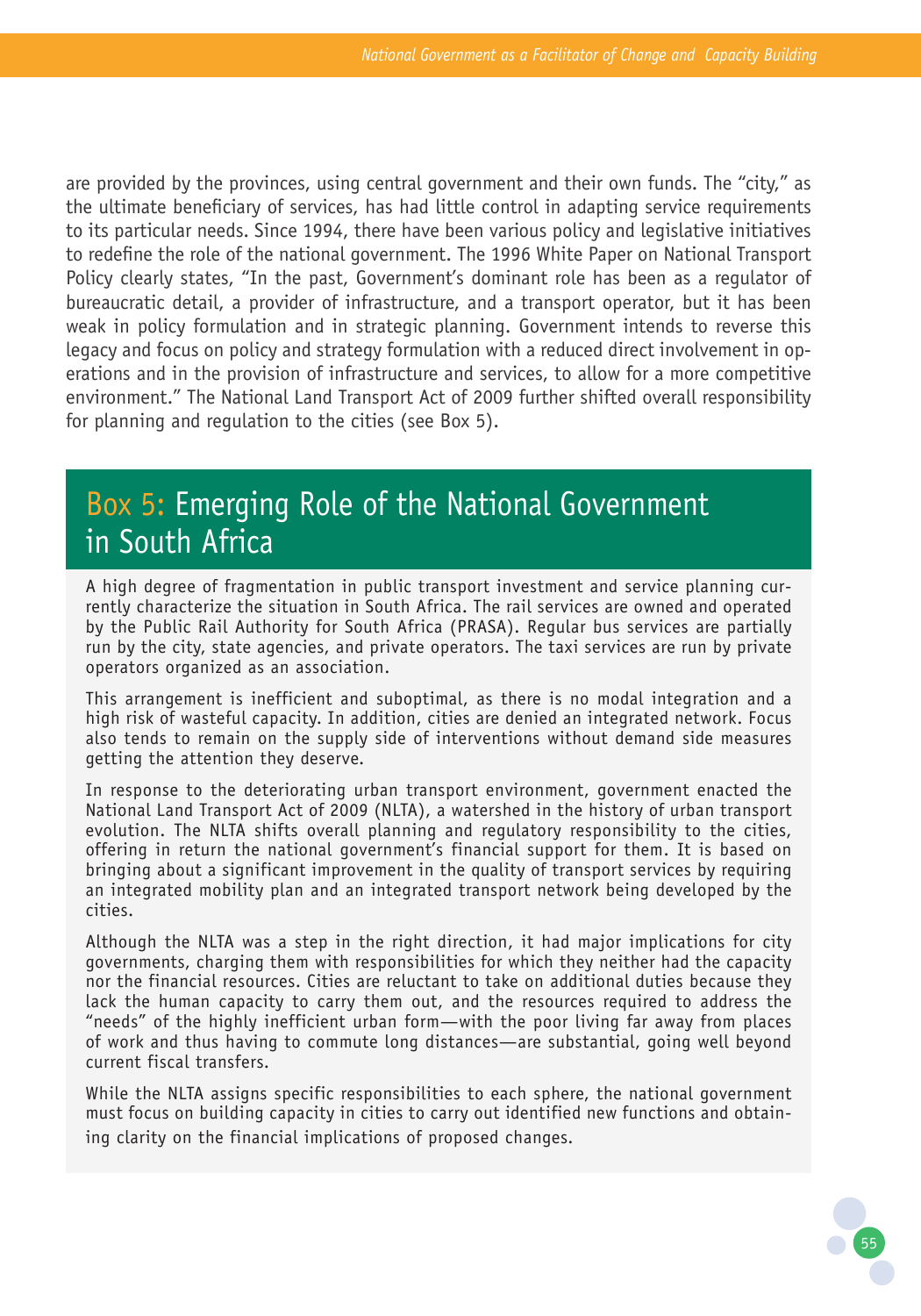In India, the Ministry of Urban Development has overall responsibility for urban transport policy and planning. In 2005, it introduced a large urban investment program channeling US\$20 billion into sixty-three cities under the Jawaharlal Nehru National Urban Renewal Mission. The program marks a shift in the country's effort to link urban infrastructure funding to a commitment to implementing a menu of reforms at the city level. Financial resources are made available after cities prepare a comprehensive mobility plan consistent with a national urban transport policy focused on promoting public transport and non-motorized transport. A number of cities have focused on creating urban mass transport authorities and have implemented public transport and non-motorized transport improvement projects.

In addition to their financial support, national ministries and departments also often are in control of the main, national roads in a city (e.g., India, Indonesia, Nigeria, the Philippines) and own land around major infrastructure facilities (i.e., ports, railway stations, bus depots). In such cases, they have a major role to play in ensuring that their national agencies abide by the plans of a city.

Often there are significant needs in the areas of capacity building and contextual research. Multiple cities within the same country might have similar needs. There is also a need for a good urban transport database. Such requirements are best handled by the national government because there are economies of scale and common benefits in these being addressed in one place rather than in each city separately. The national government can also play a very useful role in facilitating knowledge exchange among cities. In India, the national government has taken the lead in putting together a large-capacity building program and a research program. It has also been organizing an annual conference on urban mobility to enable stakeholders to come together and share experience. A systematic process of rewarding good performance can be a powerful incentive for cities to learn from each other and engage in constructive competition.





I nstitutional weaknesses are the source of many observed failures in urban transport. The ability of cities to undertake comprehensive planning and decision-making that is integrated functionally, spatially, sectorally, and hierarchically is too often constrained because of the highly fragmented governance structures of urban transport. Typically, several agencies, often at different levels of government, are involved in various aspects of urban transport. Concomitantly, comprehensive thinking is required across the multiple subsystems and disciplines, such as land use planning, environment, energy efficiency, services for the poor and physically disadvantaged, and so on. Therefore, the need for institutional coordination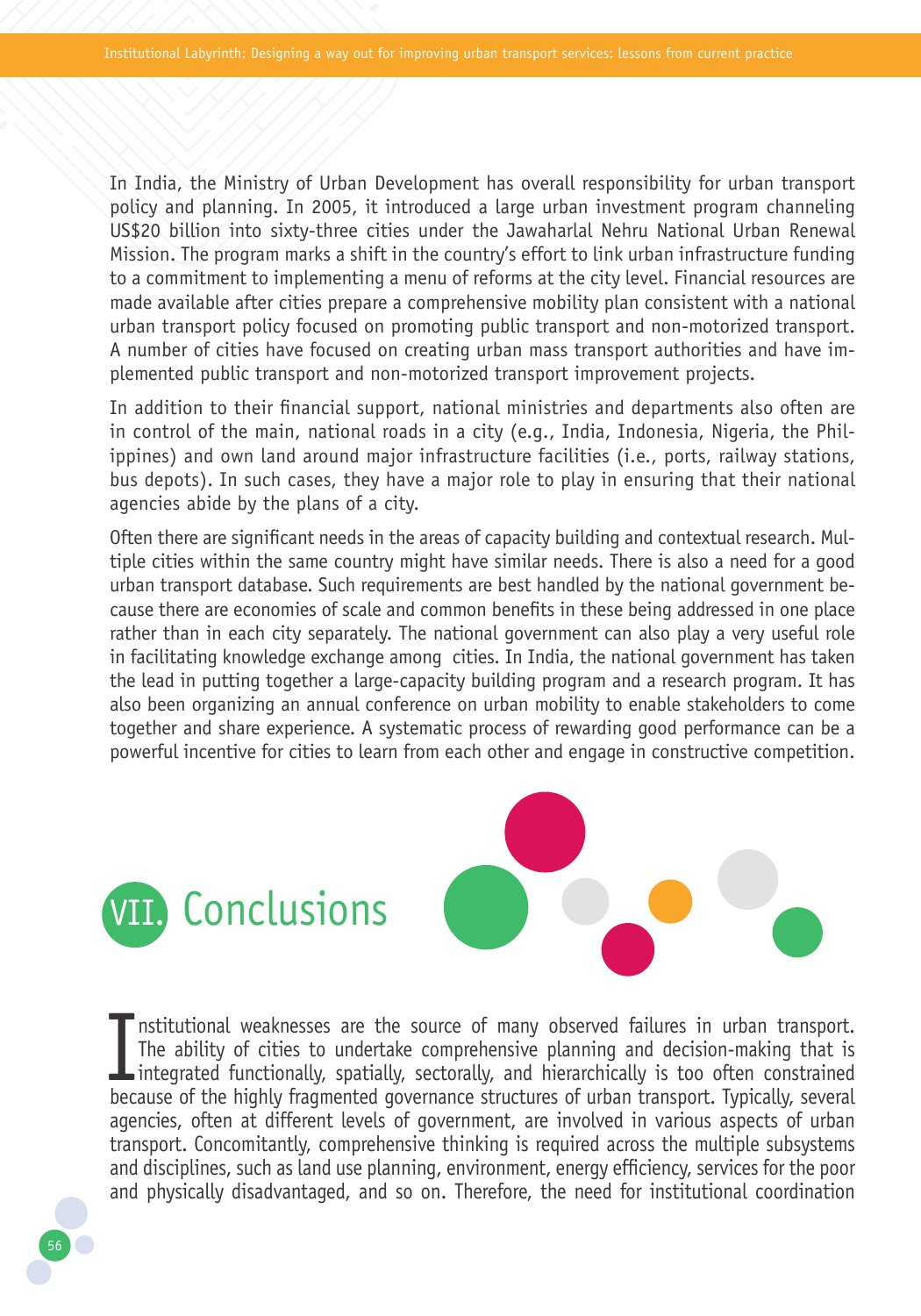across space and functions is increasingly being recognized as critical to developing an integrated and comprehensive approach to addressing mounting urban transport problems.

A number of cities have been successful in establishing effective lead institutions that encompass multiple jurisdictions, functions, and modes. These agencies have evolved over the years and are the source of a number of lessons for those contemplating similar institutions. What are now seen as successful institutional arrangements have actually evolved over decades, experiencing periods of significant change. Rather than focusing on current structures and their successful outcomes, "Institutional Labyrinth" draws attention to the challenges in developing such institutions and identifies key lessons.

The experiences of the spectrum of cities examined in this paper make clear the following:

- Lead institutions must encompass multiple functions, modes, and cover all jurisdictions in a metropolitan area.
- l There is no single approach to establishing an effective lead agency. There will be differences based on existing political and administrative philosophies and legal framework. What is important is to maintain flexibility in approach and adaptability in design (to allow for adjustments) while avoiding compromising on long-term objectives.
- It takes time for lead institutions to become effective. Their performance and potential should be seen as evolutionary processes. Finding the right balance between expectations and possibilities evolves over time.
- $\bullet$  Lead institutions must be empowered with the financial and technical resources to be able to perform effectively. To be effective, they need financial independence for their own operations as well as clear decision-making authority over *all* public sector funds being spent on transport in the respective metropolitan area.

Key lessons emerging from this study are as follows:

- l *Need for a strong commitment* Creation of a lead institution requires a commitment from the highest office(s) of government and a champion to further the cause of good management.
- l *Long gestation period* It takes time for expectations to match possibilities and a lead institution to fully realize its potential. It may not be possible to establish an ideal organization from the start, so it must be allowed time to evolve.
- l *Human capacity* Creating a lead institution is not by itself enough. It must be supported by good management. This requires attracting people with the best skills and experience, creating market-based incentive structures, and instating mechanisms for accountability.
- **•** *Financial sustainability* It is important to provide a financial structure through which a lead institution can carry its own weight vis-à-vis other ministries and agencies. It should be able to pay for what it needs, and it should be the only channel for funds needed for urban transport. Its sources of funding must be clearly identified and secured.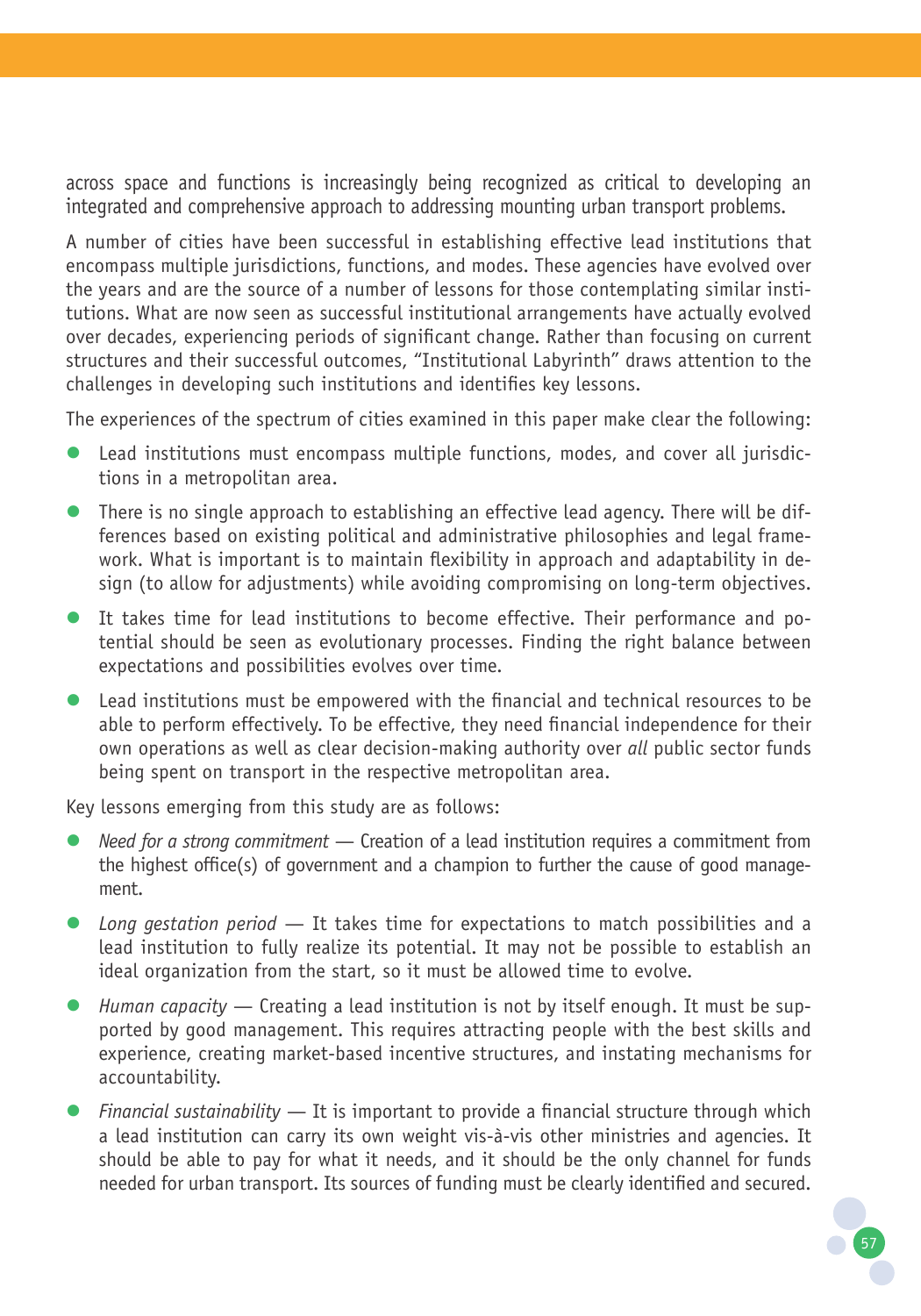Lead institutions tend to succeed when they have strong external support, are provided the required manpower and internal financial capacity to live up to their mandated, and prove themselves able to deliver public value.

## References

- **•** Department of Transport, Government of the United Kingdom. 1997. "A New Deal for Transport: Better for Everyone." White paper. *http://webarchive.nationalarchives.gov.uk.*
- Gomez-Ibanez, J. A., and J. R. Meyer. 1997. "Alternatives for Urban Bus Services: An International Perspective on the British Reforms." *Transport Reviews,* 17 (1): 17–29.
- l Government of India, Ministry of Urban Development. 2006. "National Urban Transport Policy." Delhi, India.
- l Government of South Africa, 2009-, National Land Transport Act. National Treasury, South Africa.
- l Gwilliam, K. 2001. "Competition in Urban Passenger Transport in the Developing World." *Journal of Transport Economics and Policy* 35 (1): 99–118.
- l Gwilliam, K., and R. Scurfield, R, 1996. "Competition in Public Road Passenger Transport." TWU-24. World Bank, Washington, D.C.
- **•** Institute of Urban Transport. 2013. Review of UMTAs in India, Ministry of Urban Development, Delhi, India.
- **International Energy Agency, 2013. A Tale of Renewed Cities. Washington D.C.**
- l Land Transport Authority. 2012. *Annual Report*. Singapore.
- l Meakin, R. 2002. *Urban Transport Institutions: Sustainable Transport. A Sourcebook for Policy-makers in Developing Countries.* GTZ. Eschborn, Germany.
- **I** Meyer, J. and J. A. Gomez-Ibanez. 1991. "Transit Bus Privatization and Deregulation Around the World: Some Perspectives and Lessons." *International Journal of Transport Economics* 18 (3): 231–58.
- **Mobereola, D. 2006. Strengthening Urban Transport Institutions, A Case Study of Lagos** State. SSATP publication, Washington D.C. World Bank.
- l Transport for London. 2011 and 2012. *Annual Reports.*
- l TransLink. 2011 and 2012. *Annual Reports.*
- Van de Velde, D. M. 1999. "Organizational Forms and Entrepreneurship in Public Transport." *Transport Policy* 6: 147–57.
- **•** Weiner, Edward, 1997. "Urban Transportation Planning In The United States: An Historical Overview" Fifth Edition, USDOT, Washington, D,C.
- **•** World Bank. 2005. *Cities on the Move: A World Bank Urban Transport Strategy Review.* Washington D.C.
- **•** World Bank, 2011, Metropolitan Transportation Institutions: Six Case Studies, Draft September 2010, South Asia region, Transport Unit, World Bank.